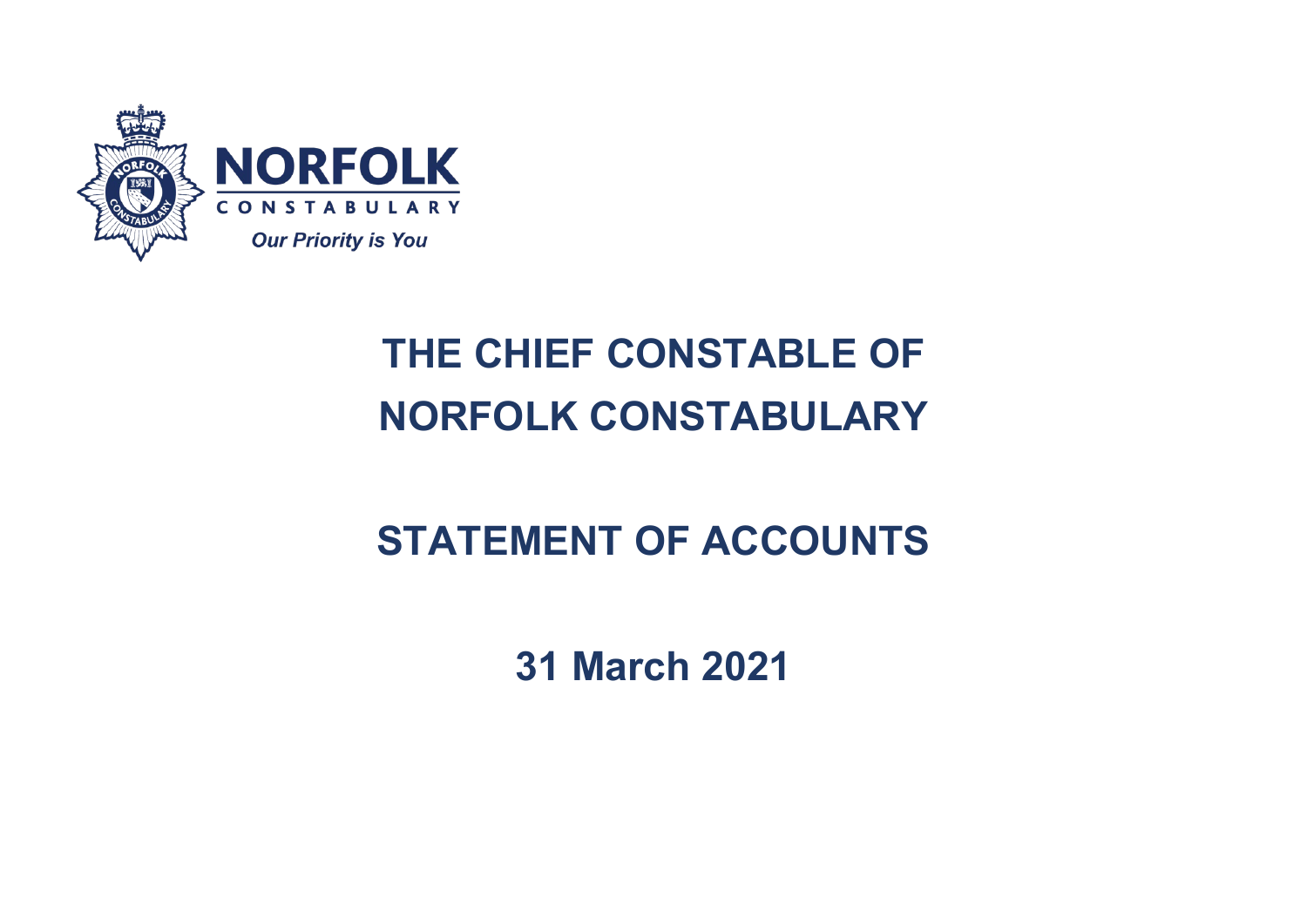# **Statement of Accounts**

# **for the year ended 31 March 2021**

| <b>Contents</b>                                                    | Page |  |  |
|--------------------------------------------------------------------|------|--|--|
| Auditor's Report to the Chief Constable of Norfolk                 |      |  |  |
| <b>Statement of Responsibilities for the Statement of Accounts</b> |      |  |  |
| <b>Narrative Report</b>                                            |      |  |  |
| <b>Financial Statements:</b>                                       |      |  |  |
| <b>Comprehensive Income and Expenditure Statement (CIES)</b>       | 14   |  |  |
| <b>Balance Sheet</b>                                               | 15   |  |  |
| <b>Movement in Reserves Statement (MiRS)</b>                       | 16   |  |  |
| <b>Cash Flow Statement</b>                                         | 17   |  |  |
| <b>Expenditure and Funding Analysis</b>                            | 18   |  |  |
| <b>Notes to the Financial Statements</b>                           | 19   |  |  |
| <b>Police Pension Fund Accounting Statements</b>                   |      |  |  |
| <b>Glossary of Terms</b>                                           | 45   |  |  |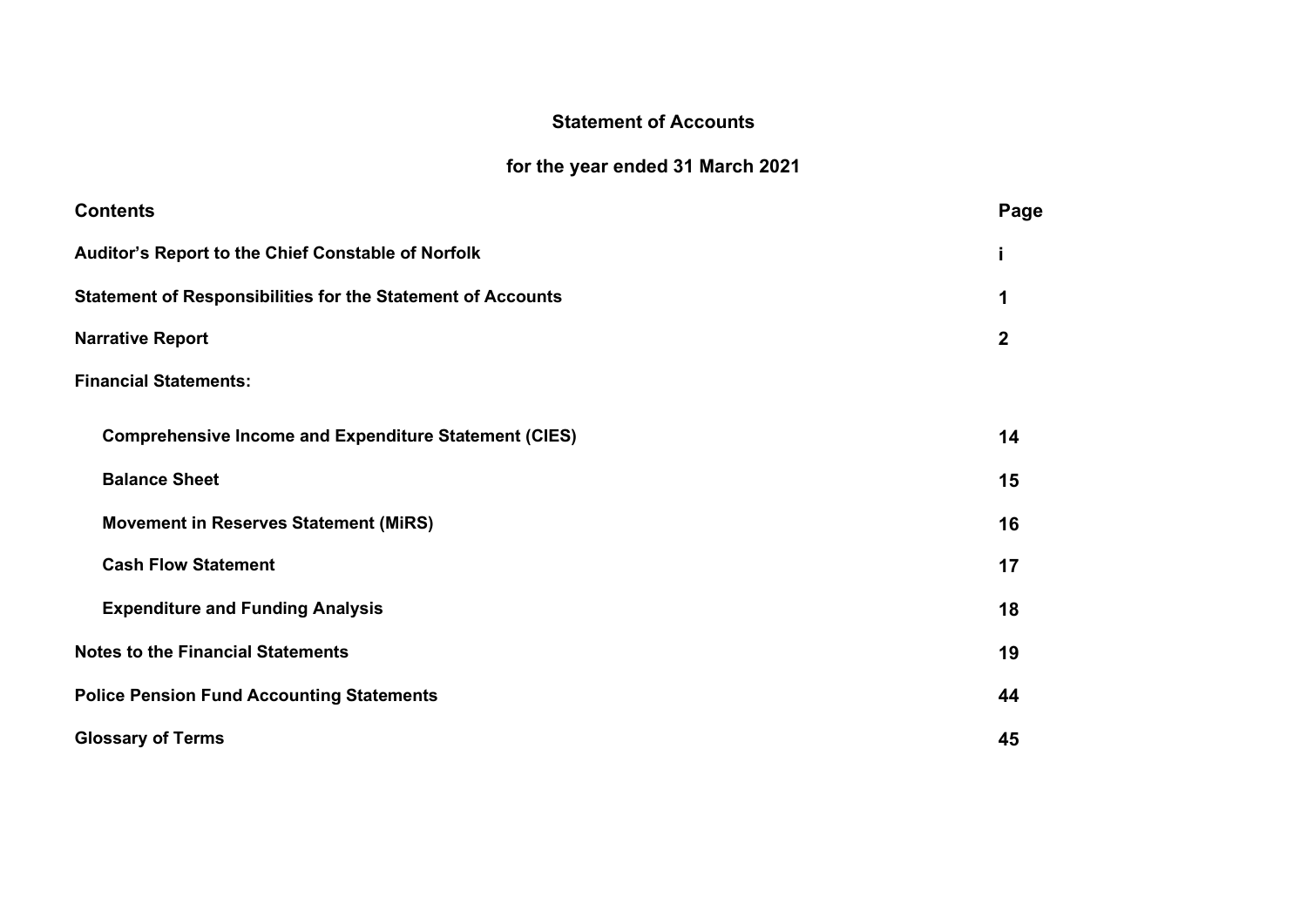

# **INDEPENDENT AUDITOR'S REPORT TO THE CHIEF CONSTABLE OF NORFOLK**

## **Opinion**

We have audited the financial statements of the Chief Constable of Norfolk for the year ended 31 March 2021 under the Local Audit and Accountability Act 2014. The financial statements comprise the:

- Chief Constable of Norfolk Movement in Reserves Statement,
- Chief Constable of Norfolk Comprehensive Income and Expenditure Statement,
- Chief Constable of Norfolk Balance Sheet,
- Chief Constable of Norfolk Cash Flow Statement,
- Chief Constable of Norfolk Expenditure and Funding Analysis and the related notes 1 to 17, and
- Chief Constable of Norfolk Police Pension Fund Accounting Statements.

The financial reporting framework that has been applied in their preparation is applicable law and the CIPFA/LASAAC Code of Practice on Local Authority Accounting in the United Kingdom 2020/21.

In our opinion the financial statements:

- give a true and fair view of the financial position of the Chief Constable of Norfolk as at 31 March 2021 and of its expenditure and income for the year then ended; and
- have been prepared properly in accordance with the CIPFA/LASAAC Code of Practice on Local Authority Accounting in the United Kingdom 2020/21.

# **Basis for opinion**

We conducted our audit in accordance with International Standards on Auditing (UK) (ISAs (UK)) and applicable law. Our responsibilities under those standards are further described in the Auditor's responsibilities for the audit of the financial statements section of our report below. We are independent of the Chief Constable for Norfolk in accordance with the ethical requirements that are relevant to our audit of the financial statements in the UK, including the FRC's Ethical Standard and the Comptroller and Auditor General's (C&AG) AGN01, and we have fulfilled our other ethical responsibilities in accordance with these requirements.

We believe that the audit evidence we have obtained is sufficient and appropriate to provide a basis for our opinion.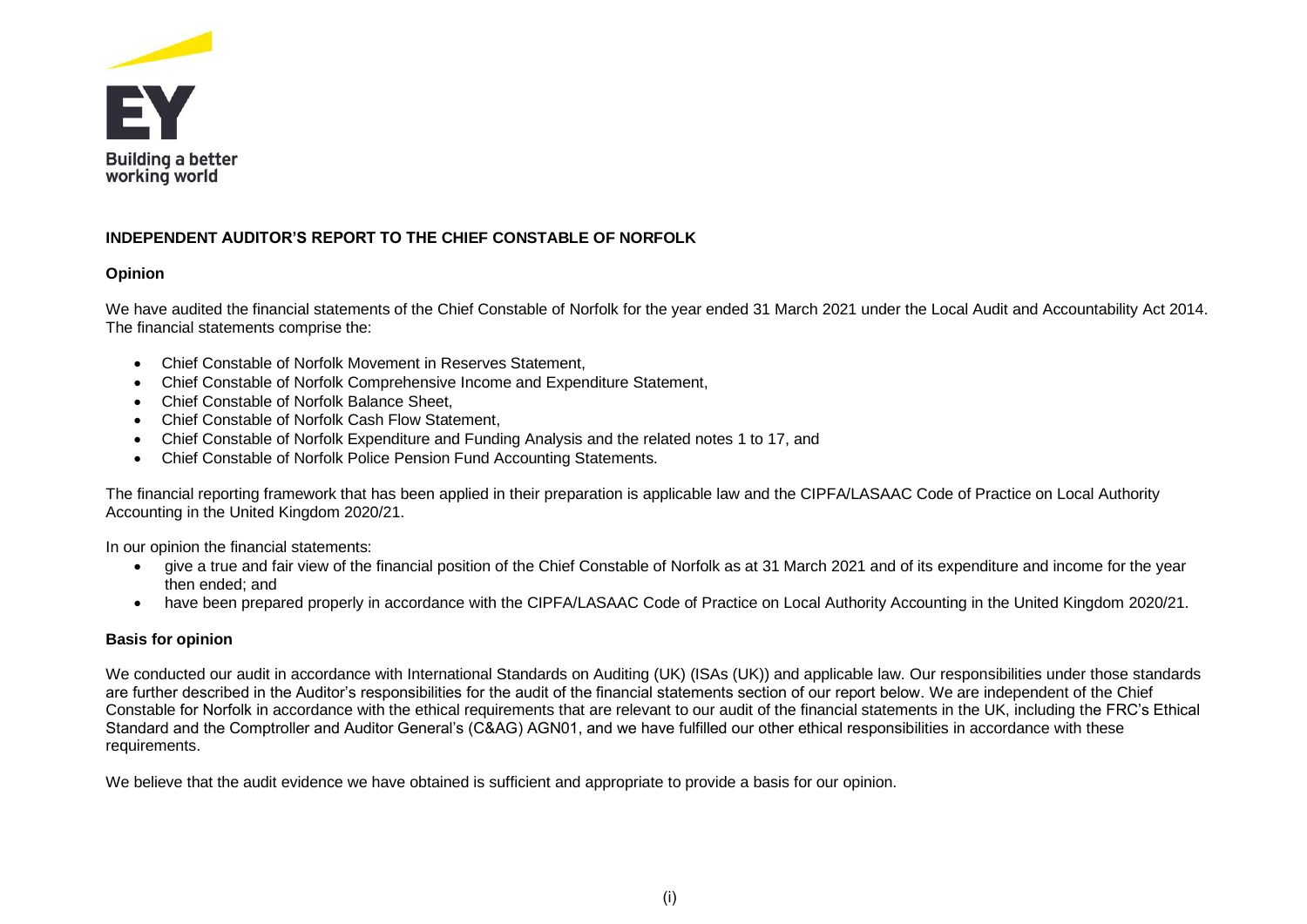## **Conclusions relating to going concern**

In auditing the financial statements, we have concluded that the Chief Finance Officer's use of the going concern basis of accounting in the preparation of the financial statements is appropriate.

Based on the work we have performed, we have not identified any material uncertainties relating to events or conditions that, individually or collectively, may cast significant doubt on the chief constable's ability to continue as a going concern for a period of 12 months from when the financial statements are authorised for issue.

Our responsibilities and the responsibilities of the Chief Finance Officer with respect to going concern are described in the relevant sections of this report. However, because not all future events or conditions can be predicted, this statement is not a guarantee as to the Chief Constable's ability to continue as a going concern.

#### **Other information**

The other information comprises the information included in the '*Statement of Accounts 31 March 2021*', other than the financial statements and our auditor's report thereon. The Chief Finance Officer is responsible for the other information contained within the '*Statement of Accounts 31 March 2021*'.

Our opinion on the financial statements does not cover the other information and, except to the extent otherwise explicitly stated in this report, we do not express any form of assurance conclusion thereon.

Our responsibility is to read the other information and, in doing so, consider whether the other information is materially inconsistent with the financial statements or our knowledge obtained in the course of the audit or otherwise appears to be materially misstated. If we identify such material inconsistencies or apparent material misstatements, we are required to determine whether there is a material misstatement in the financial statements themselves. If, based on the work we have performed, we conclude that there is a material misstatement of the other information, we are required to report that fact.

We have nothing to report in this regard.

#### **Matters on which we report by exception**

We report if:

- in our opinion the annual governance statement is misleading or inconsistent with other information forthcoming from the audit or our knowledge of the entity,
- we issue a report in the public interest under section 24 of the Local Audit and Accountability Act 2014,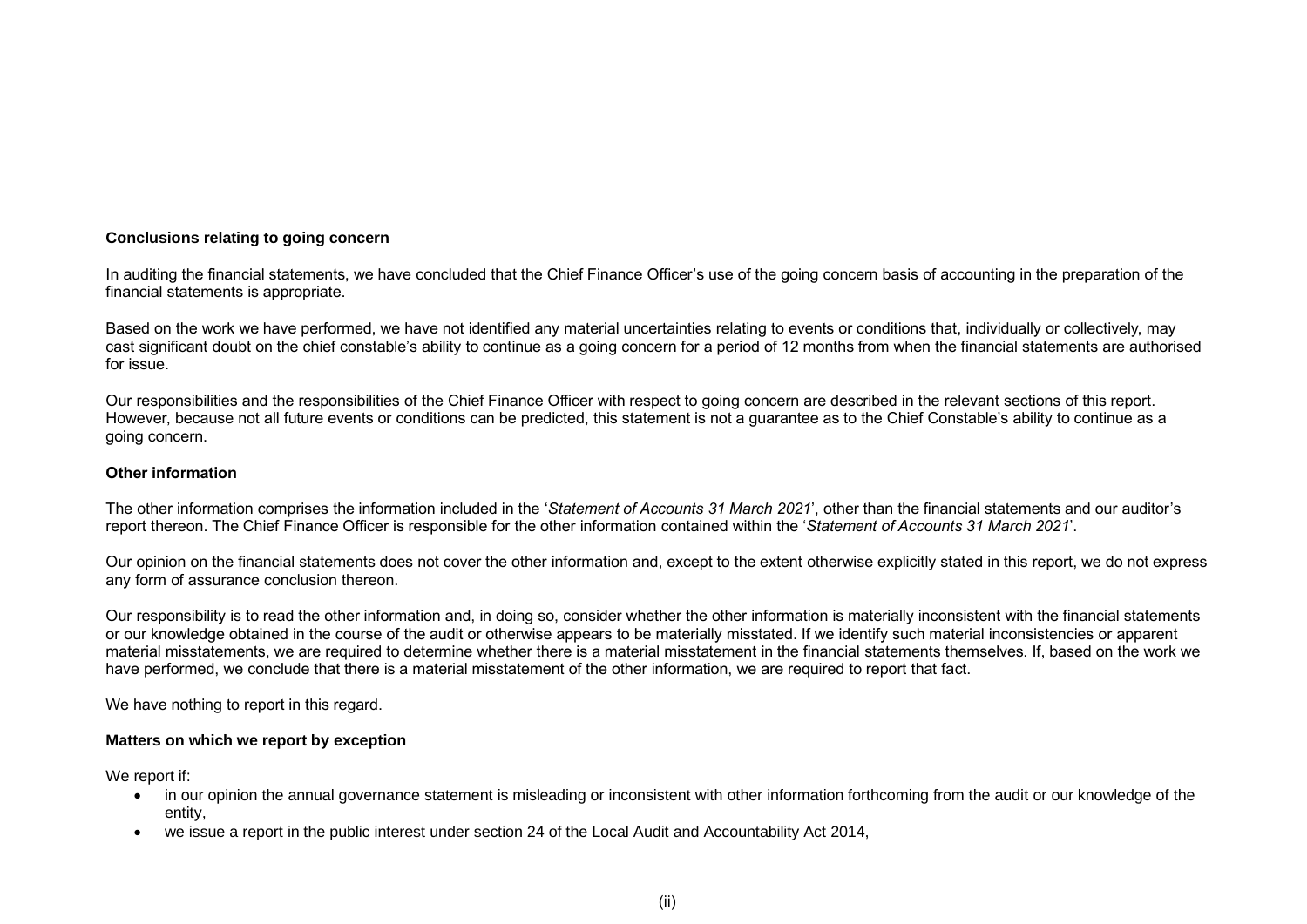- we make written recommendations to the audited body under Section 24 of the Local Audit and Accountability Act 2014,
- we make an application to the court for a declaration that an item of account is contrary to law under Section 28 of the Local Audit and Accountability Act 2014,
- we issue an advisory notice under Section 29 of the Local Audit and Accountability Act 2014,
- we make an application for judicial review under Section 31 of the Local Audit and Accountability Act 2014. or
- we are not satisfied that the Chief Constable has made proper arrangements for securing economy, efficiency and effectiveness in its use of resources for the year ended 31 March 2021.

We have nothing to report in these respects.

#### **Responsibilities of the Chief Finance Officer**

As explained more fully in the '*Statement of Responsibilities for the Statement of Accounts'* set out on page 1, the Chief Finance Officer is responsible for the preparation of the Statement of Accounts, which includes the financial statements, in accordance with proper practices as set out in the CIPFA/LASAAC Code of Practice on Local Authority Accounting in the United Kingdom 2020/21, and for being satisfied that they give a true and fair view and for such internal control as the directors determine is necessary to enable the preparation of financial statements that are free from material misstatement, whether due to fraud or error.

In preparing the financial statements, the Chief Finance Officer is responsible for assessing the Chief Constable's ability to continue as a going concern, disclosing, as applicable, matters related to going concern and using the going concern basis of accounting unless the Chief Constable either intends to cease operations, or have no realistic alternative but to do so.

The Chief Constable is responsible for putting in place proper arrangements to secure economy, efficiency and effectiveness in its use of resources, to ensure proper stewardship and governance, and to review regularly the adequacy and effectiveness of these arrangements.

#### **Auditor's responsibilities for the audit of the financial statements**

Our objectives are to obtain reasonable assurance about whether the financial statements as a whole are free from material misstatement, whether due to fraud or error, and to issue an auditor's report that includes our opinion. Reasonable assurance is a high level of assurance, but is not a guarantee that an audit conducted in accordance with ISAs (UK) will always detect a material misstatement when it exists. Misstatements can arise from fraud or error and are considered material if, individually or in the aggregate, they could reasonably be expected to influence the economic decisions of users taken on the basis of these financial statements.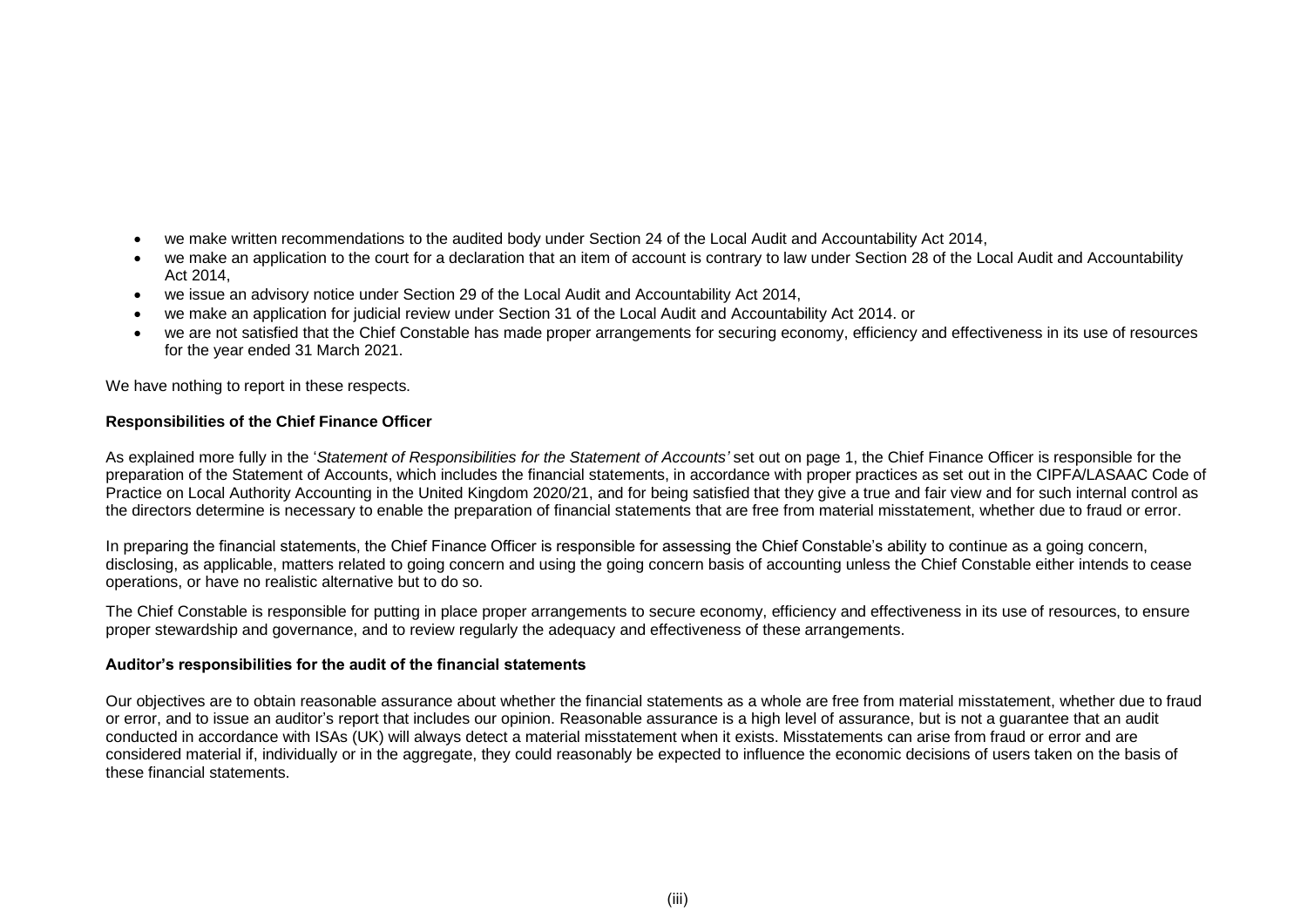# **Explanation as to what extent the audit was considered capable of detecting irregularities, including fraud**

Irregularities, including fraud, are instances of non-compliance with laws and regulations. We design procedures in line with our responsibilities, outlined above, to detect irregularities, including fraud. The risk of not detecting a material misstatement due to fraud is higher than the risk of not detecting one resulting from error, as fraud may involve deliberate concealment by, for example, forgery or intentional misrepresentations, or through collusion. The extent to which our procedures are capable of detecting irregularities, including fraud is detailed below. However, the primary responsibility for the prevention and detection of fraud rests with both those charged with governance of the entity and management.

We obtained an understanding of the legal and regulatory frameworks that are applicable to the Chief Constable and determined that the most significant are:

- Local Government Act 1972,
- Local Government Act 2003
- The Local Authorities (Capital Finance and Accounting) (England) Regulations 2003 as amended in 2018 and 2020,
- The Local Audit and Accountability Act 2014,
- The Accounts and Audit Regulations 2015,
- The Police Reform and Social Responsibility Act 2011,
- Anti-social behaviour, Police and Crime Act 2014,
- Police Pensions scheme regulations 1987,
- Police Pensions regulations 2006; and
- Police Pensions regulations 2015.

In addition, the Chief Constable has to comply with laws and regulations in the areas of anti-bribery and corruption, data protection, employment legislation, tax legislation, general power of competence, procurement and health & safety.

We understood how the Chief Constable is complying with those frameworks by understanding the incentive, opportunities and motives for non-compliance, including inquiring of Management, the Head of Internal Audit, those charged with governance, the Joint Audit Committee and obtaining and reading documentation relating to the procedures in place to identify, evaluate and comply with laws and regulations, and whether they are aware of instances of noncompliance.

We corroborated this through reading the Chief Constable's committee minutes, policies and procedures and other information. Based on this understanding we designed our audit procedures to identify non-compliance with such laws and regulations. Our procedures had a focus on compliance with the accounting framework through obtaining sufficient audit evidence in line with the level of risk identified and with relevant legislation.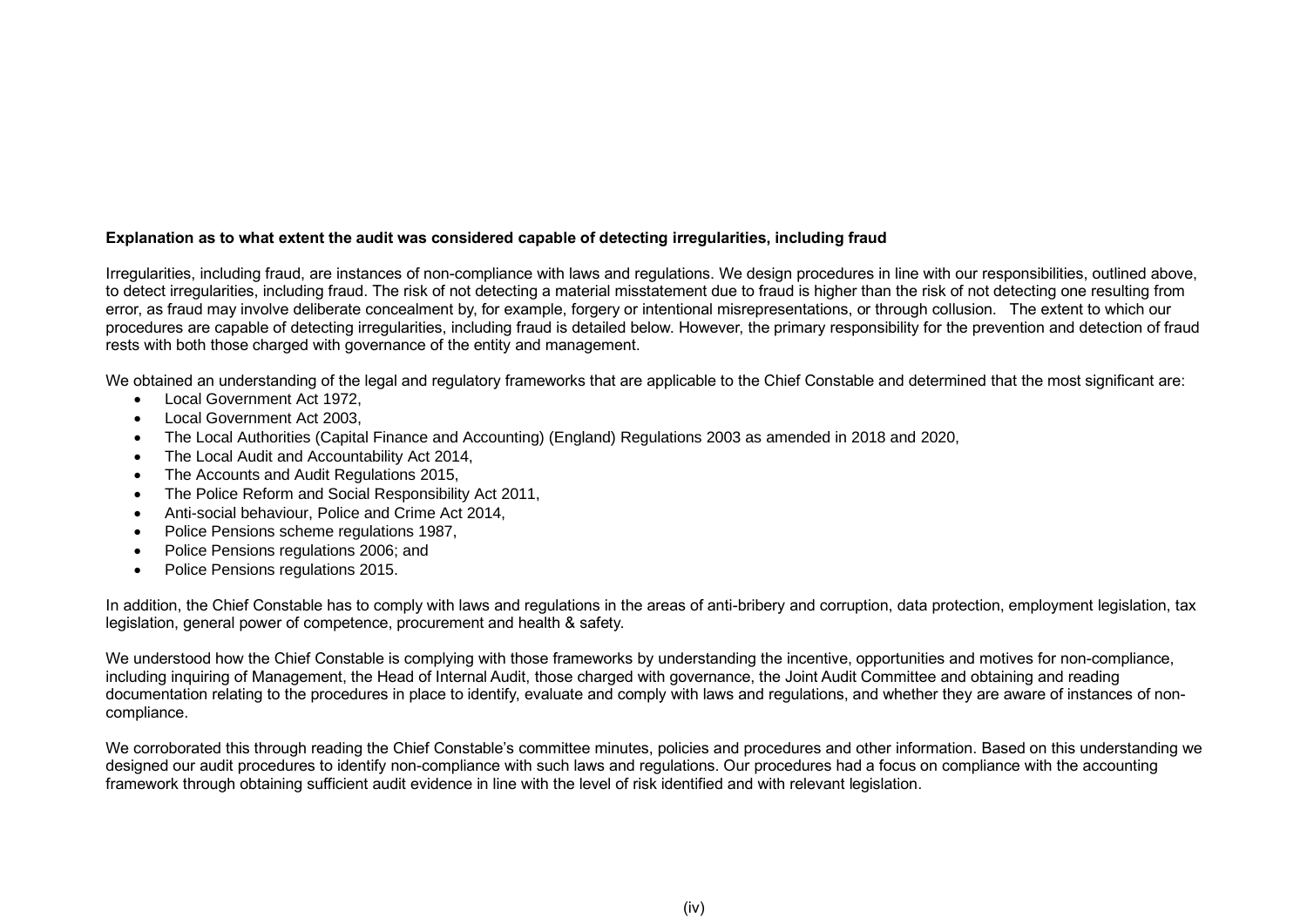We assessed the susceptibility of the Chief Constable's financial statements to material misstatement, including how fraud might occur by understanding the potential incentives and pressures for management to manipulate the financial statements, and performed procedures to understand the areas in which this would most likely arise. Based on our risk assessment procedures, we identified, inappropriate capitalisation of revenue expenditure and management override of controls to be our fraud risks.

To address our fraud risk of inappropriate capitalisation of revenue expenditure we tested the Chief Constable's capitalised expenditure to ensure the capitalisation criteria were properly met and the expenditure was appropriate.

To address our fraud risk of management override of controls, we tested specific journal entries identified by applying risk criteria to the entire population of journals. For each journal selected, we tested the appropriateness of the journal and that it was accounted for appropriately. We assessed accounting estimates for evidence of management bias and evaluated the business rationale for significant unusual transactions.

A further description of our responsibilities for the audit of the financial statements is located on the Financial Reporting Council's website at [https://www.frc.org.uk/auditorsresponsibilities.](https://www.frc.org.uk/auditorsresponsibilities) This description forms part of our auditor's report.

#### **Scope of the review of arrangements for securing economy, efficiency and effectiveness in the use of resources**

We have undertaken our review in accordance with the Code of Audit Practice, having regard to the guidance on the specified reporting criteria issued by the Comptroller and Auditor General (C&AG) in April 2021, as to whether the Chief Constable had proper arrangements for financial sustainability, governance and improving economy, efficiency and effectiveness. The Comptroller and Auditor General determined these criteria as that necessary for us to consider under the Code of Audit Practice in satisfying ourselves whether the Chief Constable put in place proper arrangements for securing economy, efficiency and effectiveness in its use of resources for the year ended 31 March 2021.

We planned our work in accordance with the Code of Audit Practice. Based on our risk assessment, we undertook such work as we considered necessary to form a view on whether, in all significant respects, the Chief Constable had put in place proper arrangements to secure economy, efficiency and effectiveness in its use of resources.

We are required under Section 20(1)(c) of the Local Audit and Accountability Act 2014 to satisfy ourselves that the Chief Constable of Norfolk has made proper arrangements for securing economy, efficiency and effectiveness in its use of resources.

We are not required to consider, nor have we considered, whether all aspects of the Chief Constable's arrangements for securing economy, efficiency and effectiveness in its use of resources are operating effectively.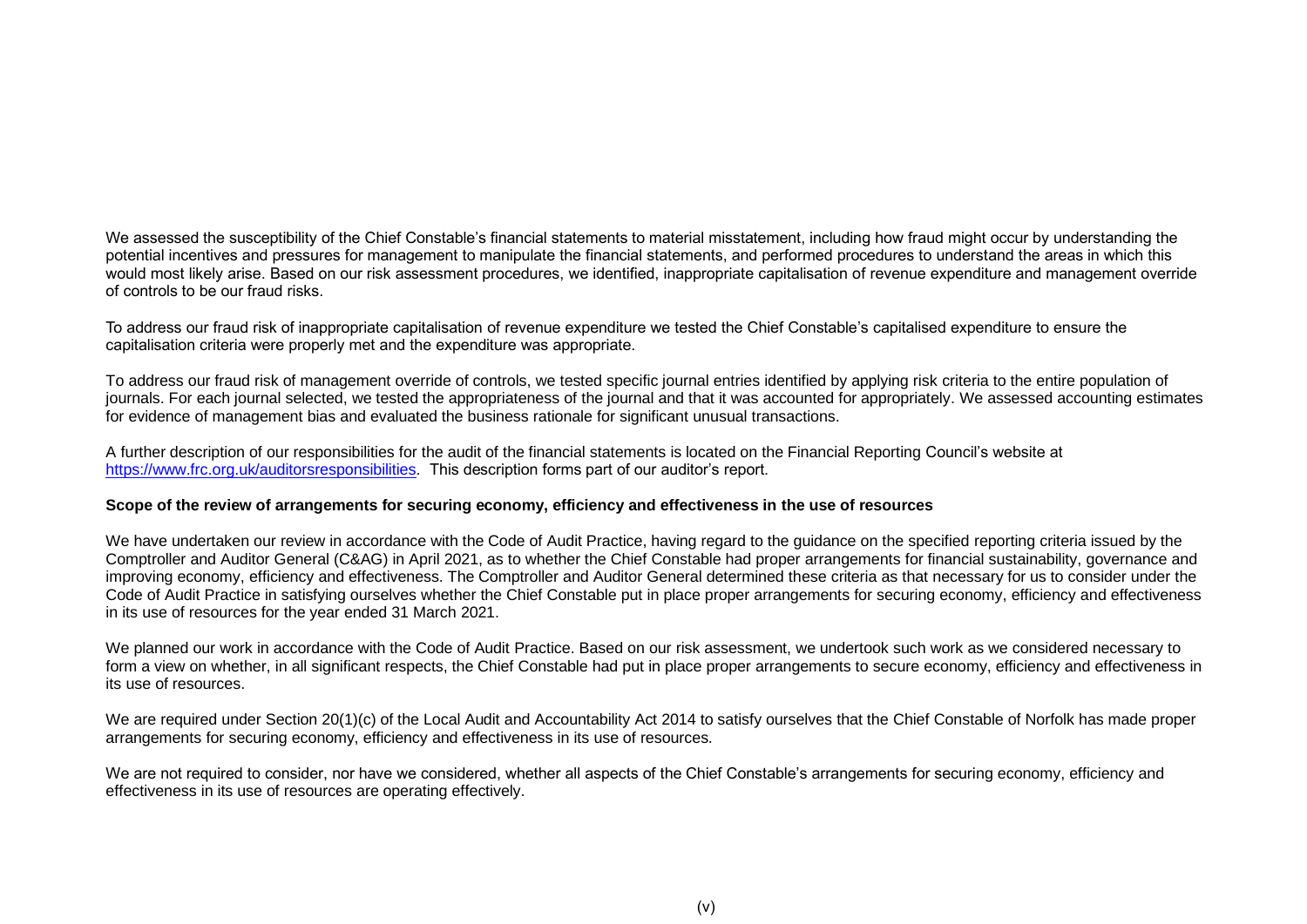#### **Delay in certification of completion of the audit**

We cannot formally conclude the audit and issue an audit certificate until we have completed the work necessary to issue our assurance statement in respect of the Chief Constable's Whole of Government Accounts consolidation pack. We are satisfied that this work does not have a material effect on the financial statements or on our work on value for money arrangements.

#### **Use of our report**

This report is made solely to the Chief Constable of Norfolk, in accordance with Part 5 of the Local Audit and Accountability Act 2014 and for no other purpose, as set out in paragraph 43 of the Statement of Responsibilities of Auditors and Audited Bodies published by Public Sector Audit Appointments Limited. To the fullest extent permitted by law, we do not accept or assume responsibility to anyone other than the Chief Constable of Norfolk, for our audit work, for this report, or for the opinions we have formed.

MARK MODESON FRNST & YOUNG LLP

*Date***:** 30 November 2021

**Mark Hodgson (Key Audit Partner)** Ernst & Young LLP **Cambridge**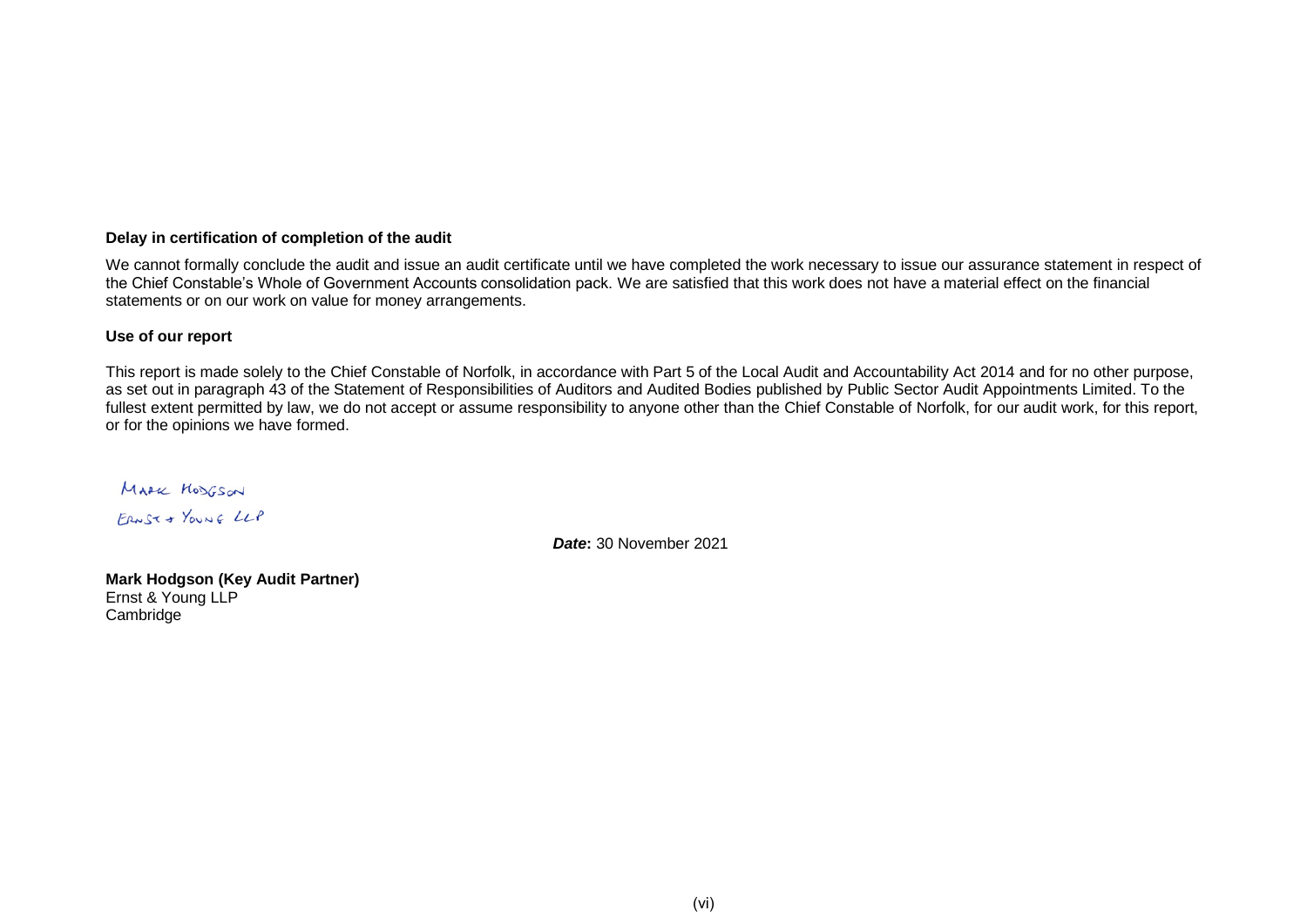# **Statement of Responsibilities for the Statement of Accounts**

# **The Chief Constable of Norfolk Constabulary's Responsibilities**

The Chief Constable must:

- Arrange for the proper administration of the Chief Constable's financial affairs and ensure that one of its officers has the responsibility for the administration of those affairs. That officer is the Chief Finance Officer of the Chief Constable.
- Manage its affairs to ensure economic, efficient and effective use of resources and safeguard its assets;
- Approve the Statement of Accounts;
- Ensure that there is an adequate Annual Governance Statement.

#### **Approval of Statement of Accounts**

I approve the following Statement of Accounts:

**Paul Sanford 30 November 2021**

**Temporary Chief Constable of Norfolk Constabulary**

# **The Chief Finance Officer (CFO) of the Chief Constable Responsibilities**

The Chief Constable's CFO is responsible for preparing the Statement of Accounts for the Chief Constable of Norfolk Constabulary in accordance with proper practices as set out in the CIPFA/LASAAC Code of Practice on Local Authority Accounting in the United Kingdom based on International Financial Reporting Standards ("the Code").

In preparing this statement of accounts, the CFO of the Chief Constable has:

- Selected suitable accounting policies and then applied them consistently;
- Made judgements and estimates that were reasonable and prudent;
- Complied with the Code and its application to local authority accounting.

The CFO of the Chief Constable has also:

- Kept proper accounting records which were up to date;
- Taken reasonable steps for the prevention and detection of fraud and other irregularities.

# **Certified by the Chief Finance Officer of the Chief Constable of Norfolk Constabulary**

I certify that this statement of accounts has been prepared in accordance with proper accounting practice and presents a true and fair view of the financial position of the Chief Constable of Norfolk Constabulary at 31 March 2021, and its income and expenditure for the year to that date.

**Peter Jasper ACMA, Assistant Chief Officer 30 November 2021**

*The Chief Constable of Norfolk 1 Statement of Responsibilities*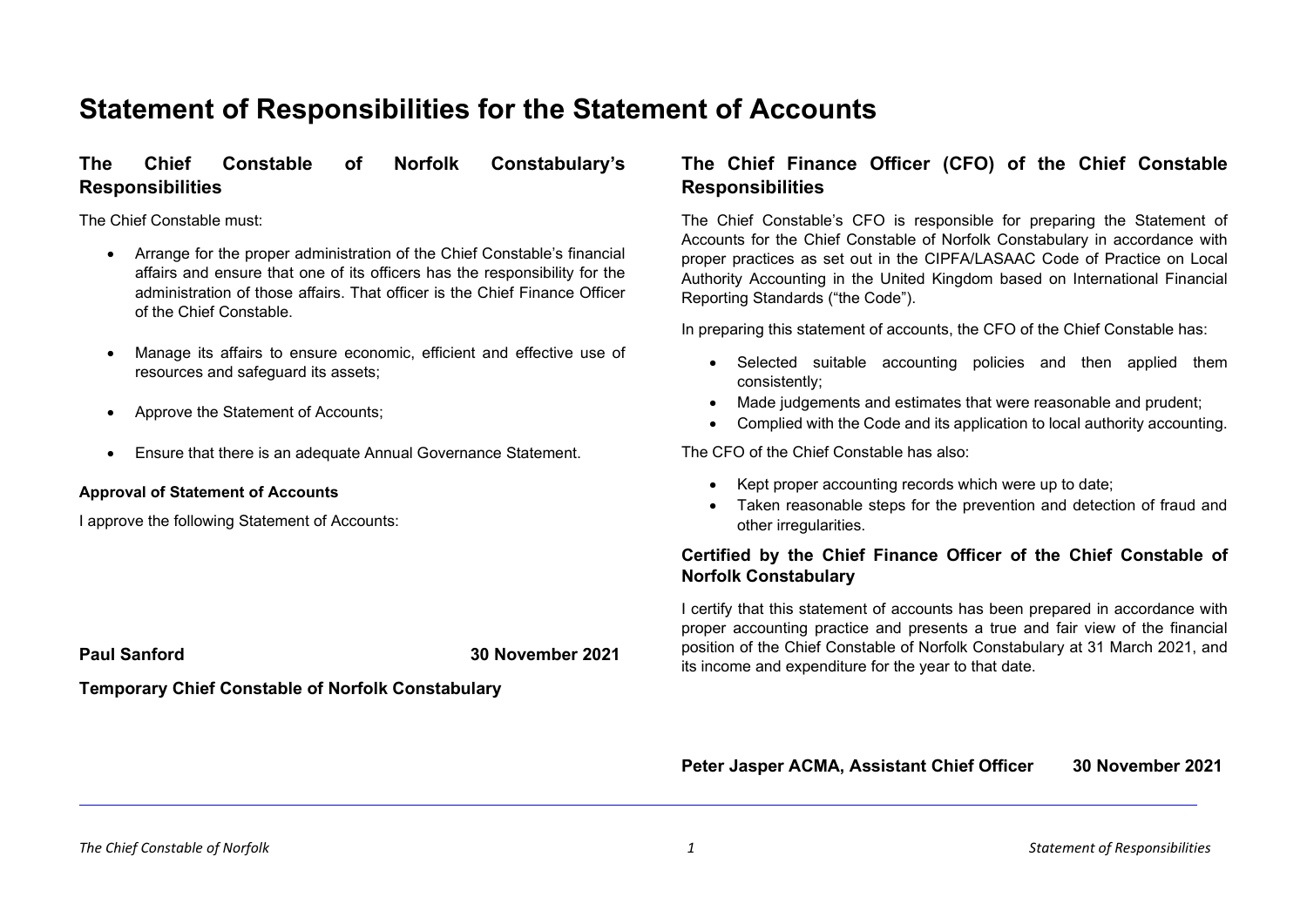# **Narrative Report**

# **Introduction**

This Narrative Report provides information about Norfolk Constabulary, including the key issues affecting its accounts. It also provides a summary of the financial position at 31 March 2021 and is structured as below:

- 1. The policing context for Norfolk
- 2. Impact of the governance arrangements on the Financial Statements of the PCC and Chief Constable
- 3. Explanation of the Financial Statements
- 4. The 2020/21 revenue and capital budget process
- 5. Financial performance
- 6. Non-financial performance
- 7. Impact of Covid-19 pandemic and Exiting the EU
- 8. Funding Settlement 2021/22 and beyond
- **1. The policing context for Norfolk**

# **Information about the Office of the Chief Constable of Norfolk**

Under the Police Reform and Social Responsibility Act 2011 (the Act) the Police and Crime Commissioner for Norfolk (PCC) and the Chief Constable of Norfolk Constabulary were established as separate legal entities. Corporate governance arrangements for the PCC and Chief Constable have been reviewed and a commentary on their effectiveness is set out in the joint Annual Governance Statement for the PCC and Chief Constable which is published alongside these Statements of Accounts.

The responsibilities of the Chief Constable, determined by the Act, include:

- Supporting the PCC in the delivery of the strategy and objectives set out in the Police and Crime Plan;
- Assisting the PCC in planning the force's budget;
- Having regard to the Strategic Policing Requirement when exercising and planning their policing functions in respect of their Force's national and international policing responsibilities;
- Being the operational voice of policing in the force area and regularly explaining to the public the operational actions of officers and staff under their command;
- Entering into collaboration agreements with other Chief Constables, other policing bodies and partners that improve the efficiency or effectiveness of policing and with the agreement of their respective PCC;
- Remaining politically independent of their PCC;
- Exercising the power of direction and control in such a way as is reasonable to enable their PCC to have access to all necessary information and staff with the force;
- Having day to day responsibility for financial management of the force within the framework of the agreed budget allocation and levels of authorisation issued by the PCC.

For accounting purposes, the PCC for Norfolk is the parent entity of the Chief Constable of Norfolk and together they form the PCC for Norfolk Group.

# **The County of Norfolk**

Norfolk is the fifth largest county in England with a land area of 2,074 square miles with approximately 100 miles of coastline. The estimated population of Norfolk in 2021 is 918,800 (source: Norfolk insight). 93% of Norfolk's land area is classed as rural and is reflected by the Police and Crime Plan priority to tackle crime within rural communities. Although such a large proportion of land is rural, 51% of the population lives in an urban area (mid-2019 estimates). The four main urban areas are Norwich, Great Yarmouth, King's Lynn and Thetford.

Norfolk has a much older age profile than England as a whole, with 25% of the population aged 65 and older compared with 18% in England (2019 estimate). Over the next twenty years there is a projected growth of 83,500 people in Norfolk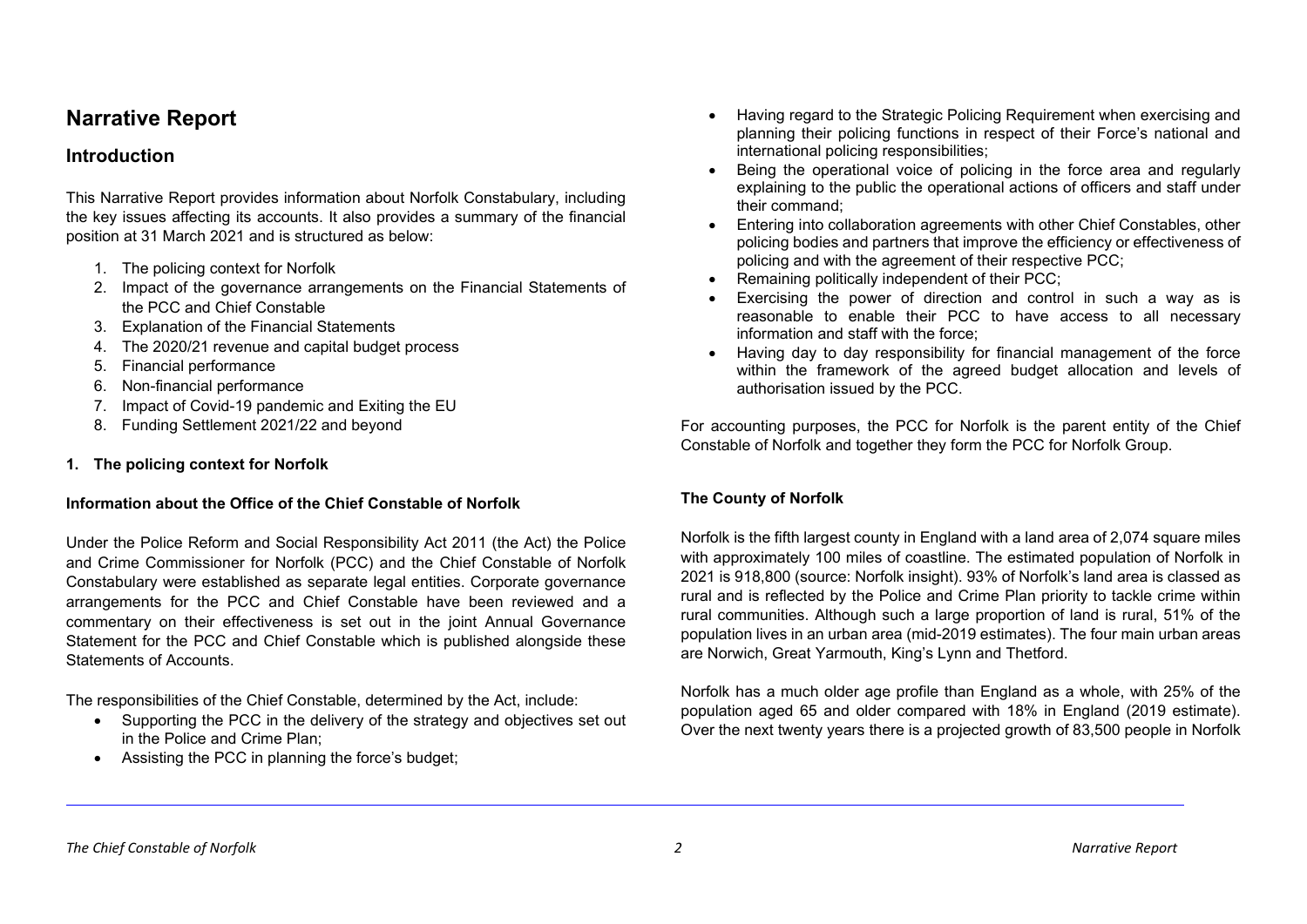and the population is aging, with those aged over 65 making up 31% of the population [1.](#page-10-0)

Norfolk is a popular tourist destination, and in 2018 the county received 3.1m overnight visitors and 47.8m day trips were made. Norfolk's visitor economy in 2018 was calculated at £3.34bn, with the transient populations associated with tourism impacting on the policing of Norfolk to varying extents at different times of the year. The number of jobs in the county's tourism sector in 2018 was 67,000, accounting for 19% of all employment<sup>[2](#page-10-1)</sup>, whilst other significant employers in the Norfolk economy include the public sector, agriculture, retail and engineering. Norfolk Constabulary supports hundreds of events throughout the year, including Norwich City football matches, Norwich Pride, the Sundown music festival and numerous local carnivals and occasions. The outbreak of Covid-19 has seen a suspension of such events, however, many are planning to go ahead in the latter stages of 2021, creating a busy period that will be compounded by the predicted higher than usual influx of UK tourists.

There are areas of high flood risk within the county, namely Great Yarmouth, the Norfolk Broads, the outskirts of Norwich (River Yare) and the coastal areas of North Norfolk and King's Lynn. A further large area of West Norfolk is at medium to low risk of flooding. The road network in Norfolk comprises A and B roads with no motorways and is again reflected as a priority focus (to improve road safety) of the Police and Crime Plan. Both factors pose challenges, again impacting on the policing of the county.

#### **Change in demand caused by Covid-19**

This financial year saw the impact of the coronavirus pandemic. This had a radical effect on demand for policing owing to changes in legislation and the impact of the changes to societal norms such as the periods of lockdown. On the one hand, through the lockdown periods certain crime types reduced, whilst on the other hand policing had to adapt to ensure that the communities were abiding by the short-

<sup>2</sup> [https://mediafiles.thedms.co.uk/Publication/ee-](https://mediafiles.thedms.co.uk/Publication/ee-nor/cms/pdf/Economic%20Impact%20of%20Tourism%20-%20%20Norfolk%20Report%202018.pdf)

[nor/cms/pdf/Economic%20Impact%20of%20Tourism%20-](https://mediafiles.thedms.co.uk/Publication/ee-nor/cms/pdf/Economic%20Impact%20of%20Tourism%20-%20%20Norfolk%20Report%202018.pdf) [%20%20Norfolk%20Report%202018.pdf](https://mediafiles.thedms.co.uk/Publication/ee-nor/cms/pdf/Economic%20Impact%20of%20Tourism%20-%20%20Norfolk%20Report%202018.pdf)

<span id="page-10-1"></span><span id="page-10-0"></span>term changes to legislation and to ensure that Norfolk as a tourism hotspot was not inappropriately being visited.

All of this radical change had to be managed alongside the fact that the organisation had to deal with the risk of Covid-19 to the officers and staff delivering the service.

Norfolk Constabulary is proud of how it maintained the trust and confidence in its communities through the pandemic, and maintained its service throughout.

At the point of writing, we are slowly emerging from the pandemic towards the end of the financial year. Sadly, it is clear that the trends of increases in high harm, high complexity crimes has not abated. In addition, it is hoped there will be a return to normality as we reach the summer, the busiest period of demand for policing. Summer planning has been significant this year to increase the preventative work as much as possible and provide visible reassurance as society returns to normal, and perhaps a greater influx than usual of visitors is expected.

The Norfolk 2020 programme has concluded successfully. A Norfolk Horizons programme has launched that will focus on how best to deliver policing with the changes to recruitment and training of the Police Educational Qualification Framework, and how to maximise the opportunity that the National Uplift Programme of officers provides. Norfolk is scheduled to have gained more than 200 additional officers by the end of the next financial year (22/23). To date these have seen crucial additional numbers to counter the threat of county lines on our neighbourhoods as well as investments in detective roles and Operation Moonshot.

#### **Collaboration and partnership working**

The Police Reform and Social Responsibility Act 2011 places duties on chief officers and policing bodies to keep collaboration activities under review and to collaborate where it is in the interests of the efficiency and effectiveness of their own and other police force areas.

<sup>1</sup> <https://www.norfolkinsight.org.uk/population/>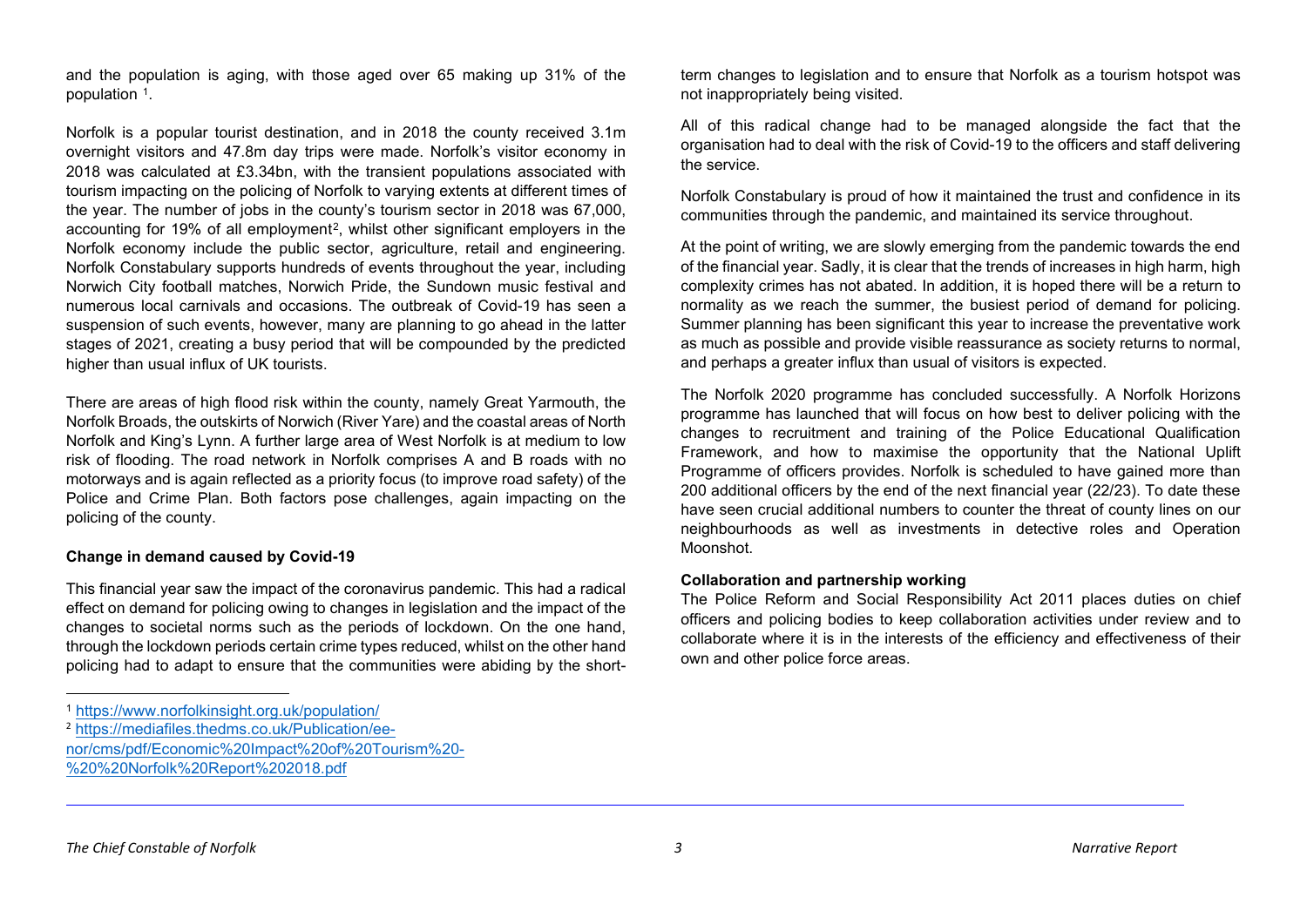Norfolk Constabulary's preferred partner for collaboration is Suffolk Constabulary. A joint strategy exists which outlines the collaborative vision for Norfolk and Suffolk, and provides a strategic framework within which collaborative opportunities are progressed.

The two police forces have been collaborating for around a decade, with the programme of collaborative work delivering an extensive number of joint units and departments that encompasses most functions except local policing and includes areas such as major investigation, protective services, custody, and back office support functions. The partnership has also yielded significant savings for both forces and received praise from Her Majesty's Inspectorate of Constabulary and Fire & Rescue Services (HMICFRS).

Areas of collaboration outside of Norfolk/Suffolk include the Eastern Region Special Operations Unit (ERSOU), a specialist unit with a remit for tackling serious and organised crime in the Eastern Region. ERSOU comprises resources from the following police forces: Norfolk, Suffolk, Essex, Cambridgeshire, Bedfordshire, Hertfordshire and Kent.

There is also a 7Forces Strategic Collaboration Programme currently working on other areas for wider collaboration, convergence and savings. In January 2020 a 7Force Commercial Procurement team was fully implemented and is now overseeing all procurement activity across all the seven forces, making sure all opportunities for savings and efficiencies are exploited.

Norfolk is also part of a well-established 10 force consortium for insurance known as the South East and Eastern Regional Police Insurance Consortium (SEERPIC).

The Policing and Crime Act 2017 received Royal Assent on 31 January 2017. The Act includes a duty, in England, for emergency services to collaborate. It also gives enabling powers for PCCs in England to take responsibility for the governance of their local fire and rescue services.

Norfolk Constabulary and Norfolk Fire and Rescue Service continue to strengthen their working relationship with individual governance at this time. The Fire Control Room moved in alongside the Police Control Room and initiatives have been undertaken to ensure closer collaboration. A number of other collaborative working arrangements, such as sharing of estate have or are being worked on.

A Home Office Review was announced to take the form of two phases. The results of phase one were announced before the election and a consultation on mandating fire governance by the PCC was among the plans to be progressed after the election.

Phase two will be progressed and reported once the PCC elections are complete.

The Norfolk Office of the PCC and Norfolk Constabulary is committed to working in partnership with public, private and third sector agencies to tackle issues of crime and disorder. This is demonstrated through roles in critical partnership initiatives such as the Community Safety Partnership, Norfolk 180 and Early Help Hubs. Norfolk Constabulary is committed to finding long term sustainable solutions to problems of crime and disorder, working together with partners and the communities in an evidence-based problem-solving way and supporting innovation at a local level.

# **2. Impact of the Governance Arrangements on the Financial Statements of the PCC and Chief Constable**

The International Accounting Standards Board framework states that assets, liabilities and reserves should be recognised when it is probable that any 'future' economic benefits associated with the item(s) will flow to, or from, the entity. The PCC has responsibility for the finances of the whole Group and controls the assets, liabilities and reserves. With the exception of the liabilities for employment and post-employment benefits, referred to later, this would suggest that these balances should be shown on the PCC's Balance Sheet.

The Scheme of Governance and Consent sets out the roles and responsibilities of the PCC and the Chief Constable, and also includes the Financial Regulations and Contract Standing Orders. As per these governance documents, all contracts and bank accounts are in the name of the PCC. No consent has been granted to the Chief Constable to open bank accounts or hold cash or associated working capital assets or liabilities. This means that all cash, assets and liabilities in relation to working capital are the responsibility of the PCC, with all the control and risk also residing with the PCC. To this end, all working capital is shown in the accounts of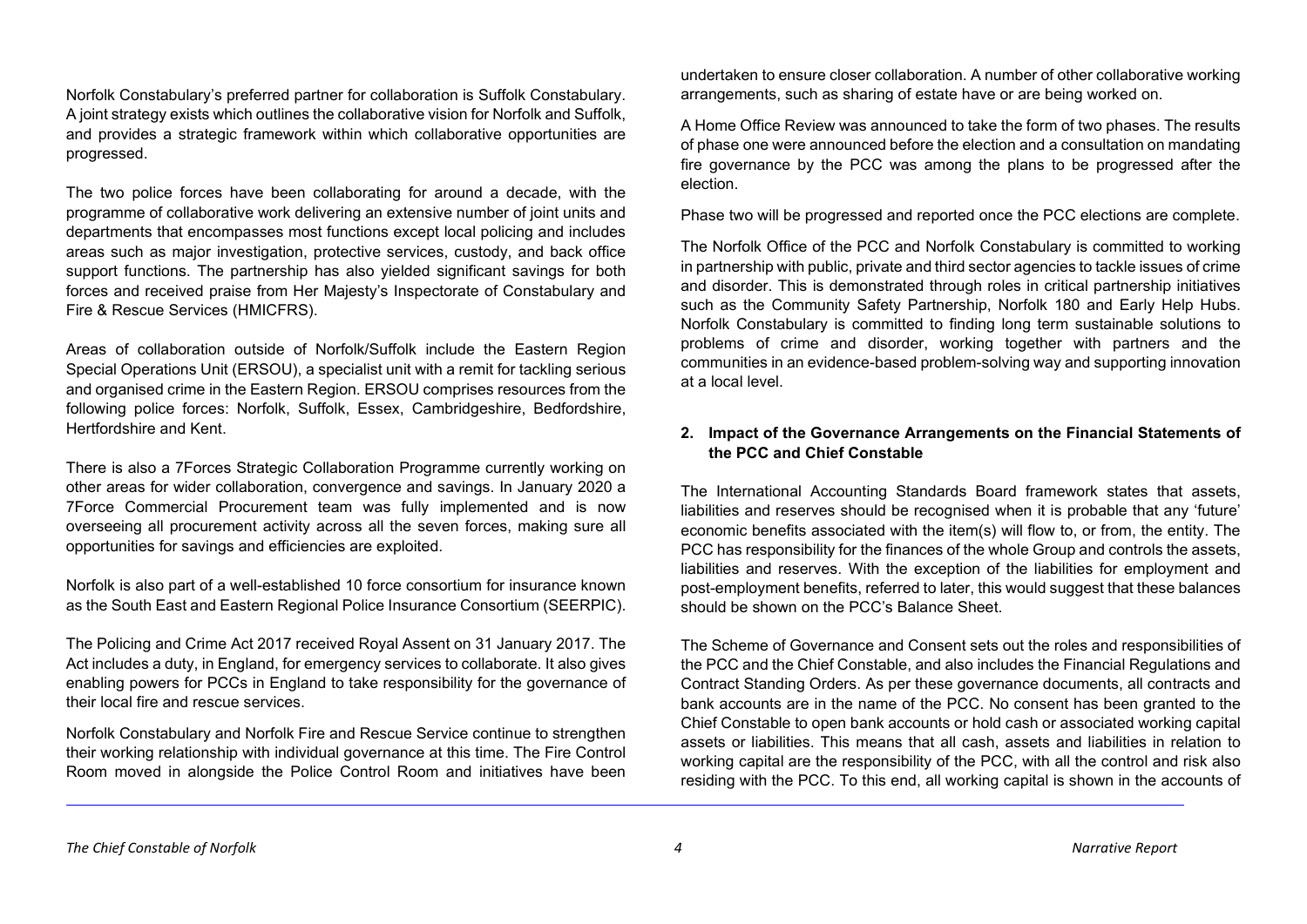## the PCC and the Group.

The PCC receives all income and makes all payments from the Police Fund for the Group and has responsibility for entering into contracts and establishing the contractual framework under which the Chief Constable's staff operates. The PCC has not set up a separate bank account for the Chief Constable, which reflects the fact that all income is paid to the PCC. The PCC has not made arrangements for the carry forward of balances or for the Chief Constable to hold cash backed reserves.

Therefore, the Chief Constable fulfils his statutory responsibilities for delivering an efficient and effective police force within an annual budget, which is set by the PCC. The Chief Constable ultimately has a statutory responsibility for maintaining the Queen's peace and to do this has direction and control over the force's police officers and police staff. It is recognised that in exercising day-to-day direction and control the Chief Constable will undertake activities, incur expenditure and generate income to allow the police force to operate effectively. It is appropriate that a distinction is made between the financial impact of this day-to-day direction and control of the force and the overarching strategic control exercised by the PCC.

Therefore, the expenditure and income associated with day-to-day direction and control and the PCC's funding to support the Chief Constable is shown in the Chief Constable's Accounts, with the main sources of funding (i.e. central government grants and council tax) and the vast majority of balances being shown in the PCC's **Accounts** 

Notably it has been decided to recognise transactions in the Chief Constable's Comprehensive Income and Expenditure Statement (CIES) in respect of operational policing, police officer and staff costs, and associated operational income, whilst liabilities for employment and post-employment benefits have been transferred to the Chief Constable's Balance Sheet in accordance with International Accounting Standard 19 (IAS19).

The rationale behind transferring the liability for employment benefits is that IAS19 states that the employment liabilities should follow employment costs. Because employment costs are shown in the Chief Constable's CIES, on the grounds that the Chief Constable is exercising day-to-day direction and control over police

officers and employs police staff, it follows that the employment liabilities are therefore shown in the Chief Constable's Balance Sheet.

# **3. Explanation of financial statements**

The 2020/21 Statement of Accounts for the Chief Constable are set out on the following pages. The purpose of individual primary statements is explained below:

- **The Comprehensive Income and Expenditure Statement (CIES)** shows the accounting cost in the year of providing services in accordance with generally accepted accounting practices, rather than the amount to be funded from taxation. Adjustments made between the accounting and funding bases are shown in the Movement in Reserves Statement.
- **The Balance Sheet** shows the value as at the Balance Sheet date of the assets and liabilities recognised by the Chief Constable. The net assets of the Chief Constable (assets less liabilities) are matched by the reserves held by the Chief Constable.
- **The Movement in Reserves Statement (MiRS)** shows the movement in the year on the different reserves held by the Chief Constable. The Surplus or (Deficit) on the Provision of Services line shows the true economic cost of providing the Chief Constable's services, more details of which are shown in the Comprehensive Income and Expenditure Statement. These differ from the statutory amounts required to be charged to the General Fund Balance for council tax setting purposes.
- **The Cash Flow Statement** shows the changes in cash and cash equivalents during the reporting period. The statement shows how the Chief Constable generates and uses cash and cash equivalents by classifying cash flows as operating, investing and financing activities. However, all cash is held by the PCC for Norfolk so the cash flow statement for the Chief Constable shows the net deficit on the provision of services as non-cash movements.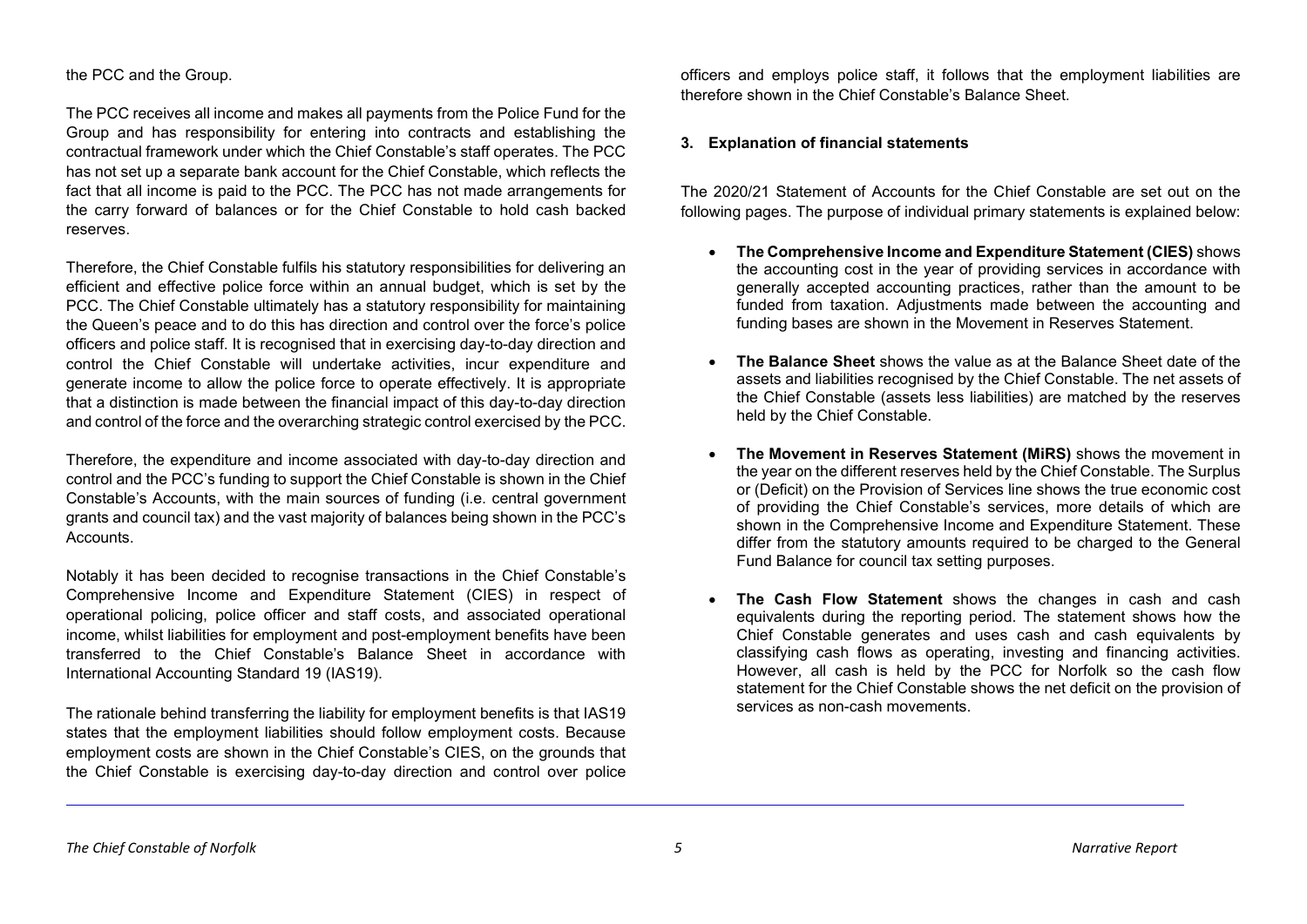Please note that occasionally minor differences occur between the primary statements and the notes to the accounts, this is due to unavoidable rounding discrepancies.

The Accounting Policies are disclosed in Note 1 of the Notes to the Financial Statements.

#### **4. The 2020/21 Revenue and Capital Budget Process**

A joint financial planning process took place between July 2019 and January 2020 in accordance with an agreed timetable. An enhanced Service and Financial Planning process took place using Outcome Based Budgeting (OBB) principles.

OBB is a method for aligning budgets to demand, performance, outcomes and priorities. This process is informed by the Force Management Statement that reviews the services provided by the Constabulary, estimates future demand, and assesses the readiness of each function to meet that demand and deliver on required outcomes and performance levels. This information is then lined up against the priorities and demands of the PCC. This allows projects to be developed to target areas that can be made more efficient, and those areas requiring more investment.

These outcomes were then reviewed by a Joint Chief Officer Panel against the OBB principles and decisions made about limiting growth and increasing savings.

These outputs were then presented to the Joint Chief Officer Team, and further refined after these sessions. Finally, the outcomes of the process were presented to the PCC. The process concluded with agreement on Norfolk only budgets, the agreement of joint budgets, costs and savings arising from the process to be included in spending plans.

In accordance with the requirements of Section 96 (1) (b) of the Police Act 1996, as amended by section 14 of the Police Reform and Social Responsibility Act 2011, the PCC has an obligation to consult with business rate payers and there is also a general responsibility to consult with the public.

The PCC launched the consultation for the 2020/21 police budget which ran for 5 weeks. The consultation took the form of an online and hard copy survey and an intensive programme of media, communications and engagement activity.

The results were collated towards the end of January 2020 and presented by the PCC to the Police and Crime Panel at its meeting on 4 February 2020.

These spending plans were then incorporated into the Medium-Term Financial Plan of the PCC that covered the period 2020/21 to 2024/25 and was signed off in February 2020.

The Medium-Term Financial Plans for the PCC are available at [www.norfolk](http://www.norfolk-pcc.gov.uk/)[pcc.gov.uk](http://www.norfolk-pcc.gov.uk/)

## **5. Financial Performance**

## **Savings plans**

The Chief Constable has run a well-established and effective change programme over recent years. The programme is required to deal with the impact of funding settlements, spending challenges from inflation, increasing demand, the changing nature of crime, increasing legislative and regulatory cost pressures and ongoing investment in modernising the Constabulary through improved digital infrastructure and technology.

Savings plans of £2m were identified for 2020/21, and those savings have been achieved. The PCC and Chief Constable are jointly committed to providing the best possible policing service across Norfolk whilst at the same time increasing efficiency and reducing costs.

There is more information about the impact of the Home Office settlement for 2020/21 and what this means for the Constabulary over the medium-term in the Looking Forward section below. Just over £100k of savings planned in 2020/21 have been delayed by the impact of the Covid-19 pandemic. However, the constabulary undertook an in-year savings review and have identified approximately £1.5m of savings which will help provide some resilience for future funding challenges caused by the pandemic. This will be kept under constant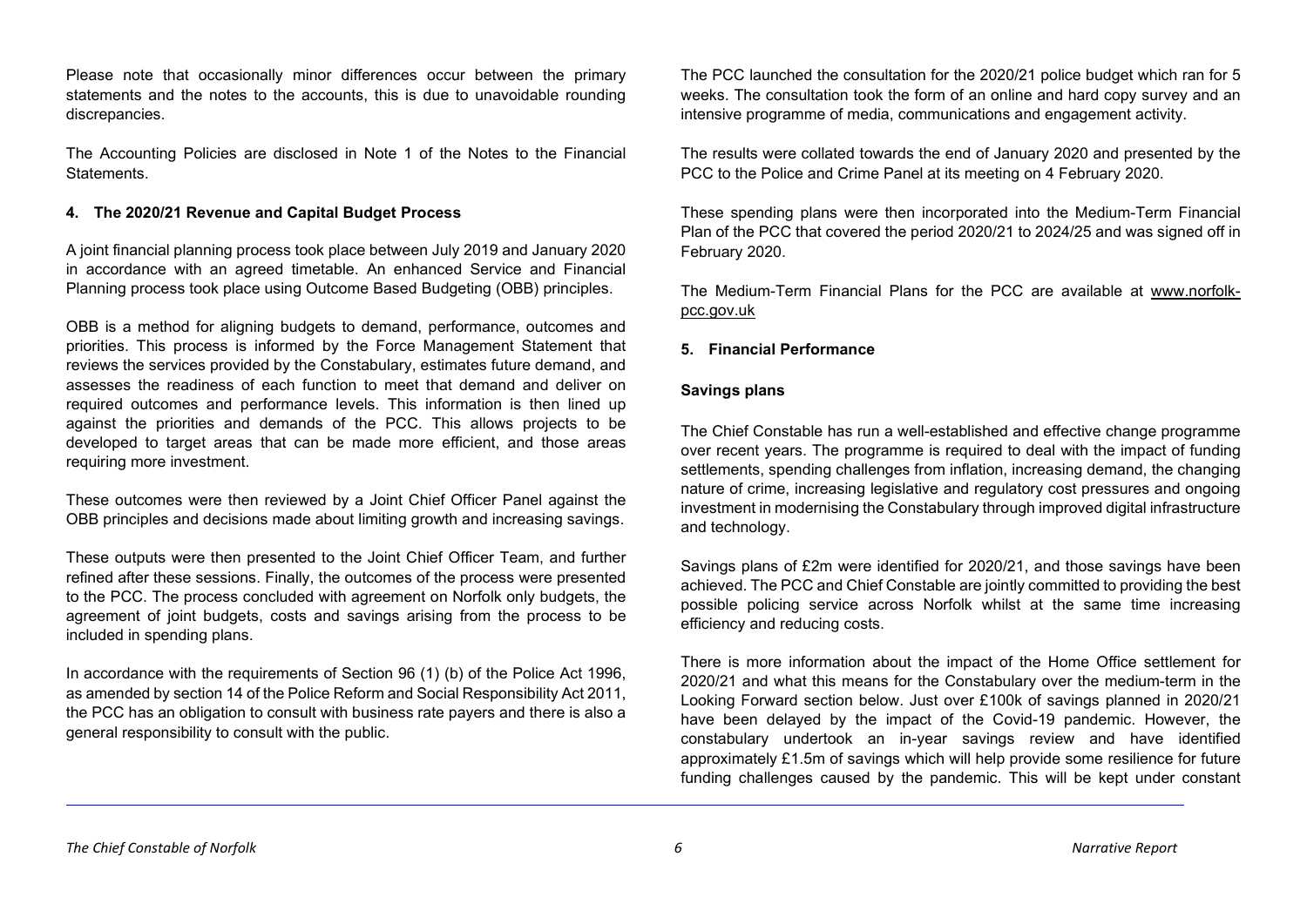review through the current governance arrangements that are still running and are still effective.

## **Long Term Liabilities**

# Pension Liabilities

There are three separate pension schemes for police officers and one scheme for police staff. Although benefits from these schemes will not be payable until an officer or staff member retires, the Chief Constable has a future commitment to make these payments and under International Accounting Standard 19 (IAS19) is required to account for this future commitment based on the full cost at the time of retirement. The future net pension liabilities of the Chief Constable as calculated by an independent actuary are set out in the following table:



These liabilities result in the Balance Sheet showing net overall liabilities of £2,031m at 31 March 2021, however, the financial position of the Chief Constable remains sound as these liabilities will be spread over many years.

The value of the LGPS pension fund assets is calculated by the actuary as part of the formal triennial valuation process, and rolled forward to the balance sheet date, allowing for any movements in the year. These movements include investment returns, which may be estimated where necessary. Investment returns have been greater than expected, primarily as a bounce-back following the 2019/20 impact of the Covid-19 worldwide pandemic.

# **Reserves**

The Chief Constable does not hold any usable reserves.

# **Annual Governance Statement**

The Accounts and Audit Regulations 2015 require the Annual Governance Statement (AGS) to accompany the Statements of Accounts. The AGS can be found on the Constabulary website at [www.norfolk-police.uk](http://www.norfolk-police.uk/)

# **6. Non-financial Performance**

Like most police forces in England and Wales, crime reported to and recorded by Norfolk Constabulary has been affected by the onset of Covid-19 and the resulting measures that were put in place across 2020 and 2021. In the 12 months to the end of March 2021 there were 62,434 recorded crimes, almost exactly the same as the long-term average (62,407). Whilst the overall crime level has stayed relatively stable, there have been some significant variances across different crime types. Rises in Domestic Abuse, Hate Crime and Online Crime reflect the impact that three national lockdowns have had on crime, as does the decrease in Acquisitive Crime. Considerable efforts have been made by officers and staff to encourage reporting from victims of 'hidden' crimes, and those from parts of the community which have not normally reported crime frequently. In addition, investments made by the Constabulary to ensure crime is recorded as accurately as possible continue to support our understanding of demand.

The Constabulary continues to prioritise services to vulnerable and at-risk victims, targets perpetrators who cause the highest harm, continues robust operational responses to the threat of 'county lines' organised crime groups, tackles modern slavery, and targets sexual crimes against adults and children. Collaborations with Suffolk Constabulary, the regional special operations unit (ERSOU), the 7Force collaboration and other Norfolk agencies and voluntary organisations, and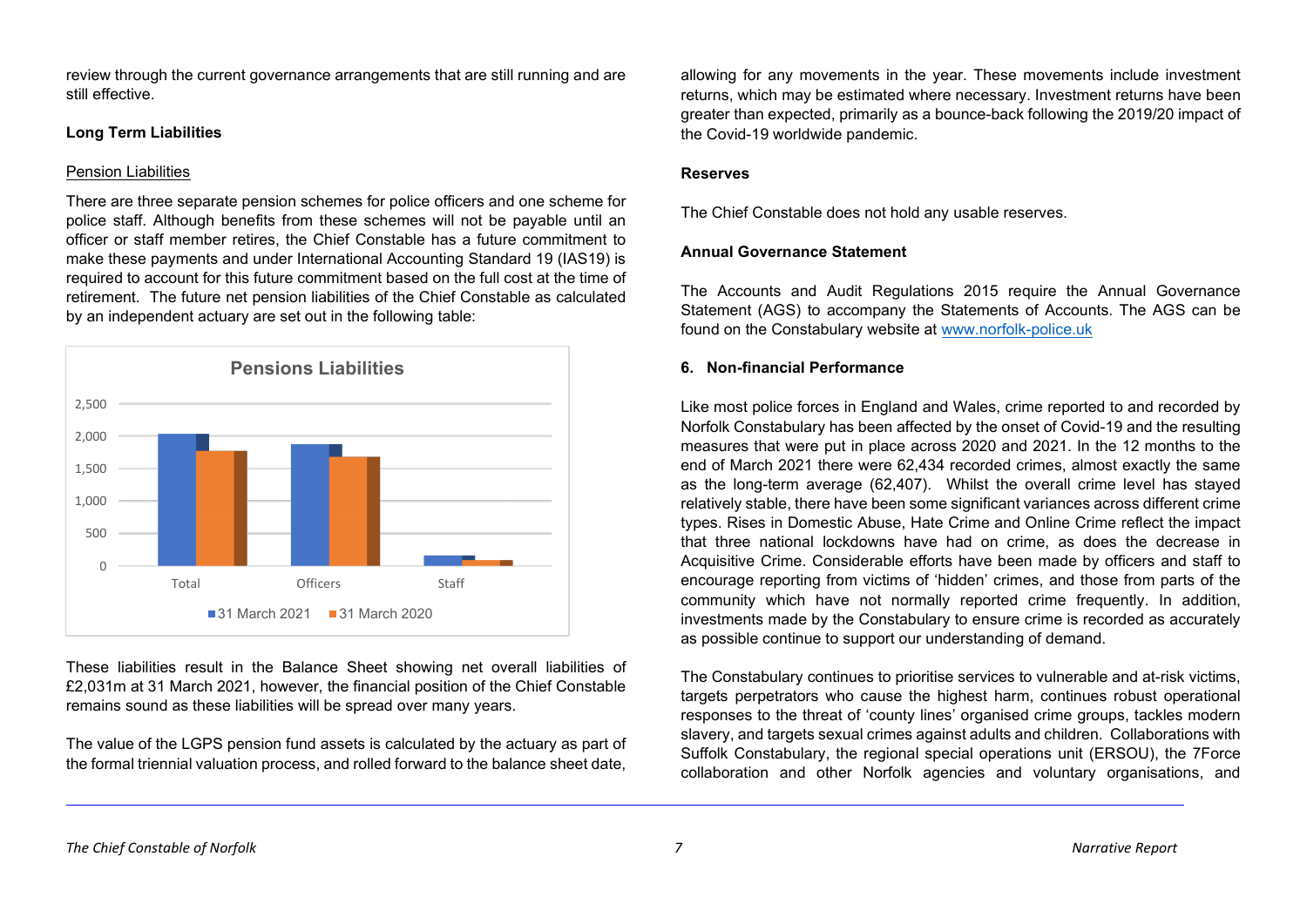investments in modern technologies such as automated number plate recognition, mobile computing devices and body worn video cameras are critical parts of these responses.

The Constabulary also continues to prioritise community issues through investment in Beat Managers and Community Engagement Officers. The Horizons project continues to develop evidence-based initiatives to reduce demand and improve efficiency enabling officers to spend more time engaging with communities and responding to local needs. As a result, public confidence in the Constabulary remains high and anti-social behaviour has fallen.

The Police and Crime Plan 2016-2020 lists the PCC's priorities for tackling crime in Norfolk:

- Increase visible policing
- Support rural communities
- Improve road safety
- Prevent offending
- Support victims and reduce vulnerability
- Deliver a modern and innovative service
- Good stewardship of taxpayers' money.

The following table shows the 'year-end' position for some of the more easily available Police and Crime Plan key performance indicators where prior year data is available. Full details will be published in the PCC's Annual Report in the autumn.

| Area                                | <b>Indicator</b>                                | 2019/20 | 2020/21 |
|-------------------------------------|-------------------------------------------------|---------|---------|
| <b>Domestic Abuse</b>               | <b>Number of crimes</b>                         | 11,424  | 13,646  |
|                                     | Solved rate                                     | 12%     | 9%      |
| <b>Serious</b><br><b>Sexual</b>     | <b>Number of crimes</b>                         | 2,350   | 2,040   |
| <b>Offences</b>                     | Solved rate                                     | 6%      | 8%      |
| <b>Child Sexual Abuse</b>           | <b>Number of crimes</b>                         | 1,647   | 1,583   |
|                                     | Solved rate                                     | 7%      | 11%     |
| <b>Hate Crime</b>                   | <b>Number of crimes</b>                         | 1,105   | 1,349   |
|                                     | Solved rate                                     | 15%     | 12%     |
| <b>Online Crime</b>                 | <b>Number of crimes</b>                         | 1,555   | 2,911   |
|                                     | Solved rate                                     | 11%     | 9%      |
| <b>Call Handling</b>                | % 999 calls answered in 10<br>seconds           | 90%     | 91%     |
| <b>Emergency</b><br><b>Response</b> | % of emergencies responded<br>to in target time | 89%     | 90%     |
| <b>Road Safety</b>                  | <b>Number of KSI collisions</b>                 | 416     | 319     |

Demands on the Constabulary have changed in nature in recent years. Acquisitive crimes have reduced, while crimes such as domestic abuse and sexual offences have been rising. In 2020/21 however, the onset of the Covid-19 pandemic impacted the demand recorded in some vulnerability crime types. Whilst domestic abuse has continued to increase year on year, some sexual offences (particularly CSA and serious sexual offences) reduced in the number recorded. It is yet to become clear whether this reflects a true reduction in offences or whether the demand will be recorded as latent demand as we continue to ease out of social restrictions. Where rises in crime are accompanied by reductions in solved rates, this is a reflection of the changing demand, and is the focus of the Police and Crime Plan. The Force continues to prioritise the most harmful crime types alongside initiatives that focus on community priorities such as rural crime, and responding to emergencies. The Force's performance in call handling and emergency response remains strong and public perceptions of safety within the county and the job that the Constabulary is doing are positive.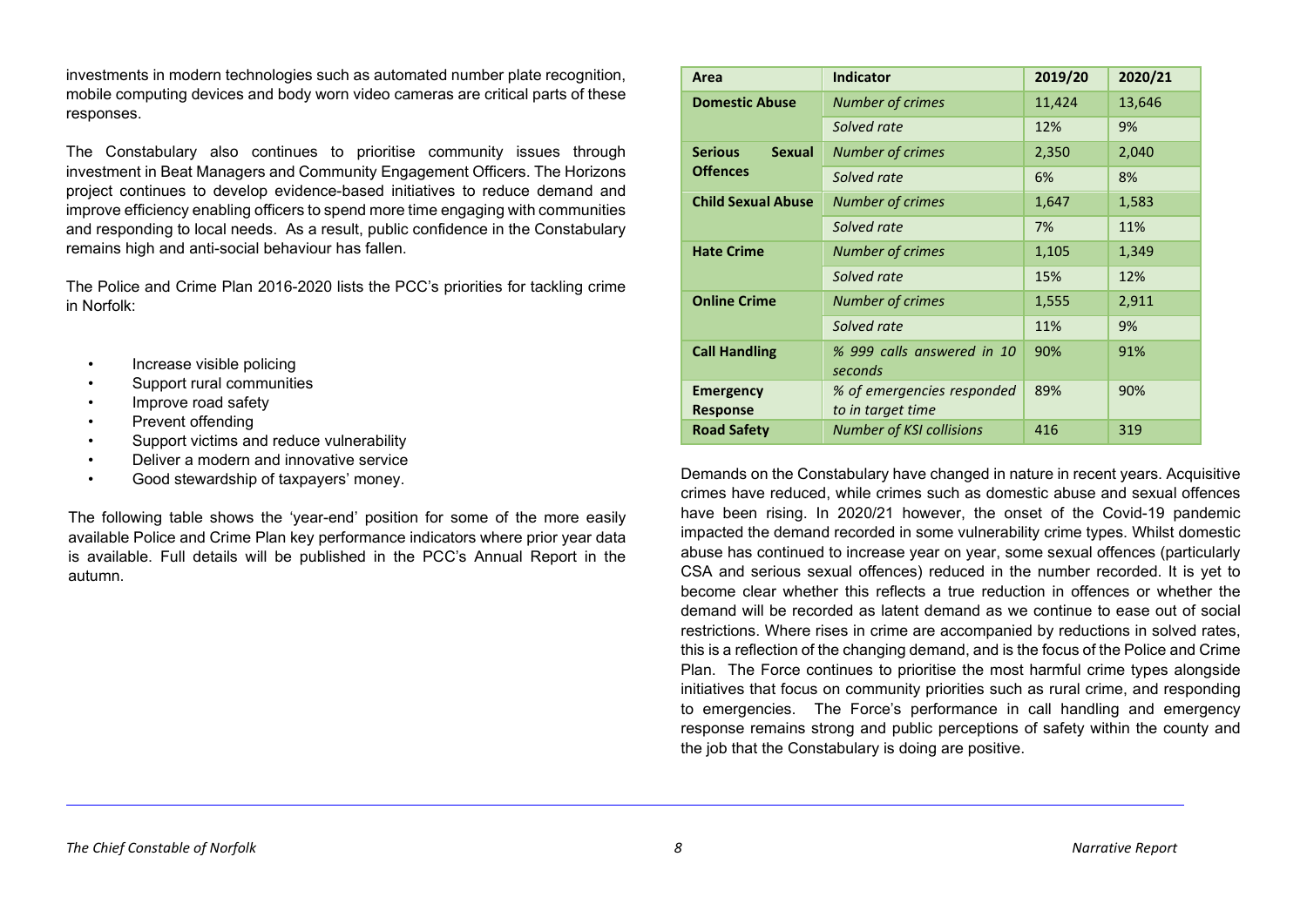## **7. Impact of Covid-19 Pandemic and Exiting the EU**

Clearly, 2020/21 has been an extraordinary year with Covid-19 having had a major impact on everyone's lives within the United Kingdom, as well as on every sector of the economy. In addition to that the UK has now exited the EU. During the year changes were made to the policing model in Norfolk in order that the policing response could meet the demand and requirements of policing through the pandemic, as well as meeting business as usual demand. Related issues where relevant are highlighted within these accounts, here in the Narrative Report but also in the body of the accounts.

This section outlines key issues for the Constabulary.

## **Constabulary – Impact of Exiting the EU**

Following the referendum that was held in June 2016, the UK voted to leave the European Union (EU). On 29 March 2017 the then Prime Minister Theresa May formally notified the European Union (EU) of the UK's intention to leave the EU via Article 50 of the EU Constitution. The UK left the EU on 31 January 2021 after this was ratified by the EU.

The Constabulary commenced planning in respect of the impact of leaving the EU after the initial vote to leave. The Constabulary had to plan for a number of eventualities given the uncertainty as to what the impact of exiting the EU would be. As the situation developed, the uncertainty of both the form of any agreement and the future relationship post exit with the EU meant that significant time and resources were invested into contingency planning a number of different scenarios. A Gold group was formed, regular meetings held and all departments engaged in the process. Issues considered included border disruption, food supply, public disorder, the impact to communities, changes in EU law enforcement tools and continuity of medical supply and products.

A back-record conversion process was carried out to ensure that individuals flagged on Europol systems continued to be flagged on Interpol systems for example. In addition, work was completed in conjunction with the Norfolk Resilience Forum so that all multi-agency partners were involved in the planning process throughout. The Norfolk Resilience Forum includes fellow emergency services such as Fire Service, East of England Ambulance Service and Local

Councils amongst others. Norfolk Constabulary were the nominated Gold for the Norfolk Resilience Forum.

As a result, there was little impact at the start of 2021 when the UK left the EU. Due to the pandemic, we are still monitoring any future implications. People movement is limited, one of the concerns was over border controls and how these would work having left the EU.

## **Constabulary - Impact of Covid-19**

As a result of the Covid-19 pandemic the Constabulary established a dedicated command model to focus on our response to the disease. This command structure was set up in collaboration with Suffolk Constabulary and enables a consistent approach to our activity both in each force and across the extensive "joint" collaborated services. This structure operates a Gold-Silver-Bronze model with Gold Command operating across both forces, and a Silver Commander nominated in each force. A Strategic Gold plan has been written which is implemented by the Silvers at an operational, tactical level. Current work is underway to review the existing structure and reduce it to align with the reducing infection rate and a move to increased alignment with business as usual activity. The retention of the Gold and Silver commanders will ensure oversight of the local and national position and will ensure a mechanism to facilitate the dissemination of information across both organisations from Op Talla (the national policing response) and other Government departments.

Force sickness levels have been continually monitored on a regular basis and all officers and staff who are symptomatic remain off work for the required number of days. Clear guidance has been provided to those living with someone displaying symptoms about the requirement to self-isolate and those deemed vulnerable have been provided with laptops to enable them to effectively work from home. This approach has been sustained and wherever possible, people who are able to effectively work from home continue to be supported to do so with the provision of mobile technology to support this approach.

Lateral flow testing has been introduced across the two organisations on a voluntary basis and the forces are now looking at options to also implement a workplace collect scheme for those engaged in specific roles / positions, for example some operational training, to facilitate home testing. In the first wave force sickness levels were much lower than expected although business continuity planning had been completed to enable a graduated response to service delivery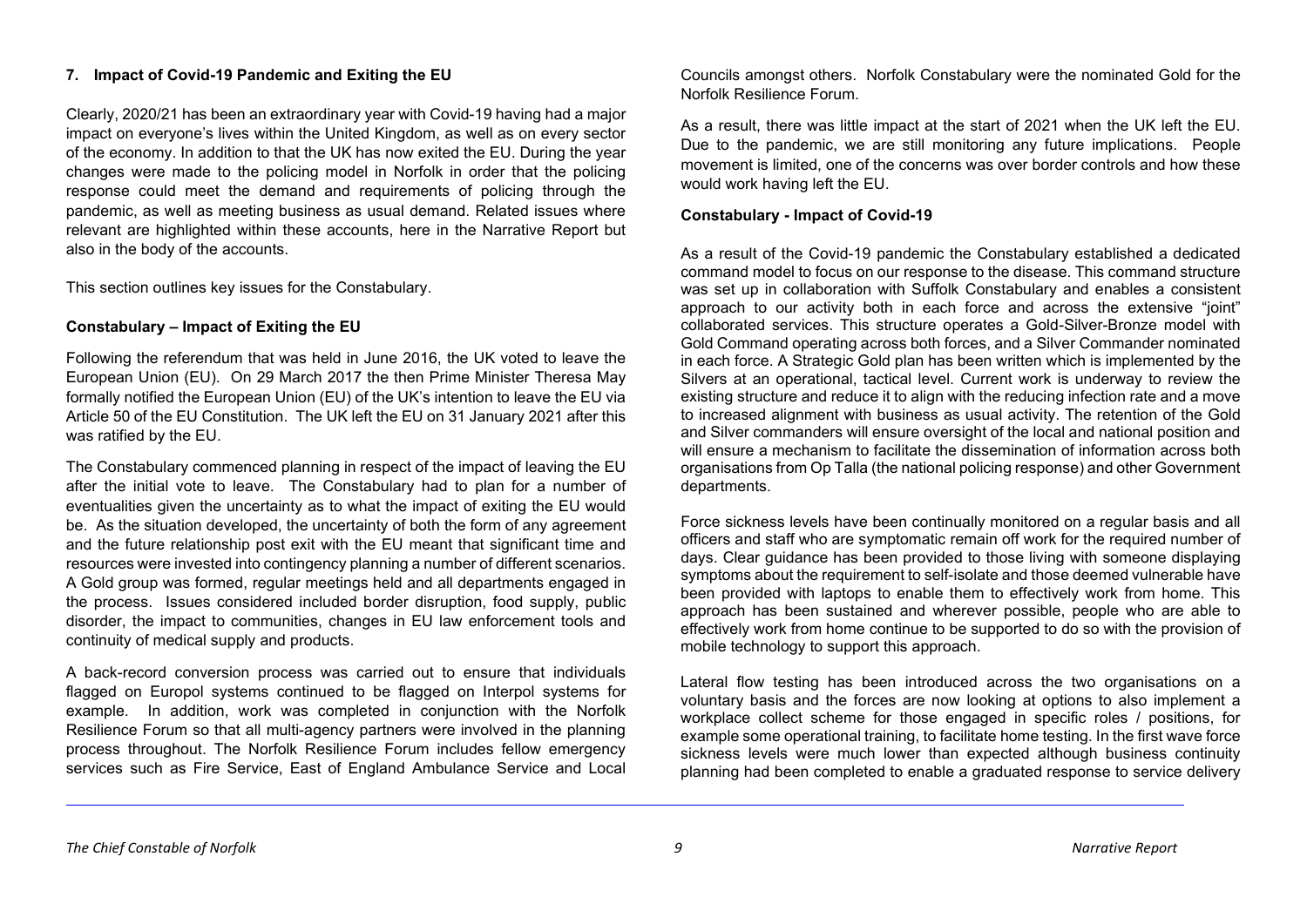should this have been required. Since this time an effective internal test and trace process has been managed by Workplace Health, ensuring transmission risks are reduced as soon as a positive infection is reported.

The organisation had to quickly adapt to the pandemic and also the Government regulations in relation to legislation and social distancing measures in the workplace. Operational activity had to be changed quickly and business as usual processes were amended to ensure the safety of officers and the community were of primary concern. Whilst some activities continued, some approaches were modified to ensure compliance with these regulations. Examples of these include amendments to arrest and interview policies and the extension of agile working to ensure people were equipped with appropriate technology to enable them to work from home where their role permitted.

Owing to the changes which have taken place across the county other changes have resulted for the Constabulary. Owing to the restrictions of social distancing, a large number of home visits which would normally take place by officers and staff with both offenders and victims have been conducted in other ways, such as via phone, via Skype / Teams or from outside in the garden and alternative methods for securing evidence in statement form have been introduced. These changes have been reviewed and are being considered for future adoption into business as usual processes.

The impact of the restrictions initially resulted in a reduction in crimes being reported to the Constabulary. However, this demand has now returned to what would be described as pre-Covid levels. Concerns remain that a number of people, notably those suffering domestic and sexual abuse in the home, may have been less able to make contact with agencies to report concerns and that as a result, some hidden harm may remain unreported. This remains an area of focus for both the Constabularies and partners and the methods adopted in an attempt to facilitate this contact such as online chat, newsletters for school children and videos for children providing guidance on staying safe online, all continue.

In addition to 'normal' demand, the force have also had to balance increasing reports relating to Government regulations and legislation and to ensure internal processes are structured to ensure timely and proportionate responses to reported breaches. Such calls have resulted in increased demand within the Contact and Control Room as well as additional workload placed on local teams.

Service provision from a Constabulary back-office perspective has been less impacted than the operational services. Business continuity plans have worked well and naturally there has been a focus on the provision of critical support. There was an initial change freeze imposed, with most projects put on hold however these have now been reinstated. Project work has been restarted with demand back to pre-Covid levels and the back office is responding well. For instance, the fleet is still being serviced and the estate maintained for everyday use whilst still adhering to Covid secure measures. Improvements have been made to enable applications to support home working, staff and officers have been paid on time, supplier payments are still being made, and the statutory accounts preparation has been completed in line with revised deadlines for 2020/21.

When the original lockdown was announced, arrangements were put in place for those in the vulnerable categories to remain at home and in addition those that could work from home (both vulnerable and non-vulnerable) were instructed to do so. Rotas were established for services that needed an on-premise presence and arrangements were put in place to ensure physical distancing for those that were required to remain on site. During the period of the various lockdowns additional laptops have been acquired to increase the number of people working from home. Those working from home have been given flexibility to work around their family priorities, including managing children at home due to school closures.

A Modern Workplace Programme has now been established to look at our transition to new ways of working and innovative and flexible ways of using the estate including increased provision of sustainable and long-term models for working from home.

#### **Supply chain impact from Covid-19 and Exiting the EU**

The Covid-19 outbreak had a significant effect on global supply chains; a slowdown in production in other regions of the world impacted on our ability to secure sufficient supplies and lead times were extended. Many of our supplies originate from or have components / elements (e.g. vehicles / ICT equipment) manufactured in the far east, which flow west.

Supply chains and lead times are generally re-established again but with countries responding to national Covid-19 surges the impact is still being monitored. Generally, there has been an increase in shipping costs in the last few months due to backlogs in UK ports and a shortage of containers in the correct place for movement of goods.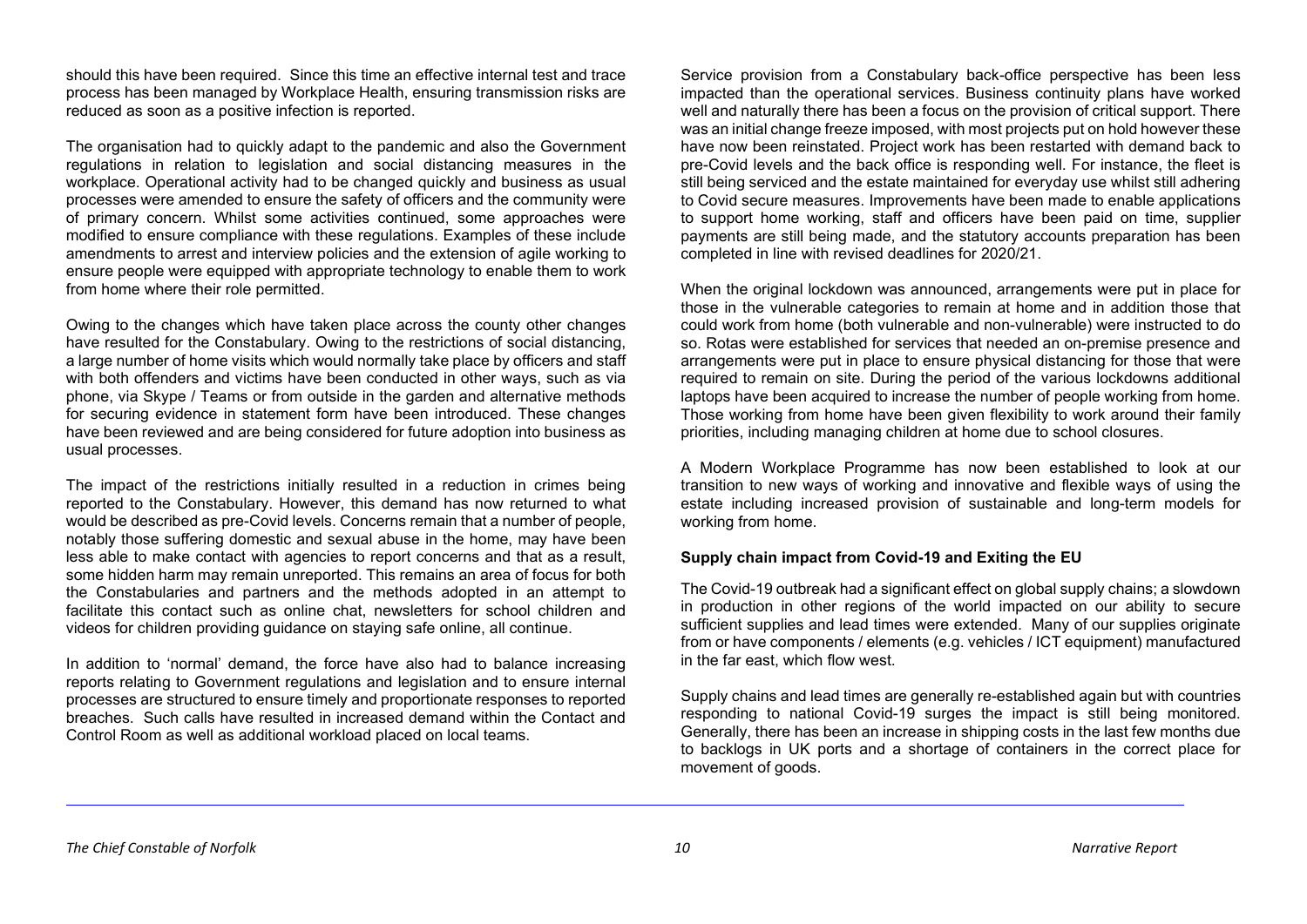Suppliers continue to re-evaluate supply chains in order to become less reliant on one market and to build in resilience into their offering. To do this, we will see some manufacturing moving to areas where the overheads are higher and thus in the longer term it is possible that prices will increase although the impact of this has not yet been realised.

As with every frontline service, the supply of Personal Protective Equipment (PPE) has been a challenge, but national arrangements are now in place ensuring that the constabularies have sufficient supplies.

Major estate developments have recommenced in accordance with national guidelines on safe working, but material lead in times have extended and increased financial assurance is sought from our main contractors.

Alongside many other organisations, the constabulary has increased the number of laptops within its asset base. There are potential risks regarding provision of core switches, firewalls, storage and servers during 2021/22 and this situation remains under review. An area of current concern relates to a shortage of chip sets which is impacting lead times for computers which ICT is managing with support of Procurement.

The global shortage of chip sets is also impacting vehicle production with some manufacturers currently slowing or temporarily ceasing production. The impact of this is being monitored as we await the award of the new national call off contracts for vehicles but as yet has not had an impact locally.

There has been some impact upon uniform supply both as a result of Covid-19 and the impact of direct imports from Europe. Some sources of uniform manufacture have been affected by recent increases in recruitment but alternative routes to market have been found to fill the gap. Ballistic protection body armour is imported direct from Germany and has thus been affected by import and delivery charges as a result of exiting the EU. Supplies have not been affected and Procurement is seeking ways to mitigate this issue.

#### **8. Funding Settlement 2021/22 and beyond**

The police service has already been through 10 years of austerity. The table below shows the amount of cash received by Norfolk Constabulary from the main Home Office grant, precept from households in Norfolk, plus all specific grants. Cash levels only exceeded those of 2010/11 for the first time in 2018/19. The blue line represents the amount of money the force would have received if their grants and precept had risen broadly in line with approximate inflation of 2% each year.

This shows that, despite recent increases in government funding and precept, the force has absorbed significant amounts of inflation over that time and still has c.£10m less than 2010 in real terms.



Other statutory and legislative changes have also increased costs to the organisation (e.g. increases to Pensions, National Insurance, and the reduction in the capital grant). As a result, the constabulary has had to absorb additional cost pressures of at least £9.5m per year on top of inflationary pressures.

In response to this, every year, cashable savings and efficiencies have been identified. The savings help to finance the demand pressures, cover inflation costs and balance the budget. To the end of 2020/21 Norfolk Constabulary has saved £36m and in the new MTFP period 2021/25 savings of £4m have been identified. This brings total savings to £40m (annually recurring) over the last decade.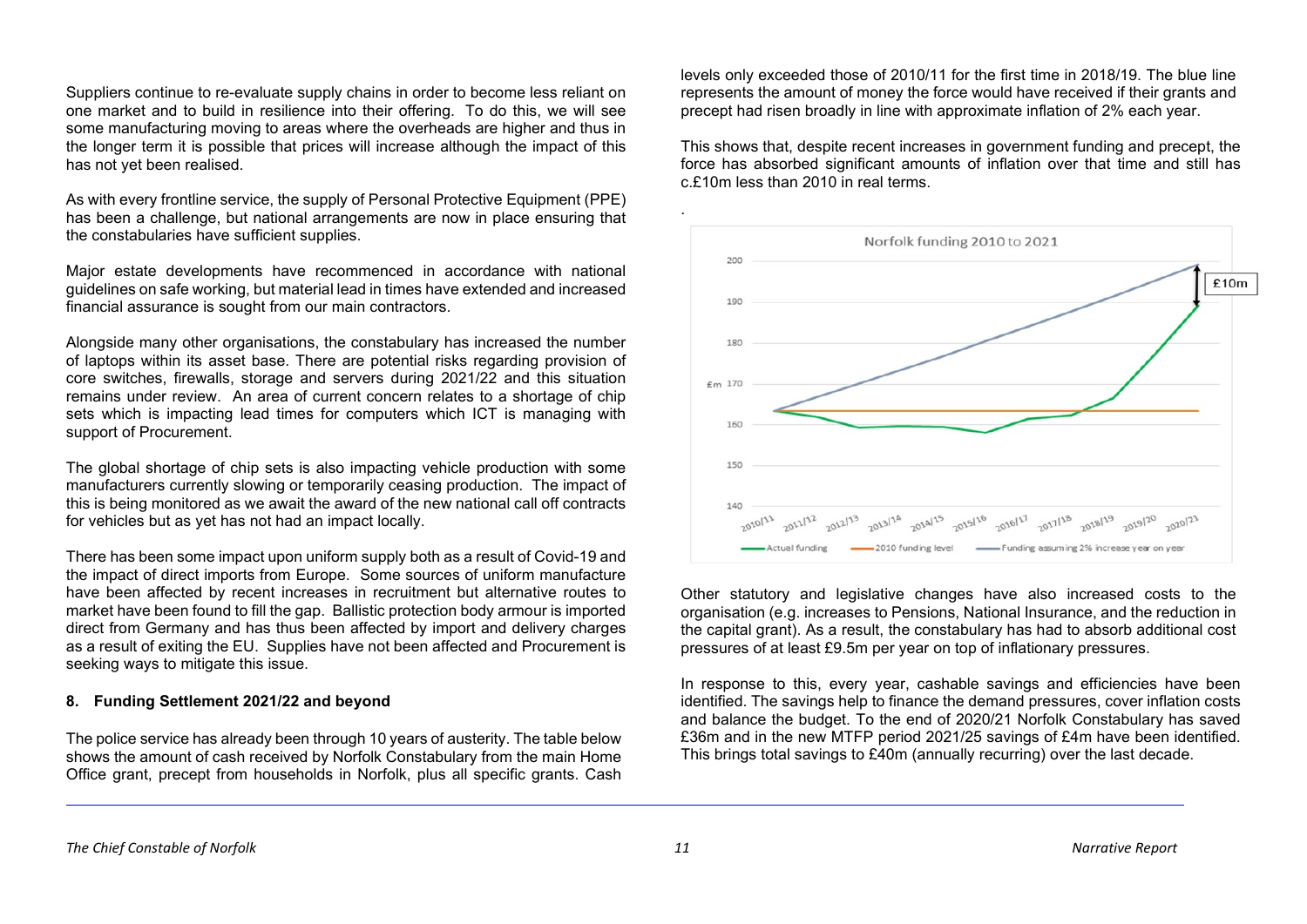In addition, in recent years government has only issued one-year funding settlements for PCCs, and force-by-force provisional detailed grant announcements are normally made in December for funding commencing the following April. This creates a challenging planning environment, that this year has been made much more challenging due to the emergence of Covid-19 that plunged the UK economy into recession.

Despite the economic uncertainty, the Spending Review announcement on 25 November 2020 confirmed the continuation of funding for the recruitment of 20,000 additional officers for England and Wales (the Police Uplift Programme or PUP). Nationally, £415m of funding has been made available for 2021/22 to recruit another 6,000 officers (in addition to the first 6,000 officers recruited in 2020/21). The table below provides a comparison between the 2021/22 grant settlement and 2020/21 figures.

|                           | 2020/21 | 2021/22 |       | Variance |
|---------------------------|---------|---------|-------|----------|
|                           | £000    | £000    | £000  | $\%$     |
| <b>Police Core Grant</b>  | 85.476  | 90.864  | 5.388 | 6.3%     |
| Ringfenced Grant (Uplift) | 1.879   | 1.119   | (760) | $-40.4%$ |
| Legacy Council Tax Grants | 9.305   | 9.305   |       | 0%       |
| <b>Total all Grants</b>   | 96,660  | 101.288 | 4.628 | 4.8%     |

The government funding for PUP for 2021/22 (approx. £4.6m as shown above) must be spent on the costs of recruiting officers, plus the additional costs that supports recruitment, training, uniform provision, vehicles and the other back office functions that makes the recruitment and retention of officers possible. Therefore, this does not then help fund the additional pressures outlined previously.

Central funding for PUP is for three years and officer numbers cannot be frozen or cut during this period as £1.1m of funding is linked to achieving the Uplift targets. Other government funding has generally been cash-flat in recent years (i.e. inflationary pressures have to be absorbed).

A 3-year CSR is expected. The economic situation as a result of the pandemic is known to be extremely challenging. Central borrowing is forecast to peak at £393.5bn, 19% of GDP. The government will face fiscal challenges and will have to consider the balance of needing to reduce funding government departments, including the Home Office, and / or the need to raise taxes. Therefore, government funding is not guaranteed to be stable over the medium-term.

As part of the settlement, PCCs were given the flexibility to increase the precept by up to £15 per annum without the need to go to a referendum. Following a period of consultation with the public, and on the basis the majority of people supported that level of increase, the PCC took the decision to raise the precept by the maximum allowed. By doing this, the PCC has been able to provide funding of £2.7m to help the Constabulary maintain current service levels against the rise in demand and complexity of crime.

However, the settlement did not outline the levels of future funding, and it is also uncertain as to what Norfolk's allocation will be of the remaining 8,000 Uplift officers. Therefore, from a prudent basis, and due to the uncertainty of the outcome of the Spending Review and the possibility of a Funding Formula review, the assumptions for future years contained within the MTFP are 0% precept limits, "cash flat" central grant funding and the loss of the Pension Grant as this is only confirmed for one more year.

Clearly, the country, along with the rest of the world, has been hit with the impact of the Covid-19 pandemic and is moving forward following exiting the EU. The UK is suffering the economic shock of the pandemic and various periods of lockdown restrictions, and the government has a significant challenge to resolve over the next few months and years. The timing of the Spending Review is uncertain, and while Uplift is expected to be continued, the funding outlook is not clear given there could be another period of austerity required to balance the government's books. The prudent assumptions made in the MTFP are now even more appropriate. The Constabulary is now about to commence the process of the new round of strategic financial planning, and will consult with the PCC throughout this process, and will need to take the new post Covid-19 funding risks into account. There are no going concern issues as a result, as funding to police forces will continue, but there may be risks to the levels of service currently offered.

The PCC has published the Reserves Strategy and the Capital Strategy in the new MTFP for 2021/22 to 2024/25 and these can be found at the following address:

[https://www.norfolk-pcc.gov.uk/documents/finance/budget/202021/2020-](https://www.norfolk-pcc.gov.uk/documents/finance/budget/202021/2020-21PoliceBudget-ReportToPoliceAndCrimePanel.pdf) [21PoliceBudget-ReportToPoliceAndCrimePanel.pdf](https://www.norfolk-pcc.gov.uk/documents/finance/budget/202021/2020-21PoliceBudget-ReportToPoliceAndCrimePanel.pdf)

The financial, economic and operational uncertainties and challenges will require the PCC and Constabulary to keep financial planning assumptions under constant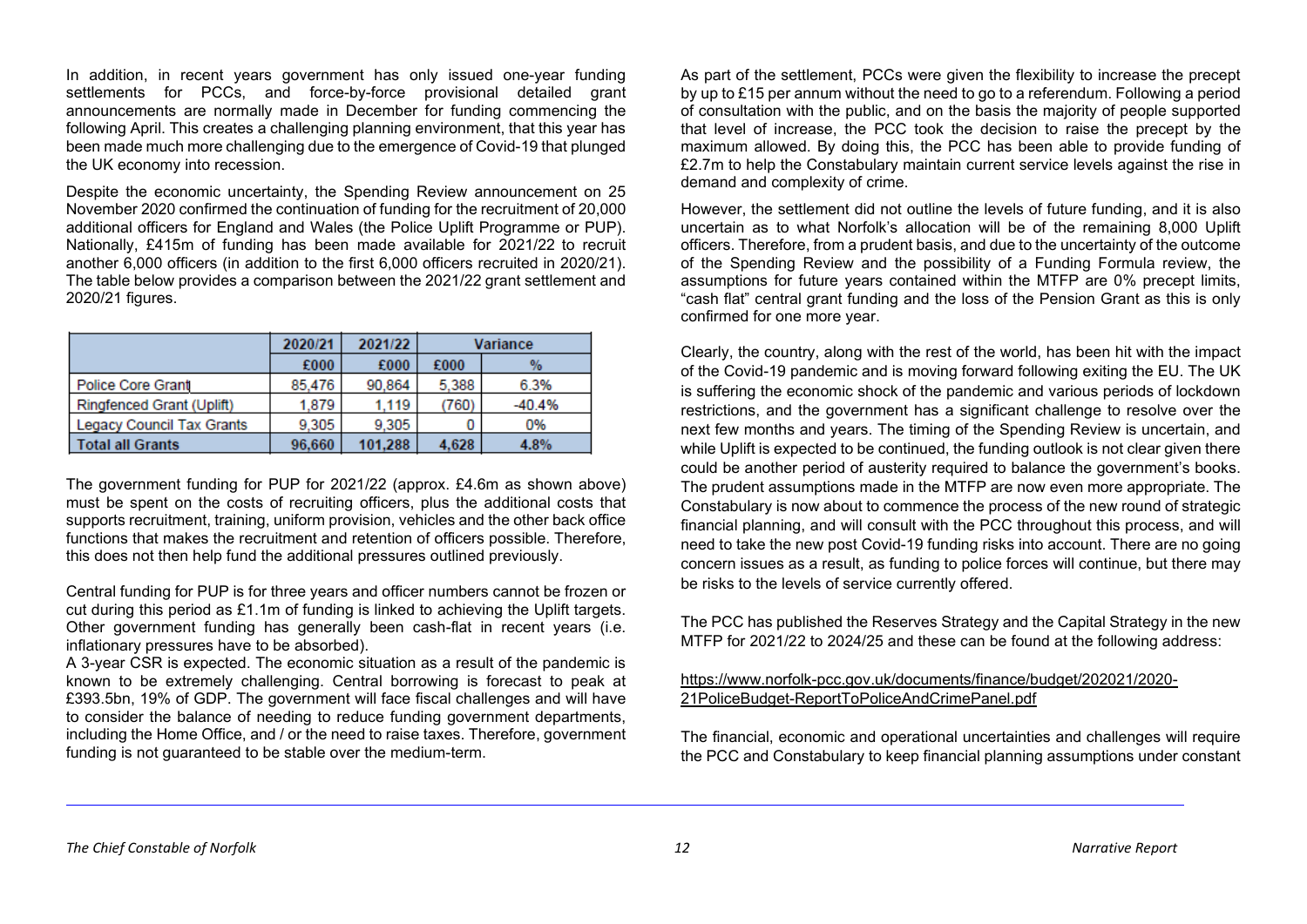review, to ensure that the financial position remains stable into the long term and that increased efficiency is kept at the heart of these developments.

**Peter Jasper ACMA**

**Assistant Chief Officer**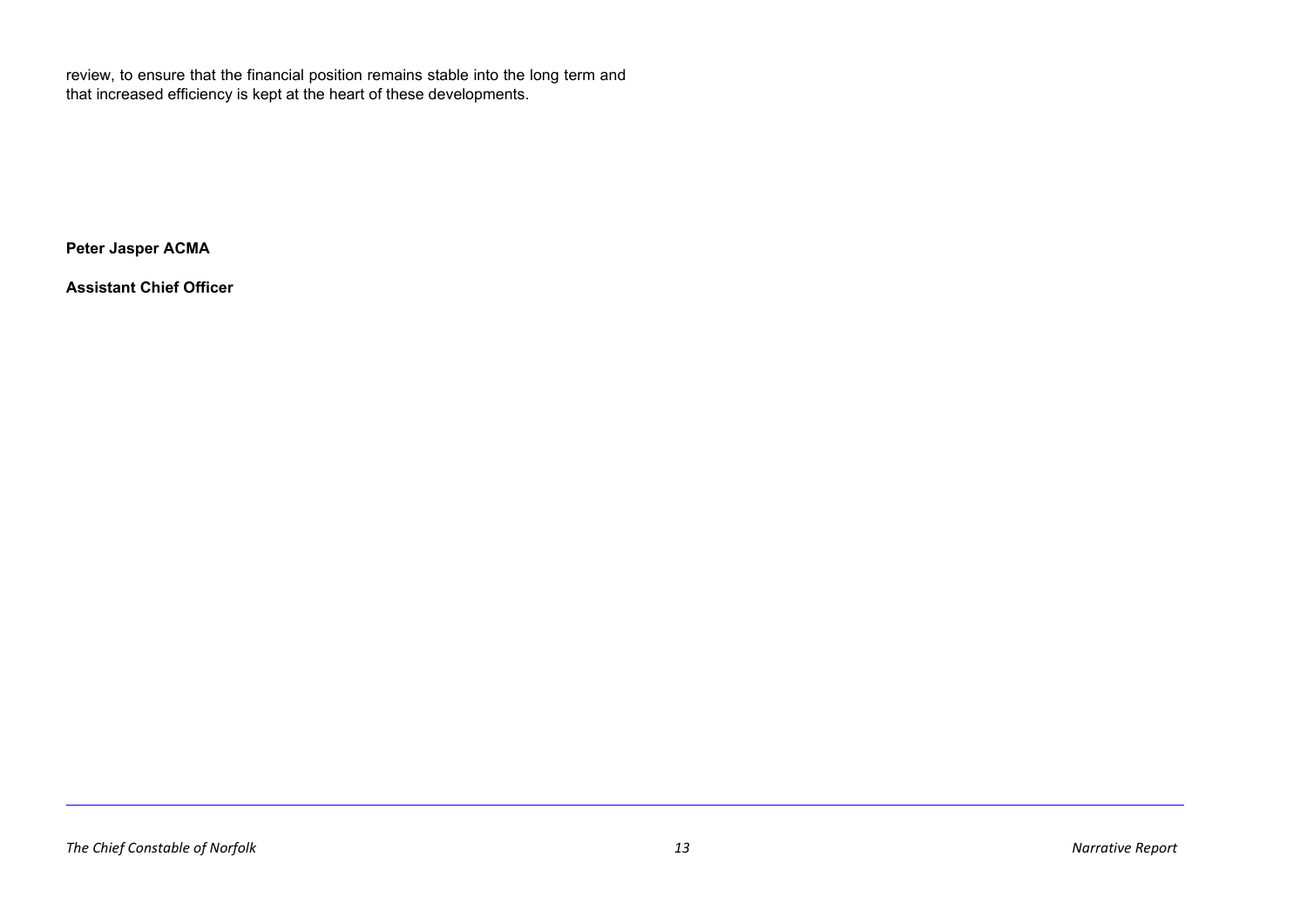# **Comprehensive Income and Expenditure Statement for the Chief Constable of Norfolk Constabulary**

**for the year ended 31 March 2021**

| <b>Gross</b><br><b>Expenditure</b> |                | <b>Net</b><br><b>Income Expenditure</b> |                                                         |             | <b>Gross</b><br><b>Expenditure</b> |            | <b>Net</b><br><b>Income Expenditure</b> |
|------------------------------------|----------------|-----------------------------------------|---------------------------------------------------------|-------------|------------------------------------|------------|-----------------------------------------|
| 2019/20                            | 2019/20        | 2019/20                                 |                                                         |             | 2020/21                            | 2020/21    | 2020/21                                 |
| £000                               | £000           | £000                                    |                                                         | <b>Note</b> | £000                               | £000       | £000                                    |
|                                    |                |                                         | Division of service:                                    |             |                                    |            |                                         |
| 198,066                            | (19, 331)      | 178,734                                 | Constabulary                                            |             | 206,550                            | (19, 472)  | 187,078                                 |
| 198,066                            | (19, 331)      | 178,734                                 | Net cost of police services before group funding        |             | 206,550                            | (19, 472)  | 187,078                                 |
|                                    | (175,091)      | (175,091)                               | Intra-group funding                                     | 4           |                                    | (181, 730) | (181, 730)                              |
| 198,066                            | (194, 422)     | 3,643                                   | Net cost of police services                             |             | 206,550                            | (201, 201) | 5,349                                   |
|                                    |                |                                         | Other operating expenditure:                            |             |                                    |            |                                         |
|                                    |                |                                         | Financing and investment income and expenditure:        |             |                                    |            |                                         |
| 47,092                             | $\blacksquare$ | 47,092                                  | Pensions interest cost                                  | 13          | 39,907                             |            | 39,907                                  |
| 47,092                             | ۰              | 47,092                                  |                                                         |             | 39,907                             |            | 39,907                                  |
|                                    |                | 50,735                                  | Deficit / (surplus) on the provision of services        |             |                                    |            | 45,256                                  |
|                                    |                |                                         | Other comprehensive income and expenditure:             |             |                                    |            |                                         |
|                                    |                | (197,649)                               | Remeasurements of the net defined benefit liability (i) | 13          |                                    |            | 214,610                                 |
|                                    |                | (197,649)                               |                                                         |             |                                    |            | 214,610                                 |
|                                    |                | (146,914)                               | Total comprehensive income and expenditure              |             |                                    |            | 259,866                                 |

**(i) Losses of £215m arose in the year from changes in actuarial assumptions used in assessing the net pension liability, details of these movements can be found in Note 13 to these accounts.**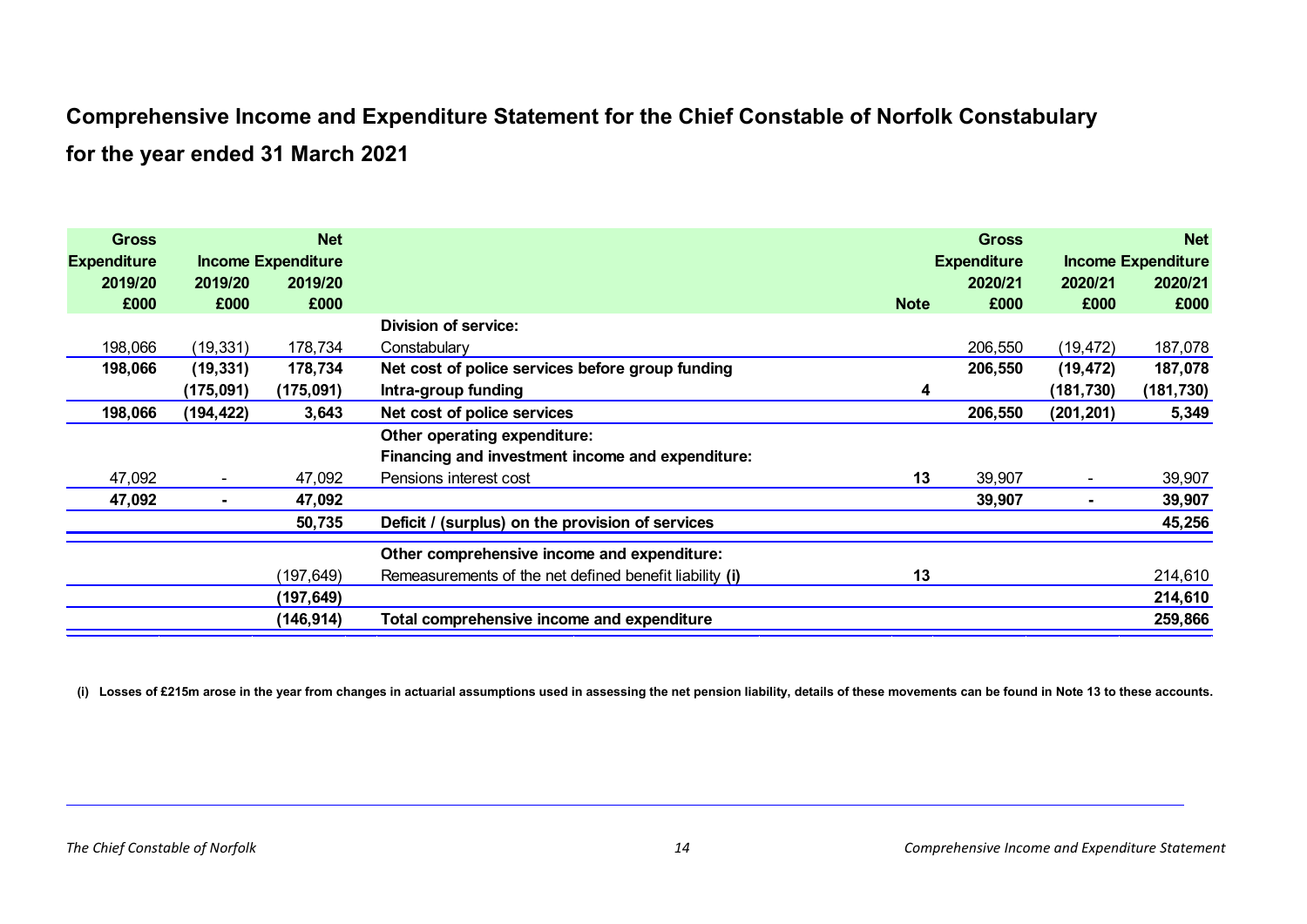# **Balance Sheet for the Chief Constable of Norfolk Constabulary as at 31 March 2021**

| 31 March<br>2020<br>£000 |                                       | <b>Notes</b> | 31 March<br>2021<br>£000 |
|--------------------------|---------------------------------------|--------------|--------------------------|
|                          | <b>TOTAL ASSETS</b>                   |              |                          |
| 1,033                    | Short-term creditors and accruals     | 14           | 1,592                    |
| 1,033                    | <b>Current liabilities</b>            |              | 1,592                    |
| 1,769,765                | Liability related to defined benefits | 13           | 2,029,070                |
| 1,769,765                | Long term liabilities                 |              | 2,029,070                |
| 1,770,798                | <b>TOTAL LIABILITIES</b>              |              | 2,030,662                |
| (1,770,798)              | <b>NET LIABILITIES</b>                |              | (2,030,662)              |
|                          |                                       |              |                          |
|                          | Usable reserves                       | Page 18      |                          |
| (1,770,798)              | Unusable reserves                     | Page 18      | (2,030,662)              |
| (1,770,798)              | <b>TOTAL RESERVES</b>                 |              | (2,030,662)              |

**These financial statements replace those issued on 13 July 2021**.

**Peter Jasper ACMA**

**Assistant Chief Officer**

**30 November 2021**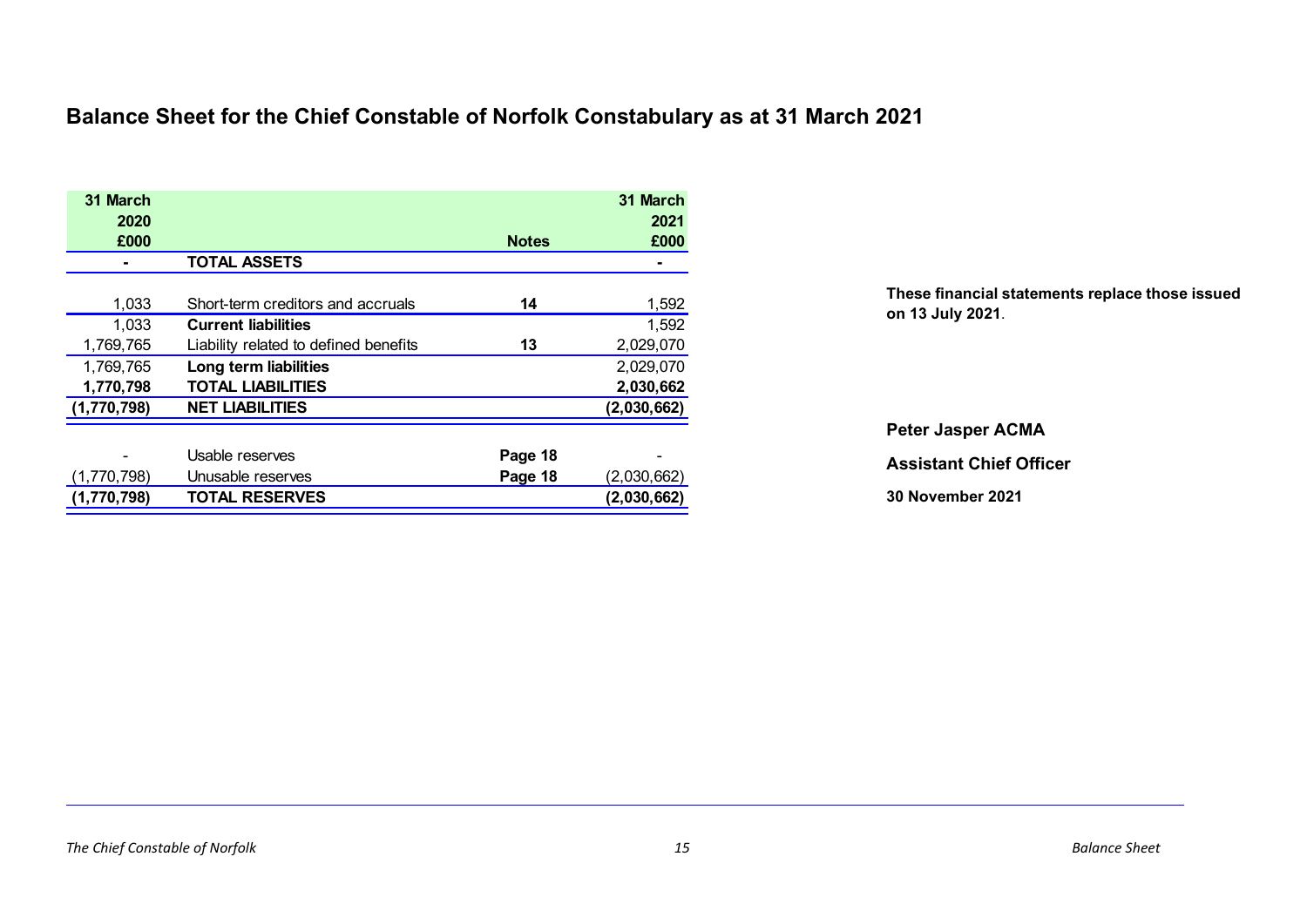# **Movement in Reserves Statement for the Chief Constable of Norfolk Constabulary**

|                                                                          |             | General        | Total           |                 | Comp'                    | Total                                 |                 |
|--------------------------------------------------------------------------|-------------|----------------|-----------------|-----------------|--------------------------|---------------------------------------|-----------------|
|                                                                          |             | Fund           | <b>Usable</b>   | <b>Pension</b>  | Absences                 | <b>Unusable</b>                       | <b>Total</b>    |
|                                                                          |             | <b>Balance</b> | <b>Reserves</b> | <b>Reserves</b> | Account                  | <b>Reserves</b>                       | <b>Reserves</b> |
| Year Ended 31 March 2021                                                 | <b>Note</b> | £000           | £000            | £000            | £000                     | £000                                  | £000            |
| Balance at 1 April 2020                                                  |             |                | $\blacksquare$  | (1,769,765)     |                          | $(1,033)$ $(1,770,798)$               | (1,770,798)     |
| Movement in reserves during 2020/21                                      |             |                |                 |                 |                          |                                       |                 |
| Surplus or (deficit) on provision of services (accounting basis)         | Page 14     | (45, 256)      | (45, 256)       |                 |                          |                                       | (45, 256)       |
| Other comprehensive income and expenditure                               | Page 14     |                | ٠               | (214,610)       | $\sim$                   | (214, 610)                            | (214, 610)      |
| Total comprehensive income and expenditure                               |             | (45, 256)      | (45, 256)       | (214, 610)      | ۰.                       | (214, 610)                            | (259, 866)      |
| Difference between IAS 19 pension costs and those calculated             |             |                |                 |                 |                          |                                       |                 |
| in accordance with statutory requirements                                |             | 63,771         | 63,771          | (63, 771)       | $\sim$                   | (63, 771)                             |                 |
| Contribution to the Police Pension Fund                                  |             | (19,076)       | (19,076)        | 19,076          | $\overline{\phantom{0}}$ | 19,076                                |                 |
| Movement on the Compensated Absences Account                             |             | 559            | 559             |                 | (559)                    | (559)                                 |                 |
| Adjustments between accounting basis and funding basis under regulations |             | 45,254         | 45,254          | (44, 695)       | (559)                    | (45, 254)                             |                 |
| Net movement in reserves                                                 |             |                | $\sim$          | (259,305)       | (559)                    | (259, 864)                            | (259,864)       |
| Balance at 31 March 2021                                                 |             |                | ۰.              | (2,029,070)     |                          | $(1,592)$ $(2,030,662)$ $(2,030,662)$ |                 |

|                                                                          |             | <b>General</b><br>Fund | <b>Total</b><br><b>Usable</b> | Pension         | Comp'l<br>Absences       | <b>Total</b><br>Unusablel             | <b>Total</b>    |
|--------------------------------------------------------------------------|-------------|------------------------|-------------------------------|-----------------|--------------------------|---------------------------------------|-----------------|
|                                                                          |             | <b>Balance</b>         | <b>Reserves</b>               | <b>Reserves</b> | Account                  | <b>Reserves</b>                       | <b>Reserves</b> |
| <b>Year Ended 31 March 2020</b>                                          | <b>Note</b> | £000                   | £000                          | £000            | £000                     | £000                                  | £000            |
| <b>Balance at 1 April 2019</b>                                           |             |                        | $\blacksquare$                | (1,916,951)     |                          | $(762)$ $(1,917,713)$                 | (1, 917, 713)   |
| Movement in reserves during 2019/20                                      |             |                        |                               |                 |                          |                                       |                 |
| Surplus or (deficit) on provision of services (accounting basis)         | Page 14     | (50, 735)              | (50, 735)                     |                 |                          |                                       | (50, 735)       |
| Other comprehensive income and expenditure                               | Page 14     |                        |                               | 197,649         |                          | 197,649                               | 197,649         |
| Total comprehensive income and expenditure                               |             | (50, 735)              | (50, 735)                     | 197,649         |                          | 197,649                               | 146,914         |
| Difference between IAS 19 pension costs and those calculated             |             |                        |                               |                 |                          |                                       |                 |
| in accordance with statutory requirements                                |             | 71,390                 | 71,390                        | (71, 390)       | $\qquad \qquad -$        | (71, 390)                             |                 |
| Contribution to the Police Pension Fund                                  |             | (20, 927)              | (20, 927)                     | 20,927          | $\overline{\phantom{a}}$ | 20,927                                |                 |
| Movement on the Compensated Absences Account                             |             | 271                    | 271                           |                 | (271)                    | (271)                                 |                 |
| Adjustments between accounting basis and funding basis under regulations |             | 50,734                 | 50,734                        | (50, 463)       | (271)                    | (50, 734)                             |                 |
| Net movement in reserves                                                 |             |                        | ۰.                            | 147,186         | (271)                    | 146,915                               | 146,914         |
| Balance at 31 March 2020                                                 |             |                        |                               | (1,769,765)     |                          | $(1,033)$ $(1,770,798)$ $(1,770,798)$ |                 |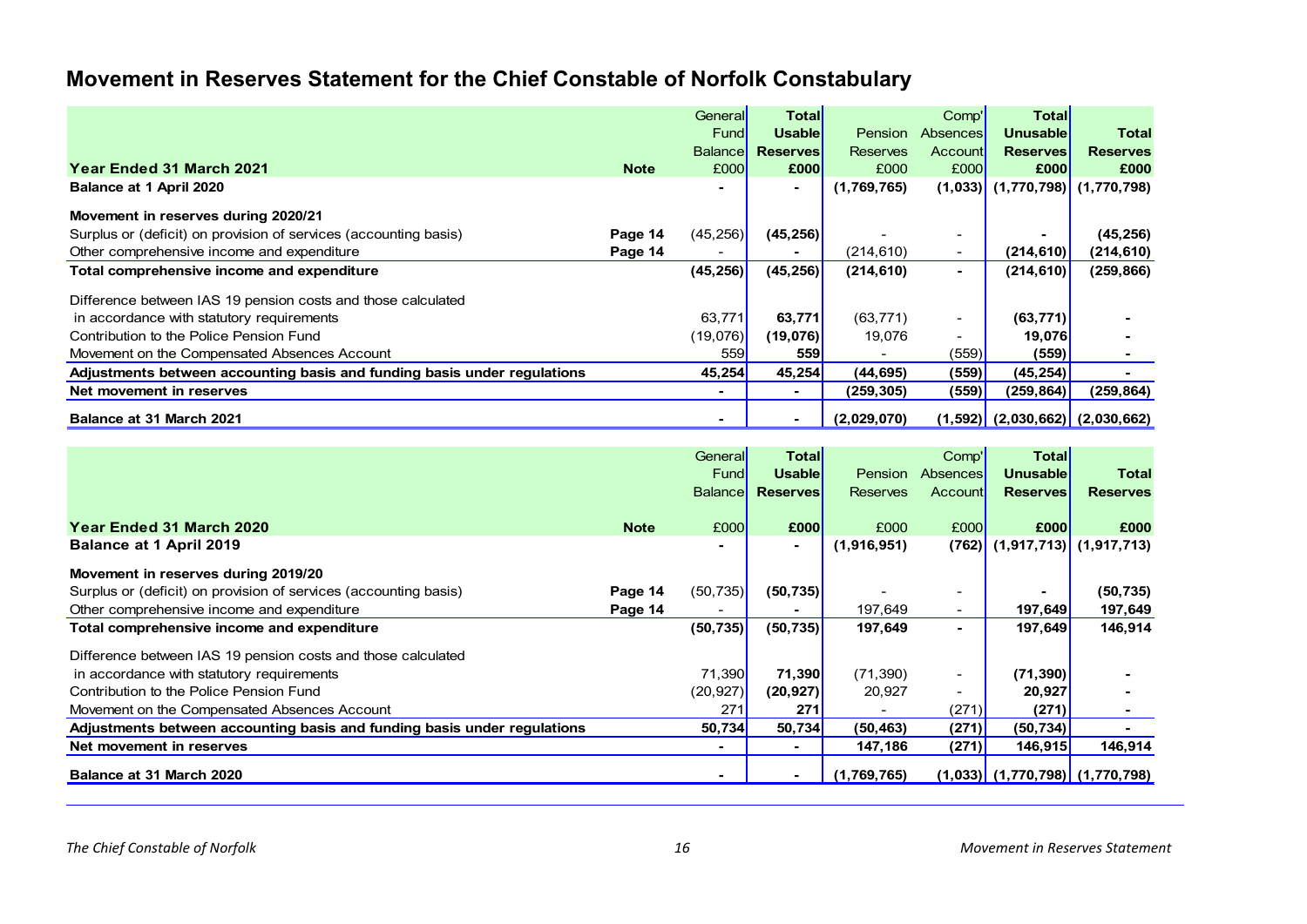# **Cash Flow Statement for the Chief Constable for Norfolk Constabulary**

# **for the year ended 31 March 2021**

| 2019/20<br>£000 |                                                                    | 2020/21<br>£000 |
|-----------------|--------------------------------------------------------------------|-----------------|
| (50,735)        | Net Surplus/(deficit) on the provision of services                 | (45,256)        |
|                 | Adjustment for non cash or cash equivalent movements               |                 |
| 50,463          | Movements on pension liability                                     | 44,695          |
| 271             | Increase/(decrease) in revenue creditors                           | 559             |
| 50,735          | Net adjustment for non cash or cash equivalent movements           | 45,255          |
| $\blacksquare$  | Net increase or (decrease) in cash and cash equivalents            |                 |
|                 | Cash and cash equivalents at the beginning of the reporting period |                 |
|                 | Cash and cash equivalents at the end of the reporting period       |                 |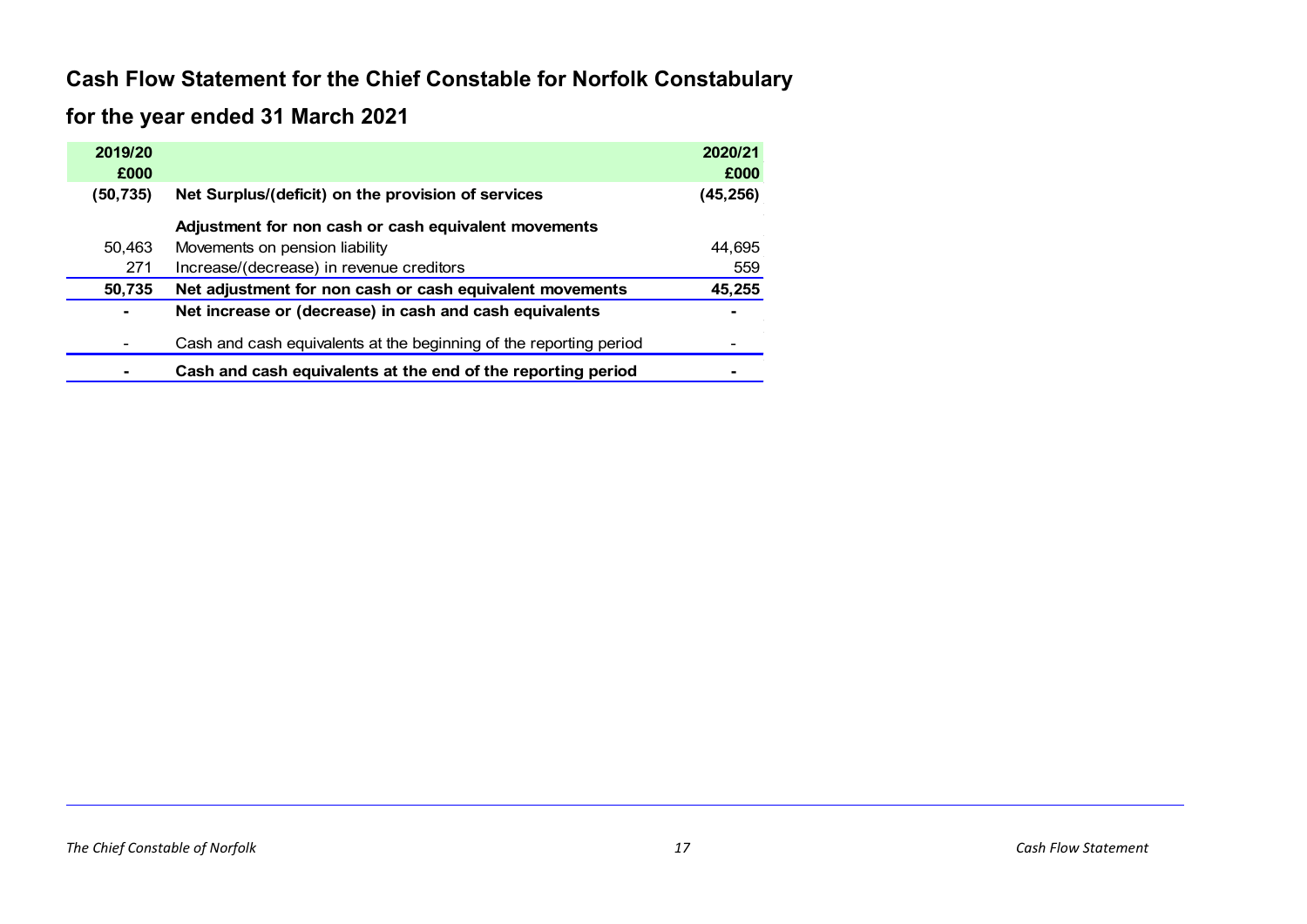# **Expenditure and Funding Analysis for the Chief Constable of Norfolk Constabulary**

The Expenditure and Funding Analysis is a note to the Financial Statements; however, it is positioned here as it provides a link from the figures reported in the Narrative Report to the CIES.

| <b>Net Expenditure</b><br>Chargeable<br>to the General | <b>Adjustments</b><br><b>Funding and</b><br><b>Fund Balances Accounting Basis</b> | <b>Net</b><br>between Expenditure<br>in the<br><b>CIES</b><br>2019/20 |                                                       | <b>Net Expenditure</b><br>Chargeable<br>to the General | <b>Adjustments</b><br><b>Funding and</b><br><b>Fund Balances Accounting Basis</b> | <b>Net</b><br>between Expenditure<br>in the<br><b>CIES</b><br>2020/21 |
|--------------------------------------------------------|-----------------------------------------------------------------------------------|-----------------------------------------------------------------------|-------------------------------------------------------|--------------------------------------------------------|-----------------------------------------------------------------------------------|-----------------------------------------------------------------------|
| £000                                                   | £000                                                                              |                                                                       | £000 Constabulary                                     | £000                                                   | £000                                                                              | £000                                                                  |
|                                                        |                                                                                   |                                                                       | <b>Year Ended 31 March</b>                            |                                                        |                                                                                   |                                                                       |
| 154,165                                                | 24,569                                                                            |                                                                       | 178,734 Constabulary                                  | 162,655                                                | 24,423                                                                            | 187,078                                                               |
| (175,091)                                              | $\blacksquare$                                                                    |                                                                       | (175,091) Intra-group funding                         | (181,730)                                              | $\blacksquare$                                                                    | (181,730)                                                             |
| (20, 927)                                              | 24,569                                                                            |                                                                       | 3,643 Net cost of police services                     | (19,075)                                               | 24,423                                                                            | 5,348                                                                 |
| 20,927                                                 | 26,165                                                                            |                                                                       | 47,092 Other income and expenditure                   | 19,076                                                 | 20,831                                                                            | 39,907                                                                |
|                                                        | 50,734                                                                            |                                                                       | 50,735 Deficit/(surplus) on the provision of services | $\blacksquare$                                         | 45,254                                                                            | 45,255                                                                |
|                                                        |                                                                                   |                                                                       | Opening general fund balance at 1 April               |                                                        |                                                                                   |                                                                       |
|                                                        |                                                                                   |                                                                       | Closing general fund balance at 31 March              | $\overline{\phantom{a}}$                               |                                                                                   |                                                                       |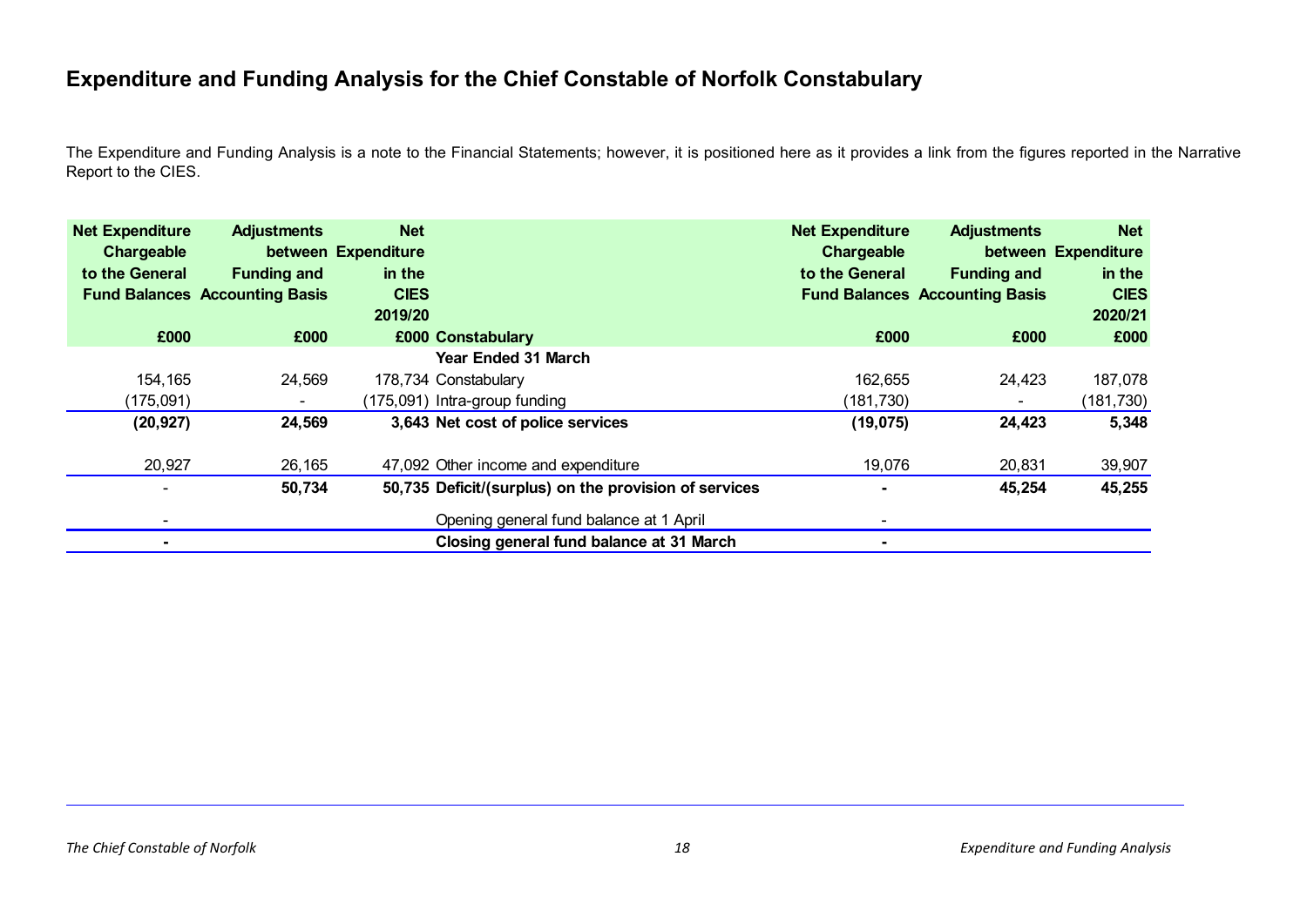# Notes to the Financial Statements for the Chief Constable of Norfolk Constabulary

# **Table of Contents**

| 4. |      |
|----|------|
| 5. | 26   |
| 6. |      |
| 7. | . 27 |
| 8. | . 28 |
| 9. |      |
|    |      |
|    |      |
|    |      |
|    |      |
|    |      |
|    |      |
|    |      |
|    |      |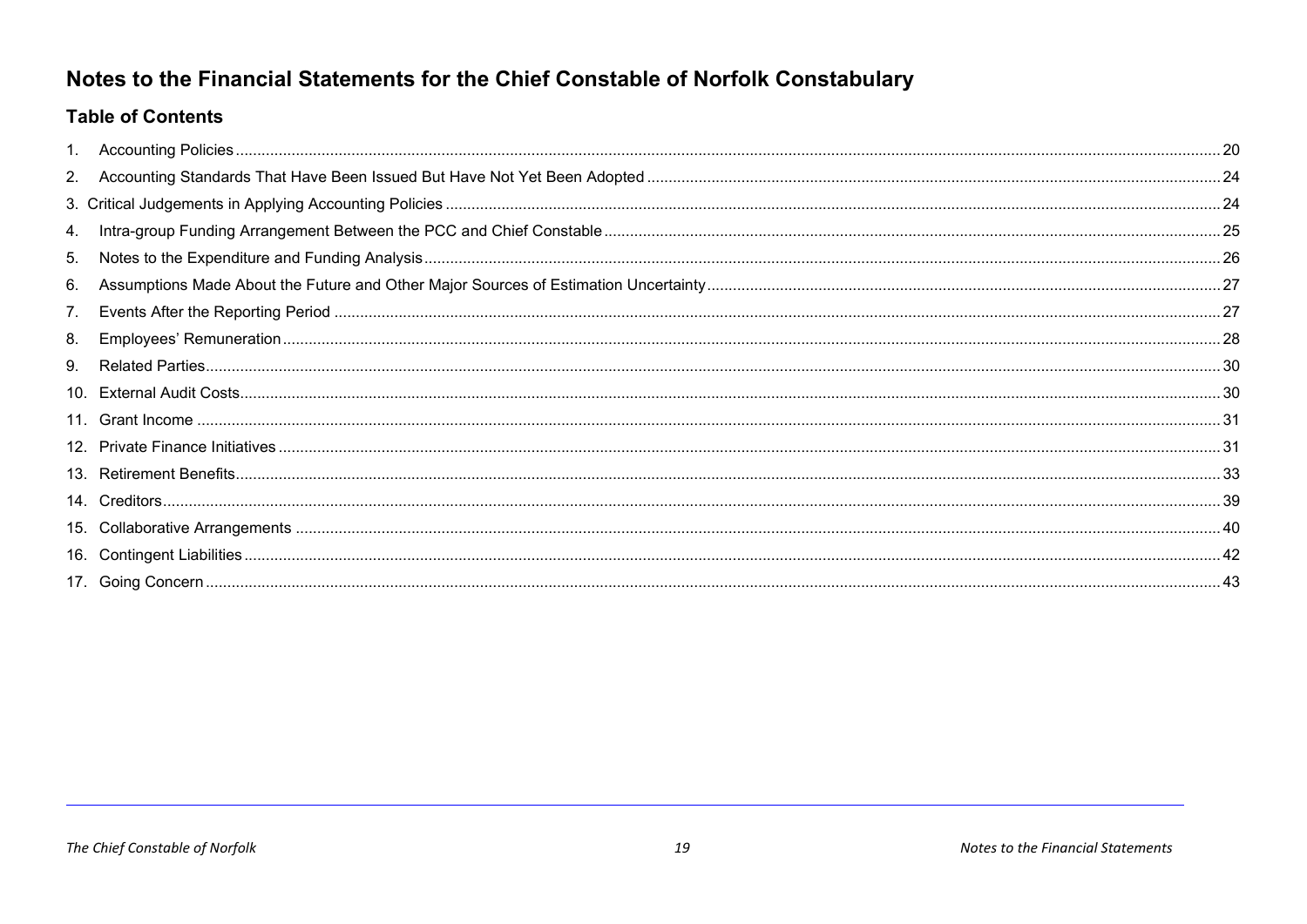# <span id="page-27-0"></span>**1. Accounting Policies**

The Statement of Accounts summarises the Chief Constable's transactions for the 2020/21 financial year and its position at the year-end of 31 March 2021. The Chief Constable is required to prepare an annual Statement of Accounts by the Accounts and Audit Regulations 2015, which those Regulations require to be prepared in accordance with proper accounting practices. Those practices primarily comprise the Code, supported by International Financial Reporting Standards (IFRS).

The accounting convention adopted in the Statement of Accounts is principally historical cost, modified by the revaluation of certain categories of non-current assets and financial instruments.

#### **Cost recognition and intra-group adjustment**

Refer to Note 4 for further details.

#### **Recognition of working capital**

The Scheme of Governance and Consent sets out the roles and responsibilities of the Police and Crime Commissioner and the Chief Constable, and also includes the Financial Regulations and Contract Standing Orders. As per these governance documents all contracts and bank accounts are in the name of the PCC. No consent has been granted to the Chief Constable to open bank accounts or hold cash or associated working capital assets or liabilities. This means that all cash, assets and liabilities in relation to working capital are the responsibility of the PCC, with all the control and risk also residing with the PCC. To this end, all working capital is shown in the accounts of the PCC and the Group.

#### **Accruals of income and expenditure**

Activity is accounted for in the year that it takes place, not in the financial period in which cash payments are paid or received.

#### **Debtors and creditors**

Revenue and capital transactions are included in the accounts on an accruals basis. Where goods and services are ordered and delivered by the year-end, the actual or estimated value of the order is accrued. With the exception of purchasing system generated accruals a de-minimis level of £1,000 is set for year-end accruals of purchase invoices, except where they relate to grant funded items, where no deminimis is used. Other classes of accrual are reviewed to identify their magnitude. Where the inclusion or omission of an accrual would not have a material impact on the Statement of Accounts, either individually or cumulatively, it is omitted.

## **Employee benefits**

#### Benefits payable during employment

Salaries, wages and employment-related payments are recognised in the period in which the service is received from employees. An accrual is made for the cost of annual leave entitlements earned by employees but not taken before the year end. The accrual is made at the most recent wage and salary rates applicable.

#### Termination benefits

Termination benefits are amounts payable as a result of a decision by the entity to terminate an employee's employment before the normal retirement date or an employee's decision to accept voluntary redundancy in exchange for those benefits and are charged on an accruals basis to the appropriate service segment or, where applicable, to a corporate service segment at the earlier of when the entity can no longer withdraw the offer of those benefits or when the entity recognises costs for a restructuring. Where termination benefits involve the enhancement of pensions, statutory provisions require the General Fund Balance to be charged with the amount payable by the entity to the pension fund or pensioner in the year, not the amount calculated according to the relevant accounting standards. In the MIRS, appropriations are required to and from the Pensions Reserve to remove the notional debits and credits for pension enhancement termination benefits and replace them with debits for the cash paid to the pension fund and pensioners and any such amounts payable but unpaid at the year-end.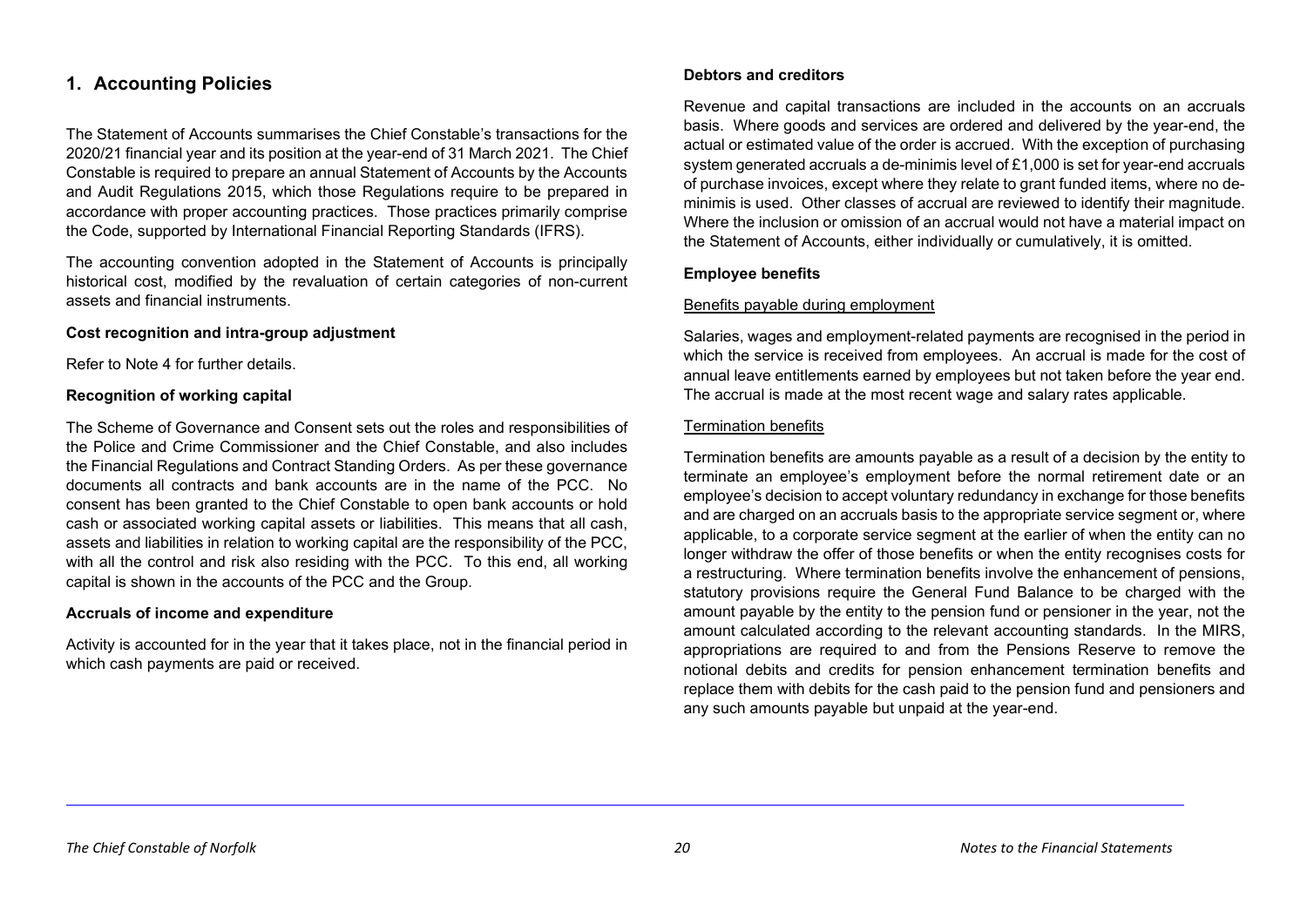#### Post-employment benefits

Officers have the option of joining the Police Pension Scheme 2015. Civilian employees have the option of joining the Local Government Pension Scheme (LGPS), administered by Norfolk County Council. Some officers are still members of the Police Pension Scheme 1987 and the New Police Pension Scheme 2006, where transitional protection applies. All of the schemes provide defined benefits to members (retirement lump sums and pensions), earned as employees worked for the Constabulary, and all of the schemes are accounted for as defined benefit schemes.

The liabilities attributable to the Chief Constable of all four schemes are included in the Balance Sheet on an actuarial basis using the projected unit credit method, i.e. an assessment of the future payments that will be made in relation to retirement benefits (including injury benefits on the Police Schemes) earned to date by officers and employees, based on assumptions about mortality rates, employee turnover rates etc., and projections of earnings for current officers and employees.

Liabilities are discounted to their value at current prices, using a discount rate specified each year by the actuaries.

The assets of the LGPS attributable to the Chief Constable are included in the Balance Sheet at their fair value as follows:

- Quoted securities current bid price.
- Unquoted securities professional estimate.
- Unitised securities current bid price.
- Property market value.

All three of the police schemes are unfunded and therefore do not have any assets. Benefits are funded from the contributions made by currently serving officers and a notional employer's contribution paid from the general fund; any shortfall is partially topped up by a grant from the Home Office.

The change in the net pensions liability is analysed into six components:

• Current service cost – the increase in liabilities as a result of years of service earned this year, it is debited to the net cost of policing in the Comprehensive Income and Expenditure Statement (CIES). The current service cost is based on the latest available actuarial valuation.

- Past service cost the increase in liabilities arising from current year decisions whose effect relates to years of service earned in earlier years. Past service costs are debited to the net cost of policing in the CIES.
- Interest cost the expected increase in the present value of liabilities during the year as they move one year closer to being paid. It is charged to the Financing and Investment Income and Expenditure line in the CIES. The interest cost is based on the discount rate and the present value of the scheme liabilities at the beginning of the period.
- The return on plan assets excluding amounts included in net interest on the net defined benefit liability (asset) – charged to the Pensions Reserve as Other Comprehensive Income and Expenditure.
- Actuarial gains and losses changes in the net pensions liability that arise because events have not coincided with assumptions made at the last actuarial valuation or because the actuaries have updated their assumptions. They are charged to the Pensions Reserve as Other Comprehensive Income and Expenditure.
- Contributions paid to the four pension funds cash paid as employer's contributions to the pension fund in settlement of liabilities. These are not accounted for as an expense.

In relation to retirement benefits, statutory provisions require the General Fund Balance to be charged with the amounts payable by the Chief Constable to the pension fund or directly to pensioners in the year, not the amount calculated according to the relevant accounting standards. This means that in the MIRS there are appropriations to and from the Pensions Reserve to remove the notional debits and credits for retirement benefits and replace them with debits for the cash paid to the pension fund and pensioners and any such amounts payable but unpaid at the year-end. The negative balance that arises on the Pension Reserve thereby measures the beneficial impact on the General Fund of being required to account for retirement benefits on the basis of cash flows rather than as benefits are earned by employees.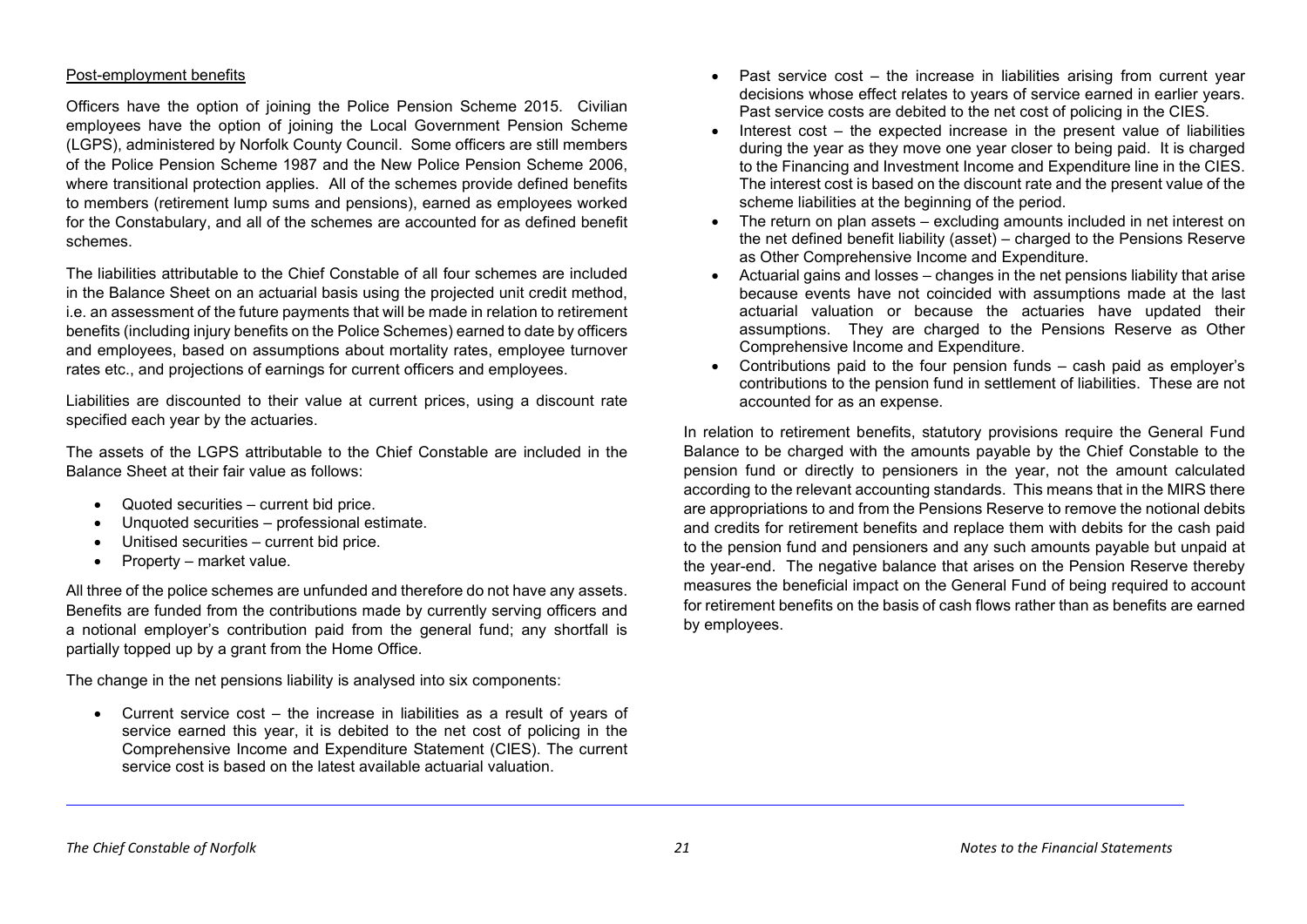#### Discretionary Benefits

The entity has restricted powers to make discretionary awards of retirement benefits in the event of early retirements. Any liabilities estimated to arise as a result of an award to any member of staff (including injury awards for police officers) are accrued in the year of the decision to make the award and accounted for using the same policies as are applied to the Local Government Pension Scheme.

The Chief Constable makes payments to police officers in relation to injury awards, and the expected injury awards for active members are valued on an actuarial basis.

#### **Events after the reporting period**

Events after the reporting period are those events, both favourable and unfavourable, that occur between the end of the reporting period and the date when the Statement of Accounts is authorised for issue. Two types of events can be identified.

- Those that provide evidence of conditions that existed at the end of the reporting period. The Statement of Accounts is adjusted to reflect such events.
- Those that are indicative of conditions that arose after the reporting period. The Statement of Accounts is not adjusted to reflect such events. However, where a category of events would have a material effect, disclosure is made in the notes of the nature of the events and their estimated financial effect.

Events taking place after the date of authorisation for issue are not reflected in the Statement of Accounts.

#### **Government grants and contributions**

All government grants are received in the name of the PCC. However, where grants and contributions are specific to expenditure incurred by the Chief Constable, they are recorded as income within the Chief Constable's accounts. Whether paid on account, by instalments or in arrears, government grants and third-party contributions and donations are recognised as due to the Chief Constable when there is reasonable assurance that:

- The Chief Constable will comply with the conditions attached to the payments, and
- The grants or contributions will be received.

Amounts recognised as due to the Chief Constable are not credited to the CIES until conditions attaching to the grant or contribution have been satisfied. Conditions are stipulations that specify that the future economic benefits or service potential embodied in the asset acquired using the grant or contribution are required to be consumed by the recipient as specified, or future economic benefits or service potential must be returned to the transferor.

Monies advanced as grants and contributions for which conditions have not been satisfied are carried in the Balance Sheet within creditors as government grants received in advance. When conditions are satisfied, the grant or contribution is credited to the relevant service line (attributable revenue grants/contributions) or Taxation and Non-Specific Grant Income (non-ring-fenced revenue grants and all capital grants) in the CIES.

Where capital grants are credited to the CIES, they are reversed out of the General Fund balance in the MIRS. Where the grant has yet to be used to finance capital expenditure, it is posted to the Capital Grants Unapplied Account. Where it has been applied, it is posted to the Capital Adjustment Account.

#### **Joint operations**

Joint operations are activities undertaken by the Chief Constable in conjunction with other bodies, which involve the use of his resources or those of the other body, rather than the establishment of a separate entity. The Chief Constable recognises the liabilities that he incurs and debits and credits the CIES with his share of the expenditure incurred and income earned from the activity of the operation.

## **Private Finance Initiative (PFI) and similar contracts**

PFI and similar contracts are agreements to receive services, where the responsibility for making available the property, plant and equipment needed to provide the services passes to the PFI contractor.

The amounts payable to the PFI operators each year are analysed into five elements; only the fair value of the services received during the year is debited to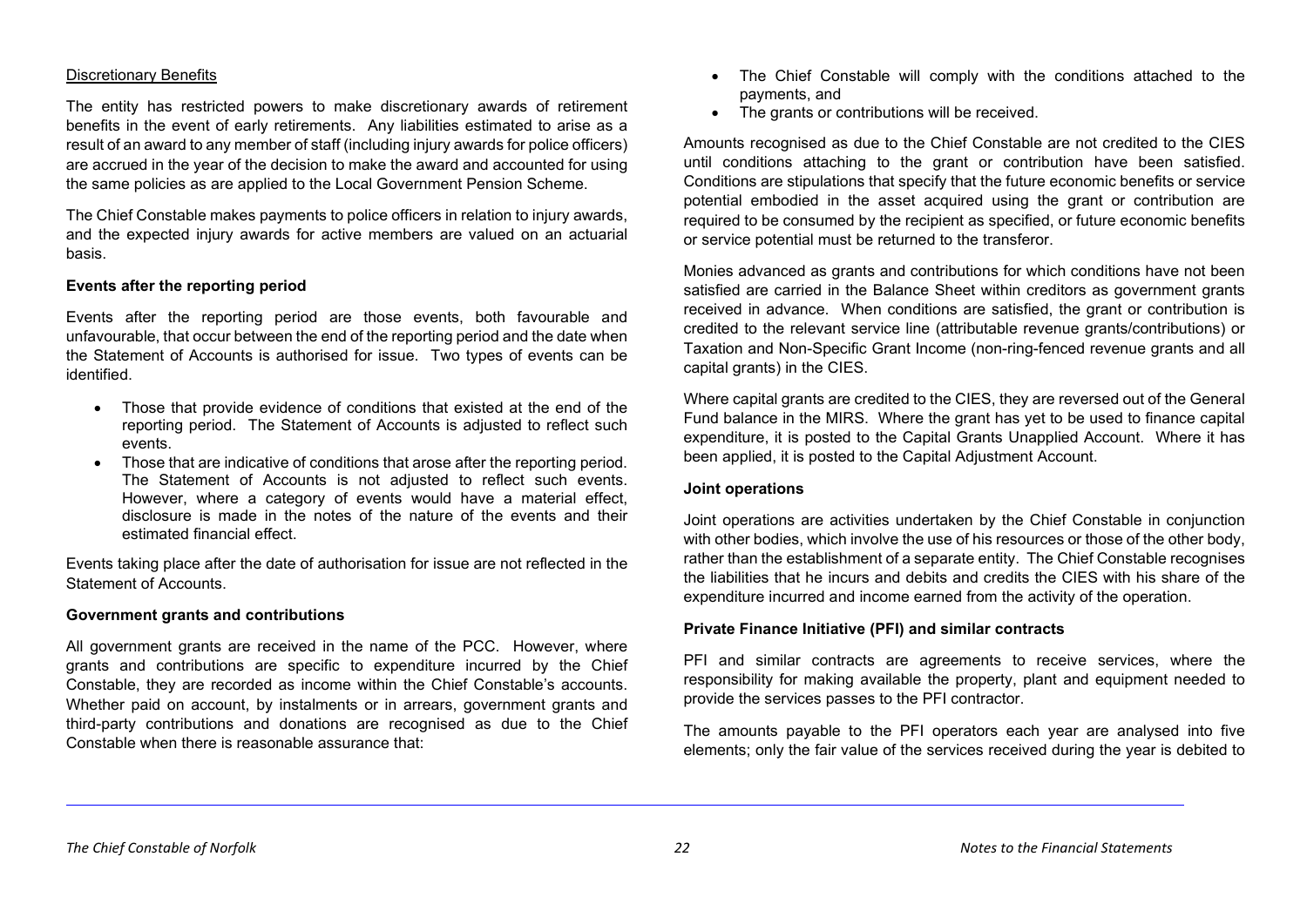the Chief Constable's net cost of policing in the CIES. The other elements are only shown in the PCC and Group accounts.

# **Contingent Liabilities**

A contingent liability arises where an event has taken place that gives the Chief Constable a possible obligation whose existence will only be confirmed by the occurrence or otherwise of uncertain future events not wholly within the control of the Chief Constable. Contingent liabilities also arise in circumstances where a provision would otherwise be made but either it is not probable that an outflow of resources will be required or the amount of the obligation cannot be measured reliably.

Contingent liabilities are not recognised in the Balance Sheet but disclosed in a note to the accounts.

## **Reserves**

The Chief Constable sets aside specific amounts as reserves for future policy purposes or to cover contingencies. Reserves are created by appropriating amounts out of the General Fund Balance in the MIRS. When expenditure to be financed from a reserve is incurred, it is charged to the appropriate service in that year to score against the Surplus or Deficit on the Provision of Services in the CIES. The reserve is then appropriated back into the General Fund Balance in the MIRS so that there is no net charge against council tax for the expenditure.

Certain reserves are kept to manage the accounting processes for non-current assets, financial instruments, retirement and employee benefits and do not represent usable resources for the Chief Constable – these reserves are explained in the following paragraph:

# Pension Reserve

The Pension Reserve absorbs the timing differences arising from the different arrangements for accounting for post-employment benefits and for funding benefits in accordance with the statutory provisions. The Chief Constable accounts for post-employment benefits in the CIES as the benefits are earned by employees accruing years of service, updating the liabilities recognised to reflect inflation, changing assumptions and investment returns on any resources set aside to meet the costs. However, statutory arrangements require benefits earned to be financed

as the Chief Constable makes employer's contributions to pension funds or eventually pays any pensions for which they are directly responsible. The debit balance on the Pensions Reserve therefore shows a substantial shortfall between the benefits earned by past and current employees and the resources the Chief Constable has set aside to meet them. The statutory arrangements will ensure that funding will have been set aside by the time the benefits come to be paid.

# **Value Added Tax**

VAT payable is included as an expense or capitalised only to the extent that it is not recoverable from Her Majesty's Revenue and Customs. VAT receivable is excluded from income. Where the VAT is irrecoverable it is included in the relevant service line of the Chief Constable's CIES, or if the expenditure relates to an asset, is capitalised as part of the value of that asset. Irrecoverable VAT is VAT charged which under legislation is not reclaimable (e.g., purchase of command platform vehicles).

# **Going Concern**

The Code stipulates that the financial statements of local authorities that can only be discontinued under statutory prescription shall be prepared on a going concern basis. This assumption is made because local authorities carry out functions essential to the local community, and cannot be created or dissolved without statutory prescription. Transfers of services under combinations of public sector bodies do not negate the presumption that the financial statements shall be prepared on a going concern basis of accounting. However, in order to assist External Audit with establishing their going concern conclusion, a review of going concern is carried out by management. Refer to Note 17 for detail of this review.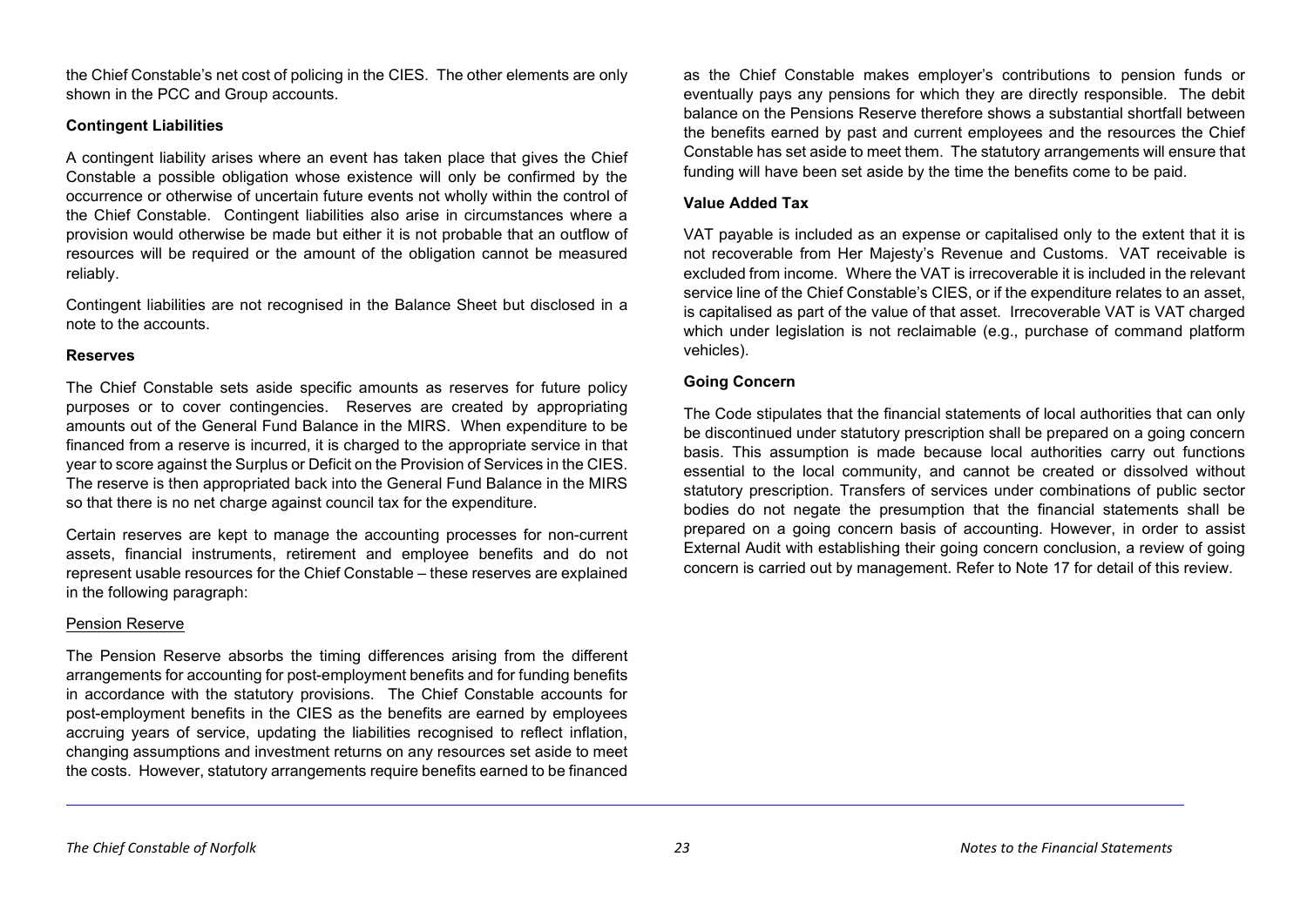# <span id="page-31-0"></span>**2. Accounting Standards That Have Been Issued But Have Not Yet Been Adopted**

The Financial Statements have been prepared in accordance with the Code which is based on International Financial Reporting Standards (IFRSs).

The amendments required to be adopted under the 2021/22 Code are:

- Definition of a Business: Amendments to IFRS 3 Business Combinations
- Interest Rate Benchmark Reform: Amendments to IFRS 9, IAS39 and IFRS 7
- Interest Rate Benchmark Reform Phase 2: Amendments to IFRS 9, IAS39, IFRS 7, IFRS 4 and IFRS 16

Application of the IFRSs referred to above, as adopted by the Code, is required by 1 April 2021, and these IFRSs will be initially adopted as at 1 April 2021. The Code requires changes in accounting policy to be applied retrospectively unless alternative transitional arrangements are specified in the Code.

It is not expected that the adoption of any of the standards listed above will have a material effect on the 2021/22 financial statements.

Implementation of the new leasing standard, IFRS 16 Leases, had previously been deferred from 2020/21 for one year due to the impact of the Covid-19 global pandemic. However, due to the continued widespread impact of the pandemic, and resulting pressures on council finance teams, the CIPFA/LASAAC Local Authority Accounting Code Board agreed to defer the implementation of this standard for a further year. This will mean the effective date for implementation is now 1 April 2022.

# <span id="page-31-1"></span>**3. Critical Judgements in Applying Accounting Policies**

In applying the accounting policies set out in Note 1, the CFO of the Chief Constable has had to make certain judgements about complex transactions or those involving uncertainty about future events. The critical judgements made in the Statement of Accounts are:

- The budget is set by the PCC and provides the Chief Constable with the authority to incur expenditure. There are still uncertainties about the future funding beyond 2021/22 in regard of what the PCC will receive from the government and the limitations around the precept. The PCC and the Chief Constable are working together to mitigate the impact of the funding gap emerging over the period of the Medium-Term Financial Plan, the impact of which will be realised in the budget set by the PCC.
- The allocation of transactions and balances between the PCC and the Chief Constable has been set out in the Narrative Report to these accounts.
- The PCC for Norfolk has a significant number of assets including those under Private Finance Initiative (PFI) arrangements. The PCC has the responsibility, control and risk in terms of the provision of those assets. Consequently, a critical judgement has been made to show any connected grant funding (e.g. for PFI) and the capital and financing costs of the provision of those assets in the PCC account. As the Chief Constable utilises the assets on a day-to-day basis, the officers and staff of the Chief Constable have responsibility for the use of the consumables, heating and lighting and so forth. Consequently, these costs are shown in the Chief Constable accounts including the service charges element of the PFI.
- Costs of pension arrangements require estimates assessed by independent qualified actuaries regarding future cash flows that will arise under the scheme liabilities. The assumptions underlying the valuation used for IAS19 reporting are the responsibility of the Group as advised by the actuaries. The financial assumptions are largely prescribed at any point and reflect market expectations at the reporting date. Assumptions are also made around the life expectancy of the UK population.
- In respect of the LGPS police staff pension costs, separate actuarial valuations have been carried out to provide the accounting entries for the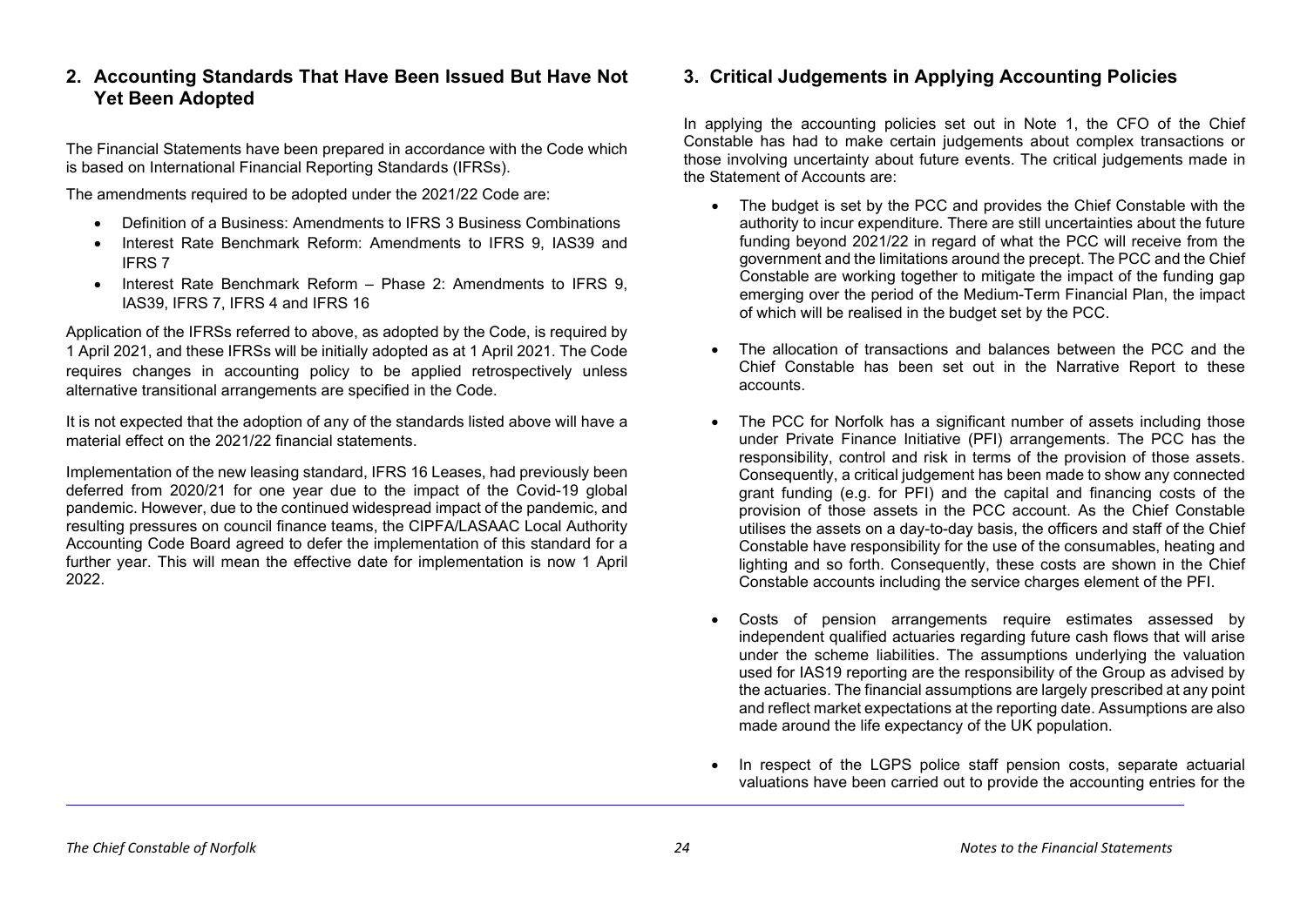PCC and the Chief Constable in 2020/21 and are reflected in the financial

# PCC and the Chief Constable in 2020/21 and are reflected in the financial **4. Intra-group Funding Arrangement Between the PCC and**<br> **Chief Constable Chief Constable**

<span id="page-32-0"></span>The background and principles that underpin the accounting arrangements and create the need for an intra-group adjustment have been set out in the Narrative Report.

The PCC received all funding on behalf of the Group; at no time, under the current arrangements, does the Chief Constable hold any cash or reserves. However, it is felt that to accurately represent the substance of the financial impact of the day-today control exercised by the Chief Constable over policing it is necessary to capture the costs associated with this activity in the Chief Constable's CIES. A consequence of this is that the employment liabilities associated with police officers and police staff are also contained in the Chief Constable's CIES and the accumulative balances are held on the Chief Constable's Balance Sheet. All other assets and liabilities are held on the PCC's Balance Sheet.

Whilst no actual cash changes hands the PCC has undertaken to fund the resources consumed by the Chief Constable. The PCC effectively makes all payments from the Police Fund. To reflect this position in the Accounts, funding from the PCC offsets cost of service expenditure contained in the Chief Constable's CIES. This intra-group adjustment is mirrored in the PCC's CIES. The financial impact associated with the costs of the employment liabilities are carried on the balance sheet in accordance with the Code and added to the carrying value of the Pensions Liability and Accumulated Absences Liability.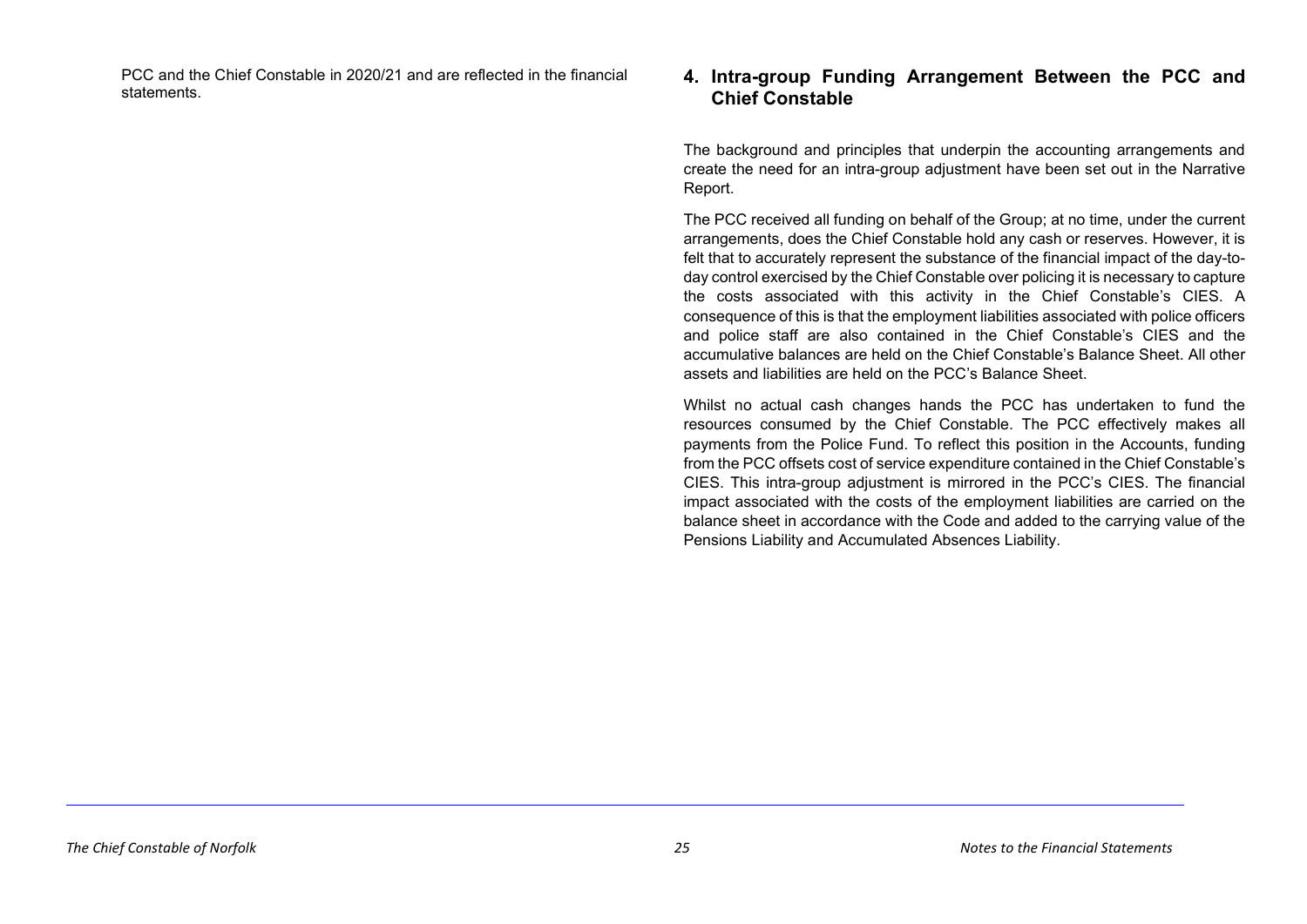# <span id="page-33-0"></span>**5. Notes to the Expenditure and Funding Analysis**

# **Adjustments between the CIES and the General Fund**

| <b>Net Change</b>                     | <b>Other</b>             | <b>Total</b><br>for the Differences Adjustments | <b>Net Change</b>                                 | Other | <b>Total</b><br>for the Differences Adjustments |
|---------------------------------------|--------------------------|-------------------------------------------------|---------------------------------------------------|-------|-------------------------------------------------|
| <b>Pensions</b><br><b>Adjustments</b> |                          | 2019/20                                         | <b>Pensions</b><br><b>Adjustments</b>             |       | 2020/21                                         |
| £000                                  | £000                     | £000 Constabulary                               | £000                                              | £000  | £000                                            |
| 24.298                                | 271                      | 24,569 Constabulary                             | 23.864                                            | 559   | 24,423                                          |
| 24,298                                | 271                      | 24,569 Net Cost of Police Services              | 23.864                                            | 559   | 24,423                                          |
| 26,165                                | $\overline{\phantom{a}}$ | 26,165 Other income and expenditure             | 20.831                                            | ٠     | 20,831                                          |
|                                       |                          |                                                 | Difference between General Fund Deficit/(Surplus) |       |                                                 |
| 50,463                                | 271                      | 50,734 & CIES Deficit/(Surplus)                 | 44.695                                            | 559   | 45,254                                          |

# **Expenditure and Income Analysed by Nature**

| <b>Total</b><br>2019/20<br>£000 |                                                                                   | Total<br>2020/21<br>£000 |
|---------------------------------|-----------------------------------------------------------------------------------|--------------------------|
|                                 | <b>Expenditure</b>                                                                |                          |
|                                 | 168,833 Employee benefits expenses                                                | 177,454                  |
|                                 | 29,233 Other service expenditure                                                  | 29,096                   |
|                                 | 47,092 Net pensions interest cost                                                 | 39,907                   |
|                                 | 245,158 Total Expenditure                                                         | 246,457                  |
|                                 | <b>Income</b>                                                                     |                          |
|                                 | (7,848) Fees, charges and other service income                                    | (6, 974)                 |
|                                 | (11,483) Government grants and contributions                                      | (12,498)                 |
|                                 | (19,331) Total Income                                                             | (19,472)                 |
|                                 | 225,826 Deficit/(Surplus) on the Provision of Services before Intra Group funding | 226,985                  |
|                                 | (175,091) Intra group funding                                                     | (181,730)                |
|                                 | 50,735 Deficit/(Surplus) on the Provision of Services                             | 45,256                   |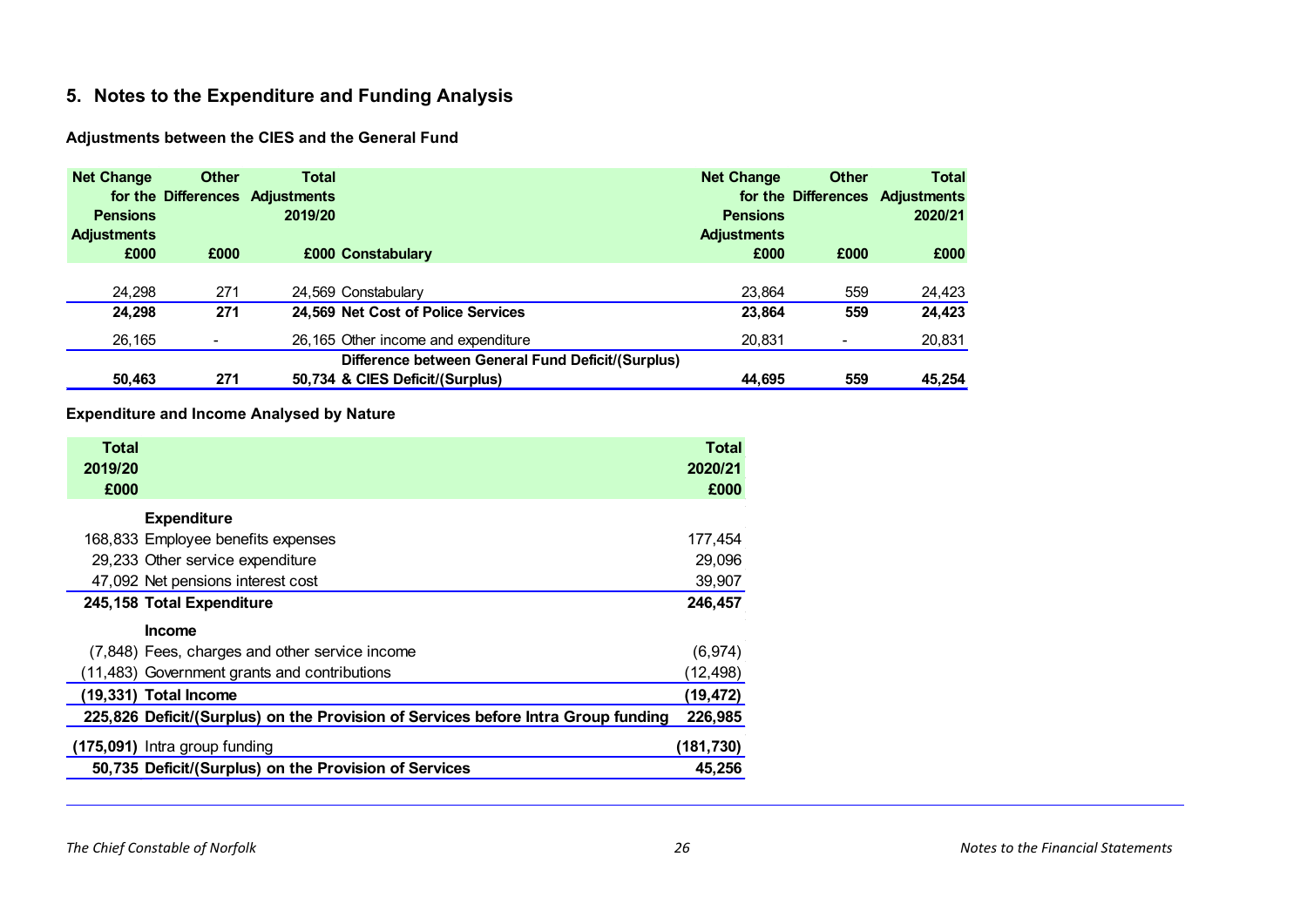# <span id="page-34-0"></span>**6. Assumptions Made About the Future and Other Major Sources of Estimation Uncertainty**

# Pensions Liability

Estimation of the net liability to pay pensions depends on a number of complex judgements relating to the discount rate used, the rate at which salaries are projected to increase, changes in retirement ages, mortality rates and expected returns on pension fund assets. A firm of consulting actuaries is engaged to provide the Chief Constable with expert advice about the assumptions to be applied. The effects on the net pensions' liability of changes in individual assumptions can be measured. For instance, a 0.5% decrease in the discount rate assumption would result in an increase in the pension liability of £233.5m.

The value of the LGPS pension fund assets is calculated by the actuary as part of the formal triennial valuation process, and rolled forward to the balance sheet date, allowing for any movements in the year. These movements include investment returns, which may be estimated where necessary. However, the figure incorporates actual returns for the period 1 April 2020 to 31 March 2021.

# <span id="page-34-1"></span>**7. Events After the Reporting Period**

Events after the reporting period have been considered for the period from the yearend to the date the accounts were authorised for issue on 30 November 2021. At the time of issue there were no adjusting or non-adjusting subsequent events that required disclosure.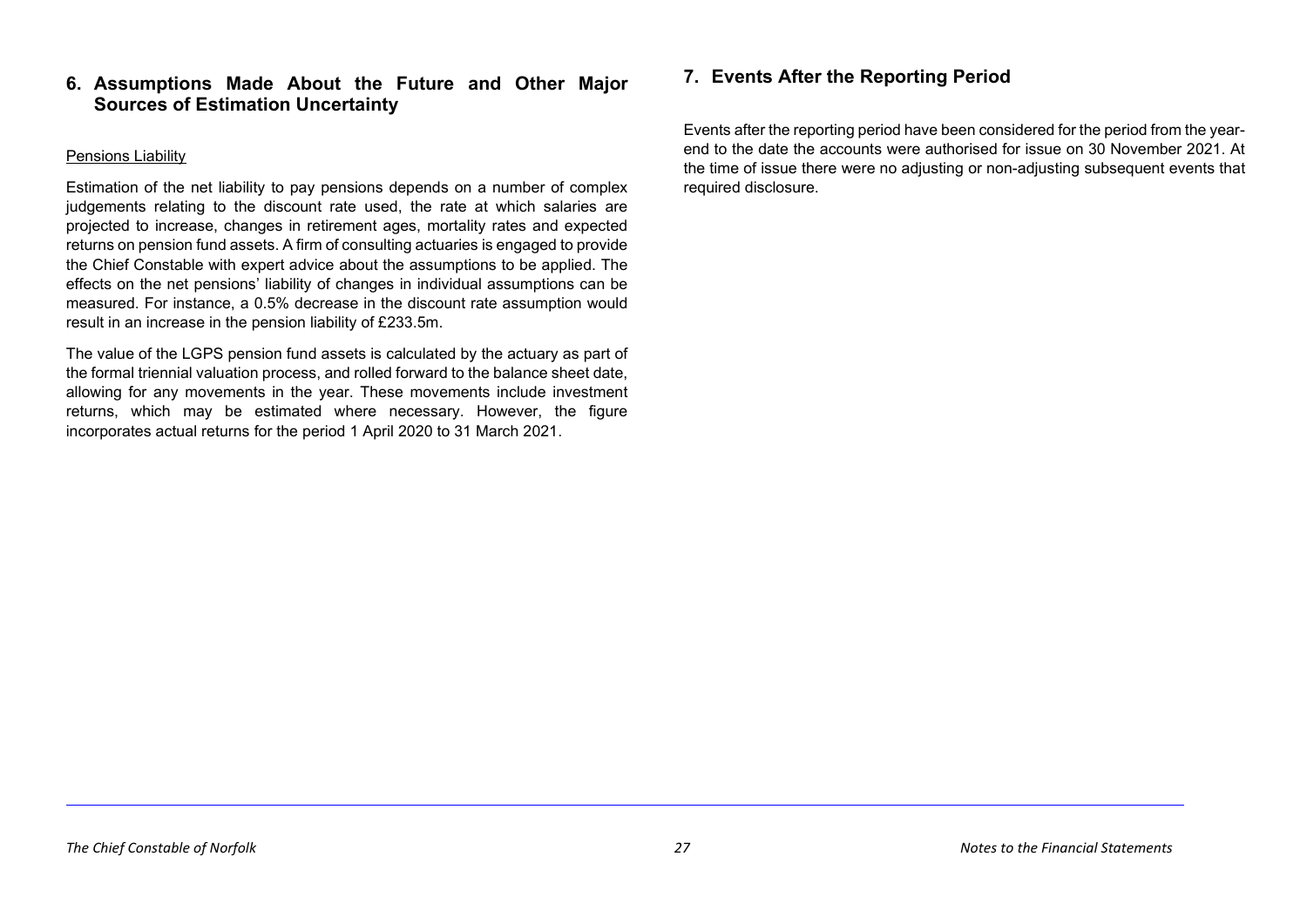# <span id="page-35-0"></span>**8. Employees' Remuneration**

The number of employees and senior police officers whose remuneration exceeded £50k in 2020/21 were as follows:

|                     | <b>Chief Constable</b> |                |
|---------------------|------------------------|----------------|
|                     | 2020/21                | 2019/20        |
| Remuneration        |                        |                |
| £50,000 - £54,999   | 10                     | 6              |
| £55,000 - £59,999   | 10                     | 14             |
| £60,000 - £64,999   | 6                      | 2              |
| £65,000 - £69,999   | 4                      | $\overline{7}$ |
| £70,000 - £74,999   | 4                      | 3              |
| £75,000 - £79,999   | 2                      | 2              |
| £80,000 - £84,999   | $\overline{2}$         | 2              |
| £85,000 - £89,999   | 4                      | 4              |
| £90,000 - £94,999   | 1                      | 2              |
| £95,000 - £99,999   | 2                      |                |
| £105,000 - £109,999 |                        | 2              |
| £110,000 - £114,999 | 2                      |                |
| £120,000 - £124,999 |                        | 2              |
| £125,000 - £129,999 | 1                      |                |
| £130.000 - £135.999 | 1                      |                |
| £135,000 - £139,999 |                        |                |
| £170,000 - £174,999 |                        |                |
| £180,000 - £184,499 |                        |                |

"Remuneration" is defined, by regulation, as "all amounts paid to or receivable by an employee and includes sums due by way of expenses allowance (so far as those sums are chargeable to United Kingdom income tax) and the estimated money value of any other benefits received by an employee otherwise than in cash."

In addition to the above the Accounts and Audit Regulations 2015 require a detailed disclosure of employees' remuneration for relevant senior police officers, certain statutory and non-statutory chief

officers and other persons with a responsibility for management of the Constabulary. The officers listed in the following table are also included in the above banding disclosure note.

|                                                     | <b>Salaries Fees</b><br>and<br><b>Allowances</b><br>£000 | <b>Employers</b><br><b>Pension</b><br><b>Contributions</b><br>£000 | <b>Benefits in</b><br><b>Kind</b><br>£000 | <b>Total</b><br>£000 |
|-----------------------------------------------------|----------------------------------------------------------|--------------------------------------------------------------------|-------------------------------------------|----------------------|
| 2020/21                                             |                                                          |                                                                    |                                           |                      |
| <b>Position held</b>                                |                                                          |                                                                    |                                           |                      |
| Chief Constable - Simon Bailey                      | 175                                                      |                                                                    | $\overline{7}$                            | 182                  |
| Deputy Chief Constable                              | 138                                                      | 39                                                                 |                                           | 177                  |
| <b>Assistant Chief Constable</b>                    | 123                                                      | 37                                                                 | 8                                         | 168                  |
| Temporary Deputy Chief Constable (to 31.08.20)      |                                                          |                                                                    |                                           |                      |
| Assistant Chief Constable (from 01.05.20)           | 130                                                      | 35                                                                 |                                           | 165                  |
| Temporary Assistant Chief Constable (to 30.04.20)   |                                                          |                                                                    |                                           |                      |
| Temporary Assistant Chief Constable                 | 106                                                      | 28                                                                 |                                           | 134                  |
| <b>Assistant Chief Officer</b>                      | 112                                                      | 18                                                                 |                                           | 130                  |
| 2019/20                                             |                                                          |                                                                    |                                           |                      |
| <b>Position held</b>                                |                                                          |                                                                    |                                           |                      |
| Chief Constable - Simon Bailey                      | 171                                                      |                                                                    | 8                                         | 179                  |
| Deputy Chief Constable (from 01.01.20)              | 124                                                      | 36                                                                 | 5                                         | 165                  |
| Temporary DCC (to 31.12.19)                         |                                                          |                                                                    |                                           |                      |
| Temporary Deputy Chief Constable (from 24.03.20)    | 120                                                      | 36                                                                 | 6                                         | 162                  |
| Acting DCC (from 25.11.19 to 23.03.20)              |                                                          |                                                                    |                                           |                      |
| Assistant Chief Constable - Joint (to 24.11.19)     |                                                          |                                                                    |                                           |                      |
| Temporary Assistant Chief Constable                 | 108                                                      | 27                                                                 | 3                                         | 138                  |
| Temporary Assistant Chief Constable (from 01.01.20) | 92                                                       | 27                                                                 |                                           | 119                  |
| <b>Assistant Chief Officer</b>                      | 109                                                      | 17                                                                 |                                           | 126                  |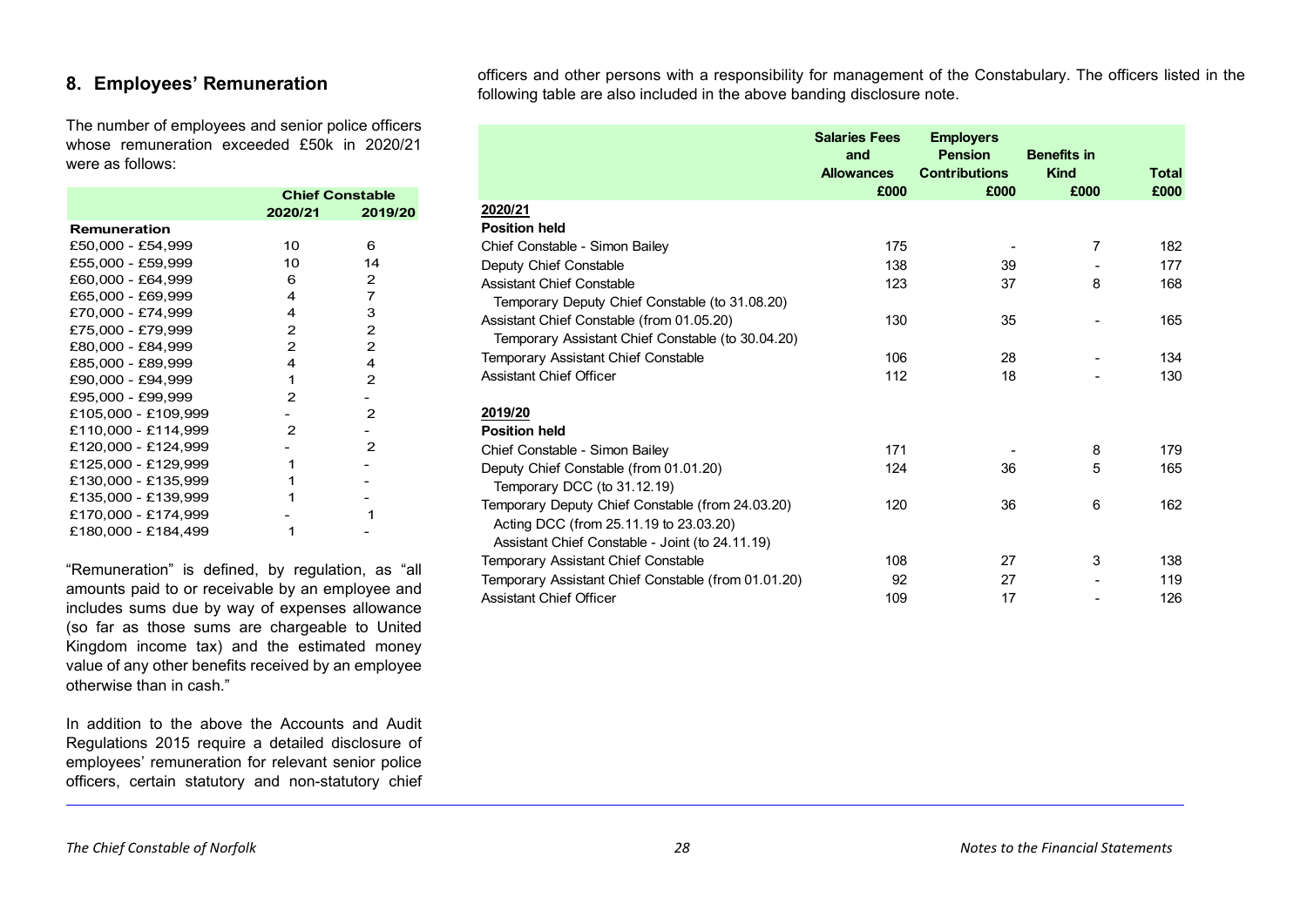During 2020/21, a chief officer from Norfolk Constabulary acted as a Deputy Chief Constable (DCC) until 31.08.20 and an Assistant Chief Constable (ACC) from 01.09.20 in a joint capacity, Suffolk Constabulary contributed 43.2% towards the cost of these posts.

From 01.09.20 a Norfolk Constabulary officer acted as a Temporary ACC in a joint capacity, Suffolk Constabulary contributed 21.6% towards the cost of this post.

Until 25.09.20 a Suffolk Constabulary officer acted as a Temporary ACC in a joint capacity, Norfolk Constabulary contributed 56.8% towards the cost of this post.

The Regulations also require disclosure of compensation for loss of employment and other payments to relevant police officers. No amounts were paid to the above officers in respect of these categories.

The number of exit packages with a total cost per band are set out in the table below.

| <b>Exit Package</b>   | Number of                |                          | <b>Number of Other</b>   |                          |                          |                        |                            |         |
|-----------------------|--------------------------|--------------------------|--------------------------|--------------------------|--------------------------|------------------------|----------------------------|---------|
| <b>Cost</b>           | <b>Compulsory</b>        |                          | <b>Agreed</b>            |                          |                          | <b>Total Number of</b> | <b>Total Value of Exit</b> |         |
| <b>Band including</b> | <b>Redundancies</b>      |                          | <b>Departures</b>        |                          | <b>Exit Packages</b>     |                        | <b>Packages</b>            |         |
| <b>Payments</b>       |                          | 2020/21 2019/20          |                          | 2020/21 2019/20          | 2020/21<br>2019/20       |                        | 2020/21                    | 2019/20 |
| £000                  |                          |                          |                          |                          |                          |                        | £000                       | £000    |
| $0 - 20$              |                          |                          |                          | $\overline{\phantom{0}}$ | 2                        |                        | 16                         | 3       |
| 20-40                 | $\overline{\phantom{0}}$ | $\overline{\phantom{0}}$ |                          |                          | $\blacksquare$           | 1                      | $\overline{\phantom{0}}$   | 30      |
| 40-60                 | $\overline{\phantom{0}}$ | 1                        | $\overline{\phantom{0}}$ | ۰                        | $\overline{\phantom{0}}$ | 1                      | $\overline{\phantom{0}}$   | 41      |
| 80-100                |                          | $\overline{\phantom{0}}$ |                          |                          |                          |                        | 82                         |         |
|                       |                          | 2                        | 2                        |                          | 3                        | 3                      | 97                         | 74      |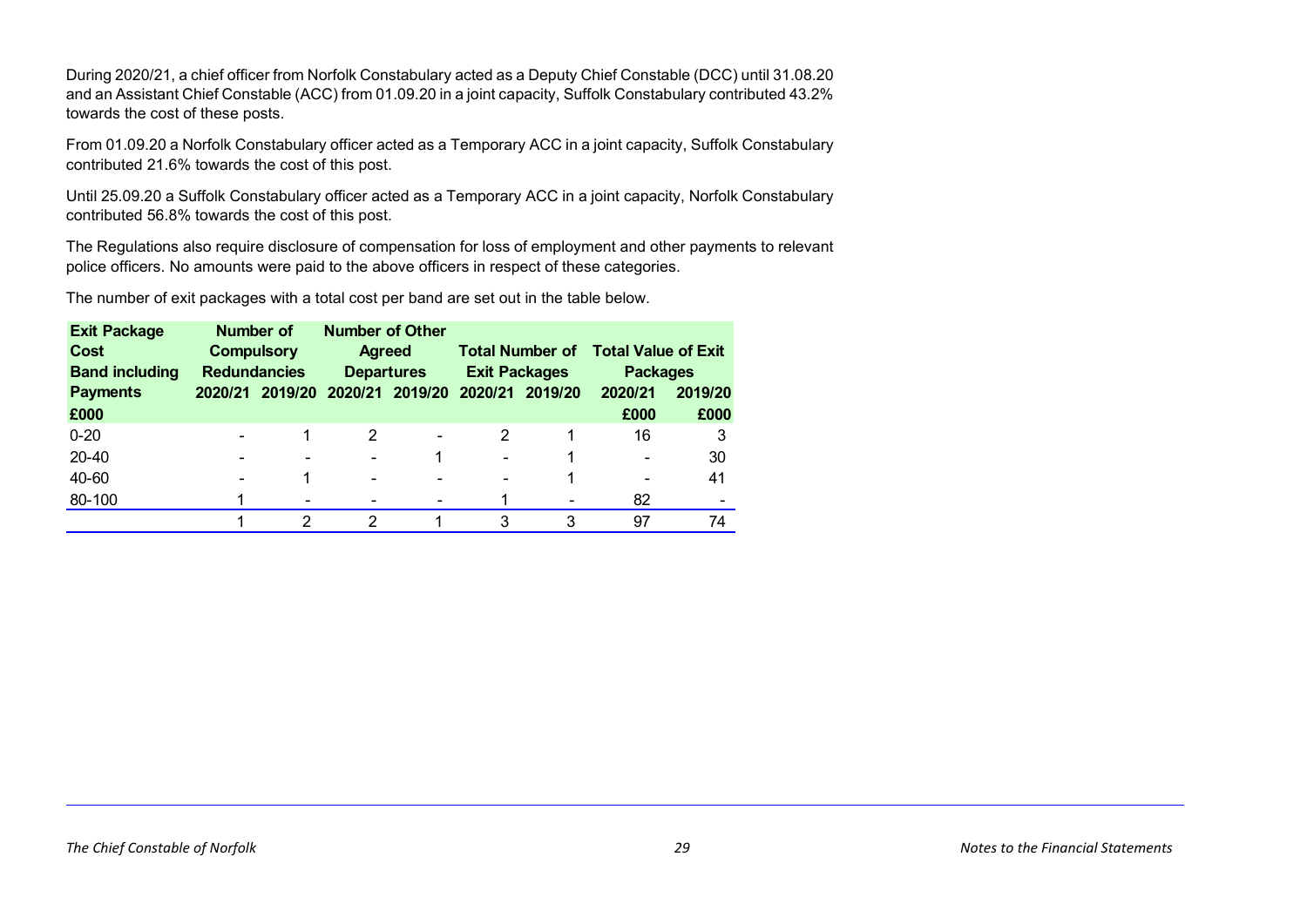# <span id="page-37-0"></span>**9. Related Parties**

The Chief Constable is required to disclose material transactions with bodies or individuals that have the potential to control or influence the Chief Constable or to be controlled or influenced by the Chief Constable.

During 2020/21 there were no material related party transactions involving senior officers of the Constabulary, other than those included under employees' remuneration set out in Note 8 of these financial statements. All Chief Officers have been written to requesting details of any related party transactions and there are no disclosures.

Central Government has effective control over the general operations of the Chief Constable, it is responsible for providing the statutory framework within which the Chief Constable operates, provides the majority of its funding and prescribes the terms of many of the transactions that the Chief Constable has with other parties. Income from central government is set out in Note 11 of these financial statements.

Norfolk and Suffolk Constabularies have implemented significant collaborative arrangements, these are fully disclosed in Note 15.

No other material transactions with related parties have been entered into except where disclosed elsewhere in the accounts.

# <span id="page-37-1"></span>**10.External Audit Costs**

The Chief Constable fees payable in respect of external audit services are as below. No audit fees have been payable for non audit work.

| 2019/20                                               | 2020/21 |
|-------------------------------------------------------|---------|
| £000                                                  | £000    |
| The Chief Constable has incurred the following costs  |         |
| in relation to the audit of the Statement of Accounts |         |
| 12 The Chief Constable of Norfolk                     | 12      |
| 12                                                    | 12      |

Neither the 2020/21 nor the 2019/20 audit fees include any additional amount attributable to the Chief Constable in respect of prior year audits.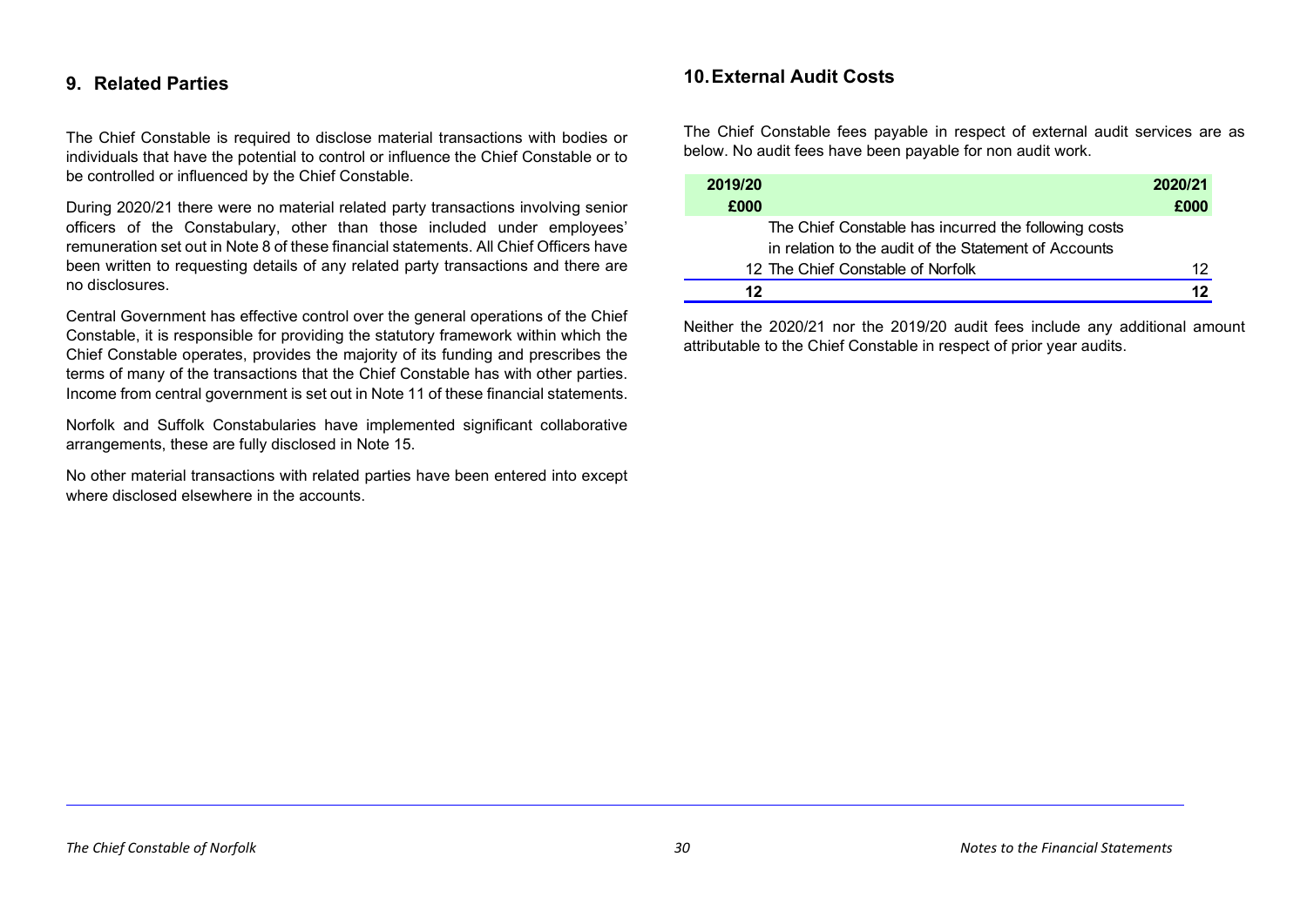# <span id="page-38-0"></span>**11.Grant Income**

The Chief Constable credited the following grants and contributions to the Comprehensive Income and Expenditure Statement.

|                                          | Amount    | Amount<br>receivable receivable |
|------------------------------------------|-----------|---------------------------------|
|                                          | for 20/21 | for 19/20                       |
|                                          | £000      | £000                            |
| <b>Credited to Services</b>              |           |                                 |
| Police incentivisation                   | 224       | 248                             |
| <b>Vulnerability Coordination Centre</b> | 736       | 449                             |
| Specific grant for police pensions       | 1,565     | 1,565                           |
| Other specific grants                    | 9,973     | 9,222                           |
|                                          | 12.498    | 11,483                          |

Other specific grants credited to services include £1.069m child sexual exploitation grant, £2.7m for Operation Hydrant and £4.2m for a specific Home Office grant.

# <span id="page-38-1"></span>**12.Private Finance Initiatives**

#### Operations and Communications Centre at Wymondham

The PCC is committed to making payments under a contract with a consortium for the use of Jubilee House, Operations and Communications Centre at Wymondham until 2037.

The actual level of payments is dependent on availability of the site and provision and delivery of services within. The estimated cost covers the contract standard facilities management provision. The contract, which is for a period of 35 years starting from 2001, has an option at contract end date to purchase the property at open market value or to negotiate with the PFI provider to extend the contract for up to a further 2 periods of 15 years, or of terminating the contract.

The PCC makes an agreed payment each year which is increased by inflation and can be reduced if the contract fails to meet availability and performance standards in any year but which is otherwise fixed.

The payment recognised in the Chief Constable accounts for the services element during 2020/21 was £1,469m (£1,414m in 2019/20). Payments remaining to be made under the PFI contract for services at 31 March 2021 (excluding any estimation of inflation and availability / performance deductions) are as follows:

|                                        | OCC             |
|----------------------------------------|-----------------|
|                                        | <b>Revenue</b>  |
|                                        | <b>Services</b> |
|                                        | £000            |
| Payable in 2021/22                     | 1,506           |
| Payable within two to five years       | 6,343           |
| Payable within six to ten years        | 7,877           |
| Payable within eleven to fifteen years | 8,912           |
| Payable within sixteen to twenty years | 1,348           |
|                                        | 25.986          |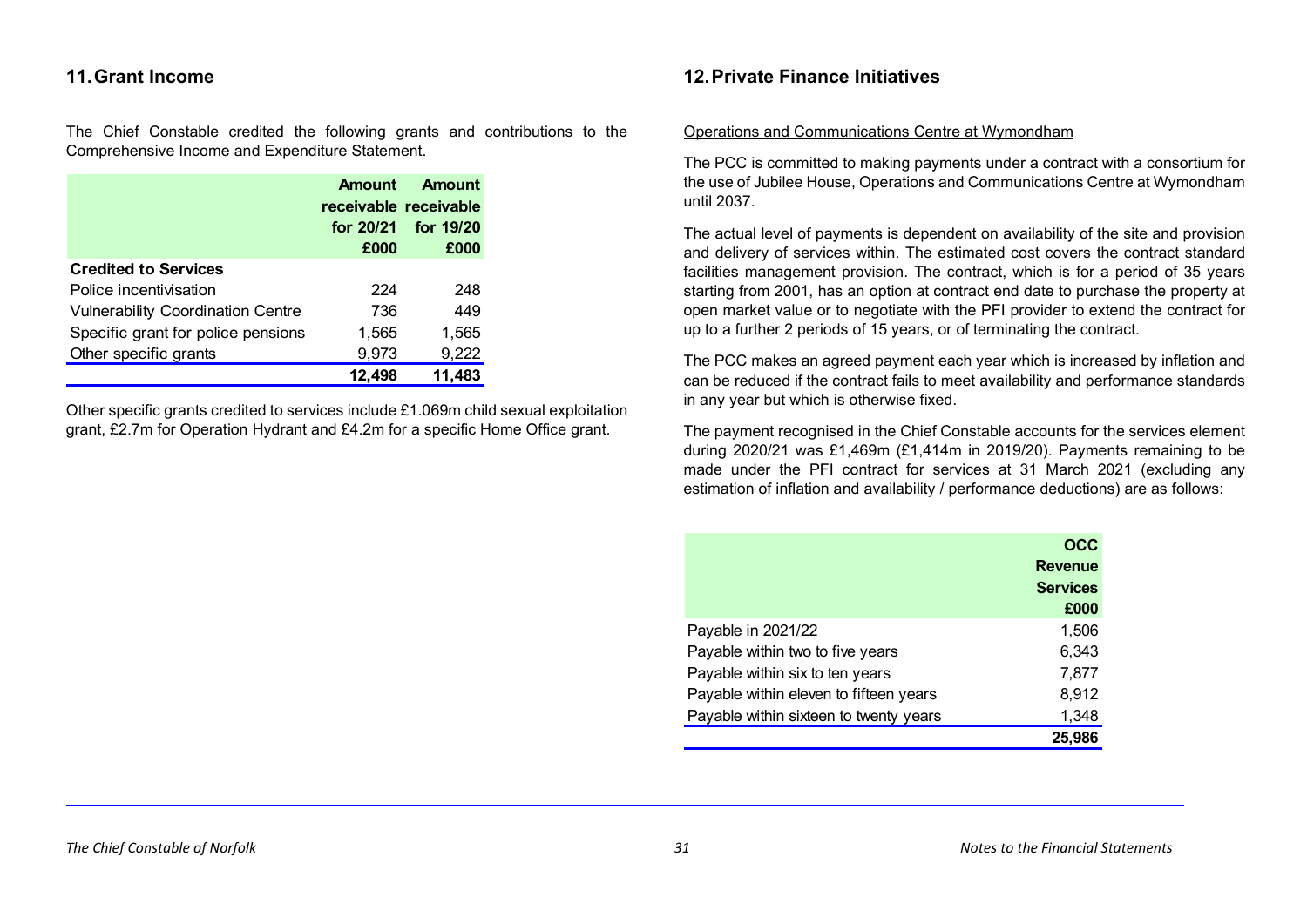## Police Investigation Centres (PIC)

During the financial years 2010/2011 to 2040/2041 the Norfolk and Suffolk PCCs are committed to making payments under a contract with a consortium for the use of the six PICs. The actual level of payments will be dependent on the availability of the site and provision and delivery of services within. The contract is for 30 years. As the end of this term the properties revert to the two Groups.

Norfolk and Suffolk PCCs have agreed to pay for these services on an agreed percentage in accordance with the total number of cells within the six properties located in the two counties – this being Norfolk 58.2% and Suffolk 41.8%. The payment recognised in the Chief Constable accounts is for the net services element which during 2020/21 amounted to £1.409m (£1.329m in 2019/20). This figure includes a credit received from Cambridgeshire Police for £0.523m in respect of services provided at the Kings Lynn PIC.

The PCC makes an agreed payment each year which is increased by inflation and can be reduced if the contractor fails to meet availability and performance standards in any year but which is otherwise fixed. Payments remaining to be made under the PFI contract at 31 March 2021 (which exclude any availability / performance deductions or amounts receivable from Cambridgeshire Police), are shown in the following table:

|                                        | <b>PIC</b>      |
|----------------------------------------|-----------------|
|                                        | <b>Revenue</b>  |
|                                        | <b>Services</b> |
|                                        | £000            |
| Payable in 2021/22                     | 2,015           |
| Payable within two to five years       | 8,432           |
| Payable within six to ten years        | 12,927          |
| Payable within eleven to fifteen years | 15,123          |
| Payable within sixteen to twenty years | 15,608          |
|                                        | 54.104          |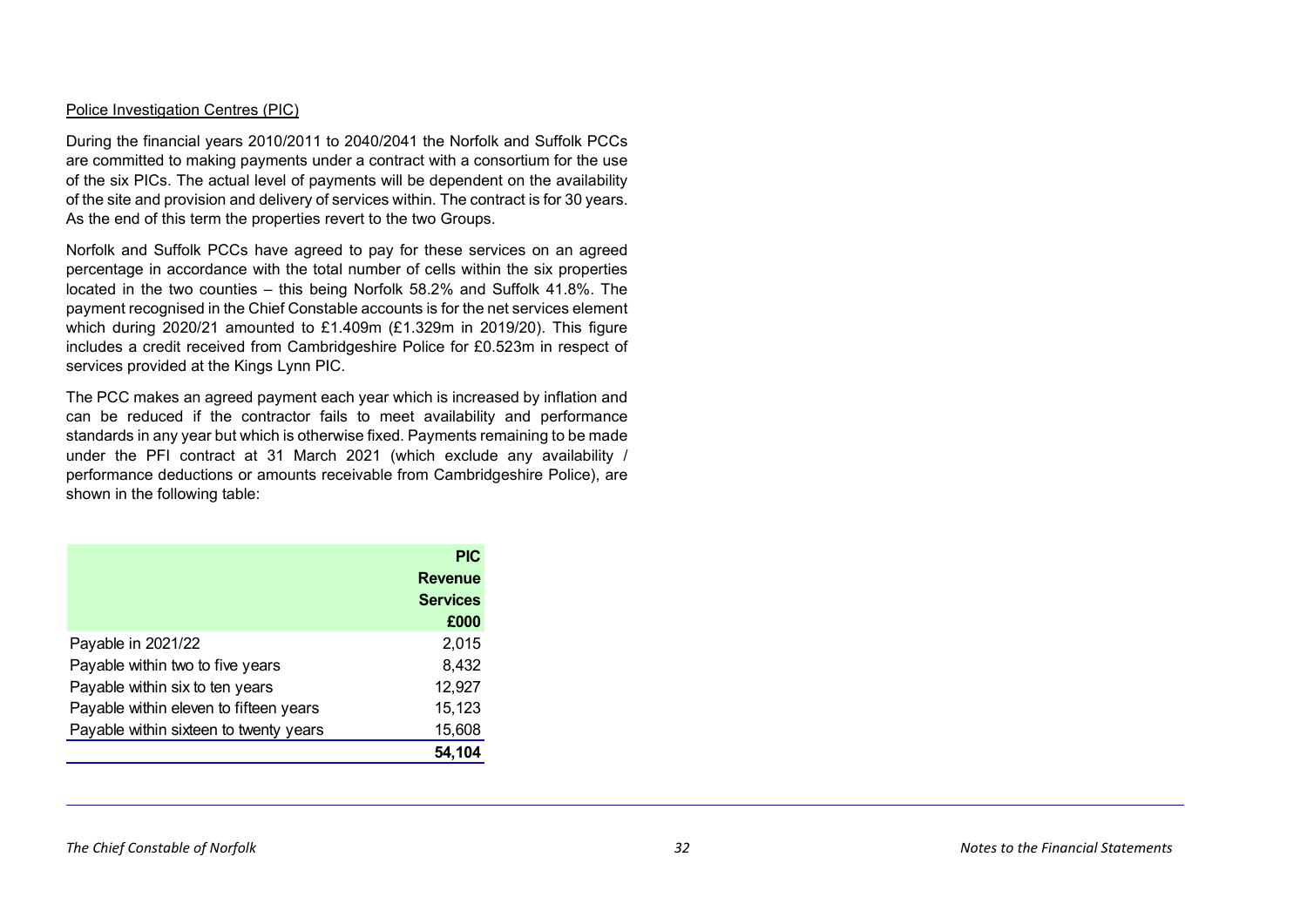# <span id="page-40-0"></span>**13.Retirement Benefits**

## **Participation in pension schemes**

Pension and other benefits are available to all PCC and Constabulary personnel under the requirements of statutory regulations. Four defined benefit pension schemes are operated:

a) The Local Government Pension Scheme (LGPS) for PCC and Constabulary police staff, administered by Norfolk County Council – this is a funded defined benefit scheme, meaning that the employers and employees pay contributions into a fund. Contributions are calculated at a level intended to balance the pensions liabilities with investment assets.

From April 2014 the LGPS changed to a career average defined benefit scheme, so that benefits accrued are worked out using the employee's pay each scheme year rather than the final salary. This applies to all membership which builds up from 1 April 2014, but all pensions in payment or built up before April 2014 are protected. Employee contributions are determined by reference to actual pensionable pay and are tiered between 5.5% and 12.5%.

- b) The Police Pension Scheme (PPS) for police officers who joined before April 2006. The employee contributions are 14.25%-15.05% of salary and maximum benefits are achieved after 30 years' service. Contribution rates are dependent on salary.
- c) The New Police Pension Scheme (NPPS) for police officers who either joined from April 2006 or transferred from the PPS. The employee contributions are 11.00%-12.75% of salary and maximum benefits are achieved after 35 years' service. Contribution rates are dependent on salary.
- d) The Police Pension 2015 Scheme for police officers, is a Career Average Revalued Earnings (CARE) scheme, for those who either joined from April 2015 or transferred from PPS or NPPS. The employee contributions are 12.44%-13.78% of salary and the Normal Pension Age is 60 although there are protections for eligible officers to retire earlier. Contribution rates are dependent on salary.

All police pension schemes are unfunded defined benefit schemes, meaning that there are no investment assets built up to meet pension liabilities. Employees' and employer's contribution levels are based on percentages of pensionable pay set nationally by the Home Office and are subject to triennial revaluation by the Government Actuary's Department. The actuarial valuation has set the employer contribution rate for all three police pension schemes from 1 April 2019 as 31% of pensionable pay. A pensions top-up grant from the Home Office is received which funds contributions to a level of 21.3% and in 2020/21 a specific grant of £1.6m was received to part fund the cost of the recent change in contribution rates. The CIES is charged with the costs of injury awards and the capital value of ill-health benefits.

The PCC is also required to maintain a Police Pension Fund Account. Employer and employee contributions are credited to the account together with the capital value of ill-health retirements and transfer values received. Pensions and other benefits (except injury awards) and transfer values paid are charged to this account. If the account is in deficit at 31 March in any year, the Home Office pays a top-up grant to partially cover it. If there is a surplus on the account, then that has to be paid to the Home Office.

#### **Transactions relating to post-employment benefits**

The cost of retirement benefits are recognised in the Net Cost of Services when they are earned by employees, rather than when the benefits are eventually paid as pensions. However, the charge required against council tax is based on the cash payable in the year, so the real cost of retirement is reversed out of the General Fund in the MiRS.

The note below contains details of the Chief Constable's operation of the Local Government Pension Scheme (administered by Norfolk County Council) and the Police Pension Schemes in providing police staff and police officers with retirement benefits. In addition, the Chief Constable has arrangements for the payment of discretionary benefits to certain retired employees outside of the provisions of the schemes. Gains from settlements are due to staff being transferred to Norfolk County Council at the beginning of the year.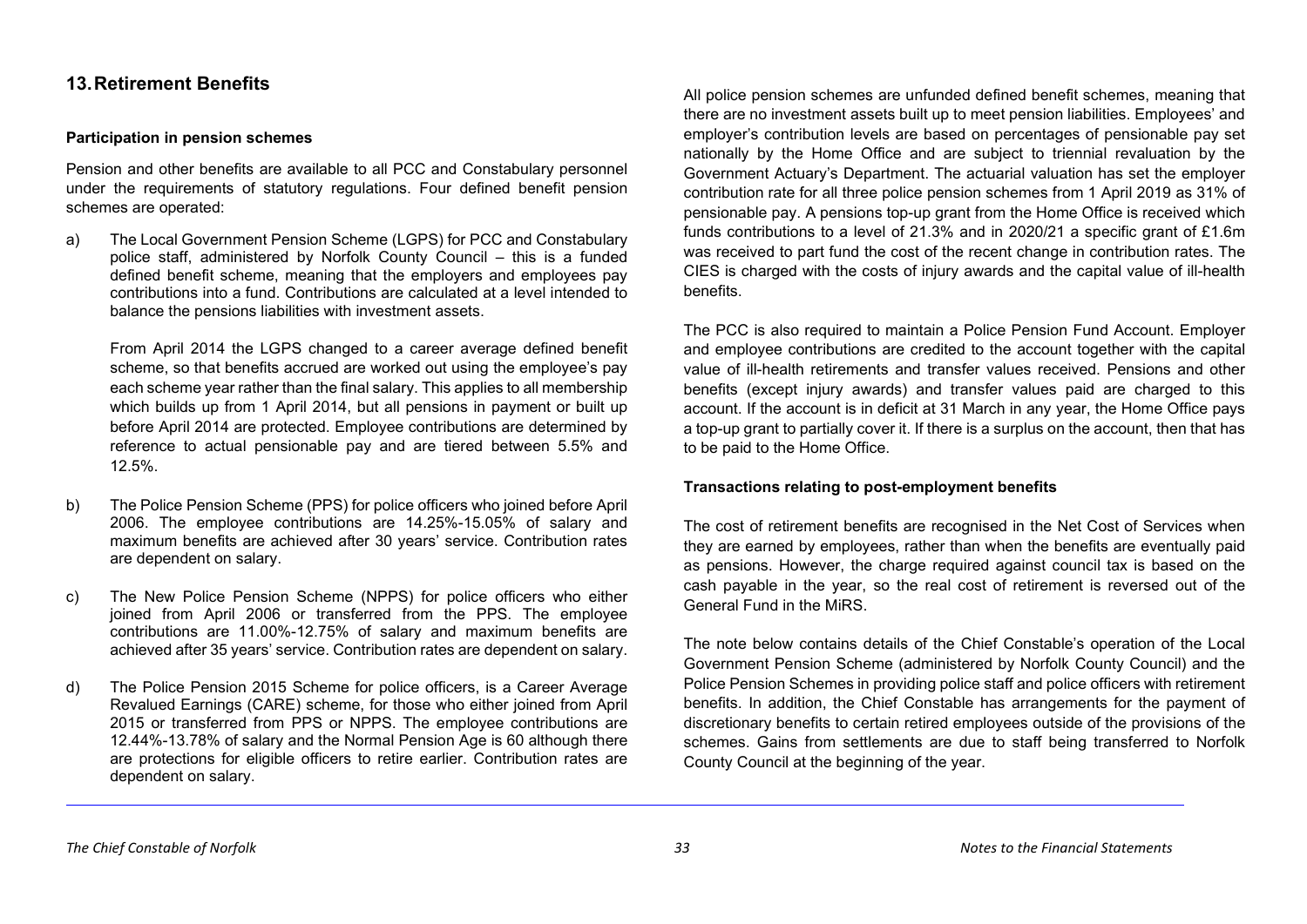The following transactions have been made in the CIES and the General Fund via the MiRS during the year:

|                                                                                                   | <b>LGPS</b> |           | <b>Police Pensions Schemes</b> |            |  |
|---------------------------------------------------------------------------------------------------|-------------|-----------|--------------------------------|------------|--|
|                                                                                                   | 2020/21     | 2019/20   | 2020/21                        | 2019/20    |  |
|                                                                                                   | £000        | £000      | £000                           | £000       |  |
| <b>Comprehensive Income and Expenditure Statement</b>                                             |             |           |                                |            |  |
| Cost of services                                                                                  |             |           |                                |            |  |
| Current service costs                                                                             | 12,784      | 14,968    | 40,290                         | 42,890     |  |
| Past service costs                                                                                | 25          | 73        |                                | (6,610)    |  |
| (Gain)/loss from settlement                                                                       | (140)       |           |                                |            |  |
| Financing and investment income and expenditure                                                   |             |           |                                |            |  |
| Net interest expense                                                                              | 2,107       | 3,012     | 37,800                         | 44,080     |  |
| Total post employment benefit charges to the surplus or deficit on the provision of service       | 14,776      | 18,053    | 78,090                         | 80,360     |  |
| Other post employment benefit charged to the CIES                                                 |             |           |                                |            |  |
| - Return on plan assets (excluding the amount included in the net interest expense)               | (46, 139)   | 19,339    |                                |            |  |
| - Actuarial gains/losses arising from changes in demographic assumptions                          | 4,905       | (9,042)   |                                | (54,070)   |  |
| - Actuarial gains/losses arising from changes in financial assumptions                            | 100,478     | (39,086)  | 203,280                        | (66, 210)  |  |
| - Other                                                                                           | (3,009)     | (13, 934) | (44, 905)                      | (34, 646)  |  |
|                                                                                                   | 56,235      | (42, 723) | 158,375                        | (154, 926) |  |
| Total post employment benefit charged to the CIES                                                 | 71,011      | (24, 670) | 236,465                        | (74, 566)  |  |
| <b>Movement in Reserves Statement (MIRS):</b>                                                     |             |           |                                |            |  |
| Reversal of net charges made to the CIES for post employment benefits in accordance with the Code | (71, 011)   | 24,670    | (236, 465)                     | 74,566     |  |
| Actual amount charged against the General Fund Balance for pensions in the year:                  |             |           |                                |            |  |
| Employers' contributions payable to scheme                                                        | 8,115       | 7,246     | 40,055                         | 40,704     |  |
| <b>Memo</b>                                                                                       |             |           |                                |            |  |
| Retirement benefits payable to pensioners                                                         | (5, 594)    | (5, 561)  | (48, 385)                      | (49, 244)  |  |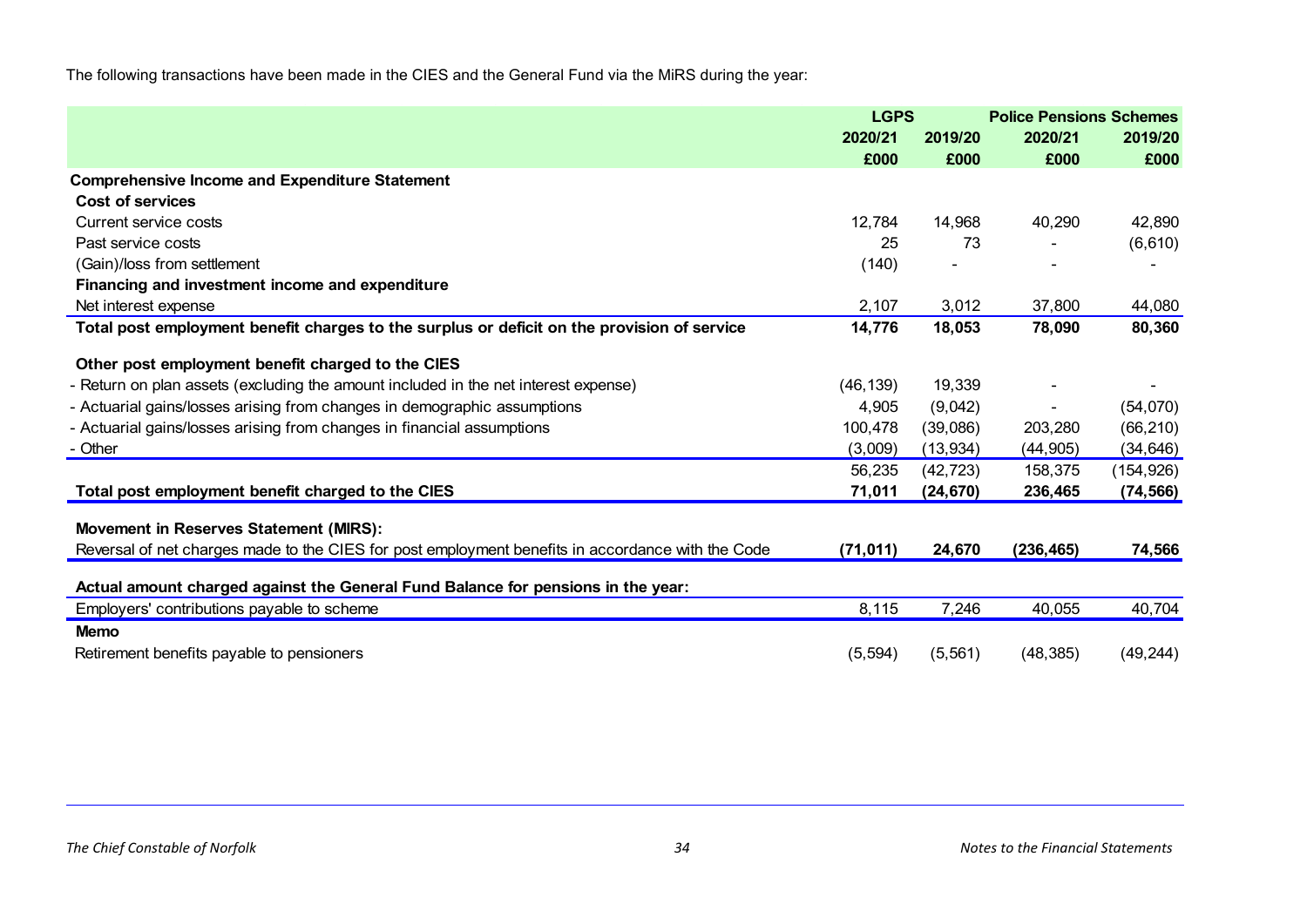# **Assets and liabilities in relation to retirement benefits**

|                              |           | <b>Local Government</b><br><b>Pension Scheme</b> |                | <b>Police</b>          |                        |              |
|------------------------------|-----------|--------------------------------------------------|----------------|------------------------|------------------------|--------------|
|                              |           |                                                  |                | <b>Pension Schemes</b> |                        | <b>Total</b> |
|                              | 2020/21   | 2019/20                                          | 2020/21        | 2019/20                | <b>Pension Schemes</b> |              |
| Present value of liabilities | (414,007) | (295.556)                                        | (1,876,690)    | (1,680,280)            | (2,290,697)            | (1,975,836)  |
| Fair value of plan assets    | 261.626   | 206.071                                          | $\blacksquare$ | $\blacksquare$         | 261.626                | 206.071      |
| <b>Total net liabilities</b> | (152,381) | (89, 485)                                        | (1,876,690)    | (1,680,280)            | (2,029,071)            | (1,769,765)  |

# **Reconciliation of present value of the scheme liabilities**

|                                                                          | <b>Local Government</b><br><b>Pension Scheme</b> |           | <b>Police</b>          |           |
|--------------------------------------------------------------------------|--------------------------------------------------|-----------|------------------------|-----------|
|                                                                          |                                                  |           | <b>Pension Schemes</b> |           |
|                                                                          | 2020/21                                          | 2019/20   | 2020/21                | 2019/20   |
|                                                                          | £000                                             | £000      | £000                   | £000      |
| Opening balance at 1 April                                               | 295,556                                          | 337,660   | 1,680,280              | 1,795,550 |
| Current service cost                                                     | 12,784                                           | 14,968    | 40,290                 | 42,890    |
| Interest cost                                                            | 6,892                                            | 8,260     | 37,800                 | 44,080    |
| Contributions by scheme participants                                     | 2,466                                            | 2,166     | 8,330                  | 8,540     |
| Remeasurement (gains) and losses:                                        |                                                  |           |                        |           |
| - Actuarial gains/losses arising from changes in demographic assumptions | 4,905                                            | (9,042)   |                        | (54,070)  |
| - Actuarial gains/losses arising from changes in financial assumptions   | 100,478                                          | (39,086)  | 203,280                | (66, 210) |
| - Other                                                                  | (3,014)                                          | (13, 882) | (44, 905)              | (34, 646) |
| Past service costs                                                       | 25                                               | 73        |                        | (6, 610)  |
| Benefits paid                                                            | (5, 594)                                         | (5, 561)  | (48, 385)              | (49, 244) |
| Effects of settlements                                                   | (491)                                            |           |                        |           |
| <b>Closing balance at 31 March</b>                                       | 414,007                                          | 295,556   | 1,876,690              | 1,680,280 |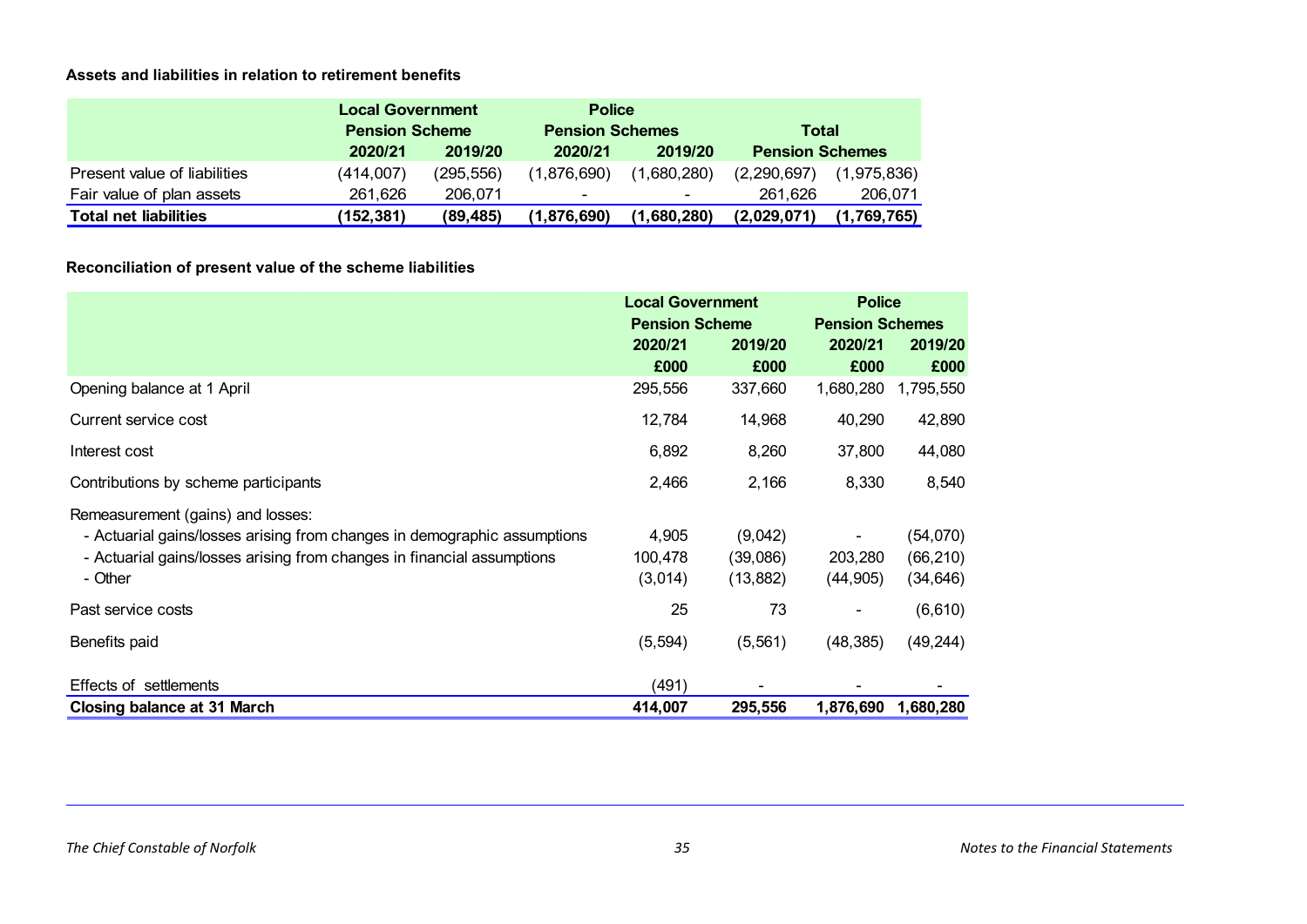# **Reconciliation of fair value of the scheme assets**

|                                                                                        | <b>Funded Assets</b><br><b>Local Government</b><br><b>Pension Scheme</b> |           | <b>Unfunded Assets</b><br><b>Police</b><br><b>Pension Schemes</b> |           |
|----------------------------------------------------------------------------------------|--------------------------------------------------------------------------|-----------|-------------------------------------------------------------------|-----------|
|                                                                                        |                                                                          |           |                                                                   |           |
|                                                                                        | 2020/21                                                                  | 2019/20   | 2020/21                                                           | 2019/20   |
|                                                                                        | £000                                                                     | £000      | £000                                                              | £000      |
| Opening fair value of scheme assets at 1 April                                         | 206,071                                                                  | 216,259   |                                                                   |           |
| Interest income                                                                        | 4,785                                                                    | 5,248     |                                                                   |           |
| Remeasurement gain/(loss):                                                             |                                                                          |           |                                                                   |           |
| - the return on plan assets, excluding the amount included in the net interest expense | 46,139                                                                   | (19, 339) |                                                                   |           |
| - other                                                                                | (5)                                                                      | 52        | $\overline{\phantom{0}}$                                          |           |
| Contributions from employer                                                            | 8,115                                                                    | 7,246     | 40,055                                                            | 40,704    |
| Contributions from employees into the scheme                                           | 2,466                                                                    | 2,166     | 8,330                                                             | 8,540     |
| Benefits paid                                                                          | (5, 594)                                                                 | (5, 561)  | (48, 385)                                                         | (49, 244) |
| Effects of settlements                                                                 | (351)                                                                    |           |                                                                   |           |
| Closing fair value of scheme assets at 31 March                                        | 261,626                                                                  | 206,071   |                                                                   |           |

The total net pensions liabilities of £2,029m represent the long run commitments in respect of retirement benefits and results in the balance sheet showing net overall liabilities of £2,031m. However, the financial position of the Chief Constable remains sound as the liabilities will be spread over many years as follows:

- The net liability on the local government scheme will be covered by contributions over the remaining working life of employees, as assessed by the scheme actuary.
- The net costs of police pensions which are the responsibility of the PCC will be covered by provision in the revenue budget and any costs above that level will be funded by the Home Office, under the change which came into effect from April 2006.

Actuarial losses on scheme assets represent the difference between the actual and expected return on assets, actuarial gains on scheme liabilities arise from more favourable financial assumptions.

The County Council is required to have a funding strategy for elimination of deficits, under regulations effective from 1 April 2005. The strategy allows deficits to be cleared over periods up to 20 years.

The Police Pension Schemes have no assets to cover their liabilities. The Chief Constable's share of the assets in the County Council Pension Fund are valued at fair value, principally market value for investments and consist of the categories in the following table.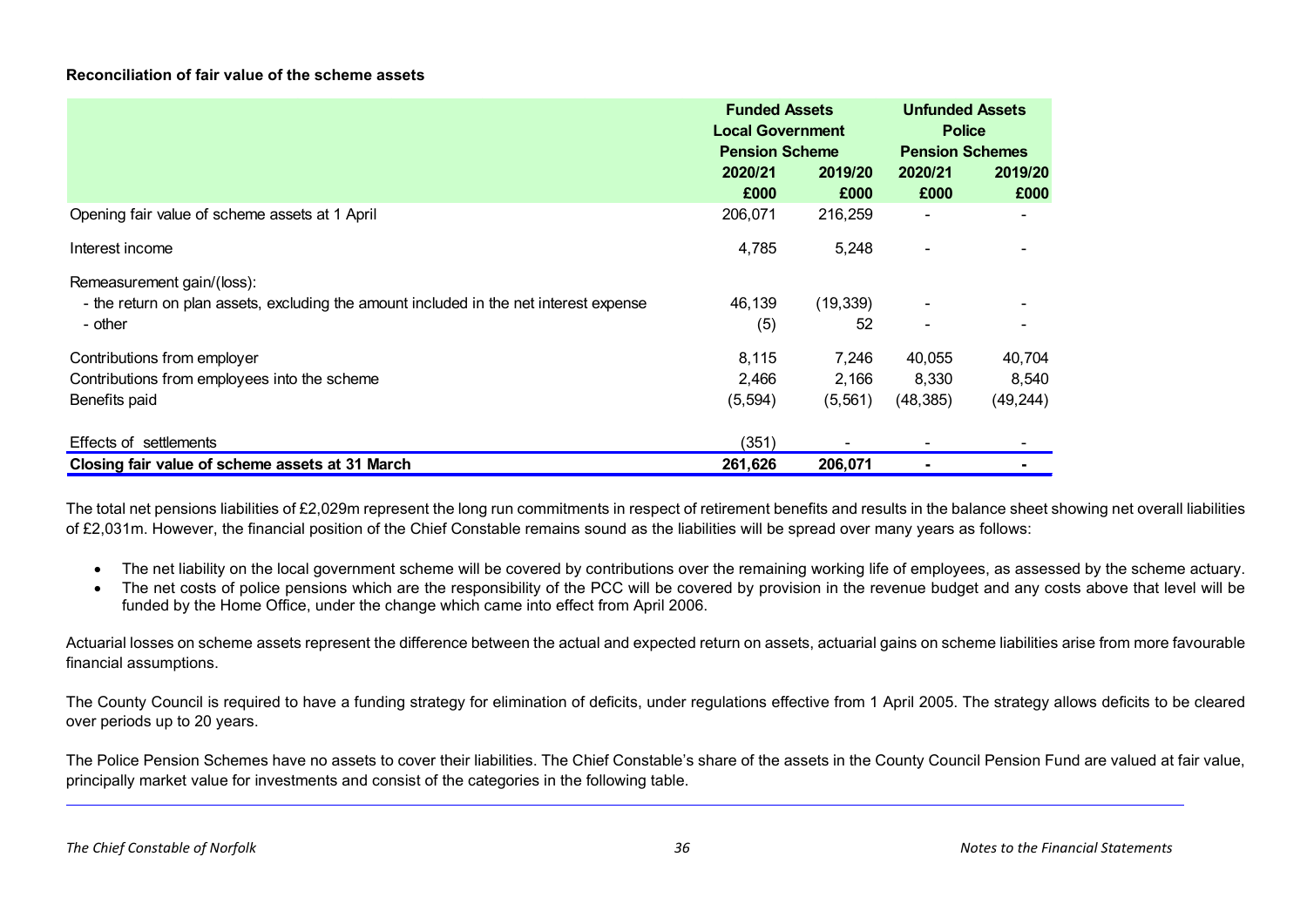|                                  | <b>Fair Value of Scheme Assets</b> |       |                 |         |  |
|----------------------------------|------------------------------------|-------|-----------------|---------|--|
|                                  | 31 March                           |       | 31 March        |         |  |
|                                  | 2021                               |       | 2020            |         |  |
|                                  | £000                               | $\%$  | £000 %          |         |  |
|                                  |                                    |       | <b>Restated</b> |         |  |
| Cash and cash equivalents        | 4,081                              | 1.56  | 5,452           | 2.65    |  |
| Bonds - by sector                |                                    |       |                 |         |  |
| Government                       | 2,978                              |       | 2,395           |         |  |
| Sub total bonds                  | 2,978                              | 1.14  | 2,395           | 1.16    |  |
| Property - by type               |                                    |       |                 |         |  |
| - UK property                    | 20,804                             |       | 17,732          |         |  |
| Overseas property                | 5,291                              |       | 4,060           |         |  |
| Sub total property               | 26,095                             | 9.97  | 21,792          | 10.57   |  |
| Private equity - all:            | 16,600                             | 6.34  | 12,401          | 6.02    |  |
| Other investment funds:          |                                    |       |                 |         |  |
| - Equities                       | 116,594                            |       | 91,420          |         |  |
| - Bonds                          | 77,672                             |       | 67,145          |         |  |
| - Infrastructure                 | 16,547                             |       | 5,756           |         |  |
| - Other                          | 963                                |       | 0               |         |  |
| Sub total other investment funds | 211,775                            | 80.95 | 164,321         | 79.74   |  |
| Derivatives:                     |                                    |       |                 |         |  |
| - Foreign exchange               | 97                                 |       | (289)           |         |  |
| - Other                          | 0                                  |       | 0               |         |  |
| Sub total derivatives            | 97                                 | 0.04  | (289)           | $-0.14$ |  |
| <b>Total Assets</b>              | 261,626                            | 100   | 206,071         | 100     |  |

The 31 March 2020 assets have been restated as there is no longer a need to break down equity values by type.

#### **Basis for estimating assets and liabilities**

Liabilities have been assessed on an actuarial basis using the projected unit credit method, an estimate of the pensions that will be payable in future years dependent on assumptions about mortality rates, salary levels etc. Within the Police Schemes, the age profile of the active membership is not rising significantly, which means that the current service cost in future years will not rise significantly as a result of using the projected unit credit method.

The police officer schemes liabilities have been assessed by the Government Actuary Department and the LGPS liabilities have been assessed by Hymans Robertson, an independent firm of actuaries. The actuary has confirmed that for police staff, there is no reason to believe that the age profile is rising significantly. The main assumptions used in their calculations are shown below.

|                                         | <b>Local Government</b><br><b>Pension Scheme</b> |         | <b>Police</b><br><b>Pension Schemes</b> |         |
|-----------------------------------------|--------------------------------------------------|---------|-----------------------------------------|---------|
|                                         | 2020/21                                          | 2019/20 | 2020/21                                 | 2019/20 |
| Mortality assumptions:                  |                                                  |         |                                         |         |
| Longevity at 65 for current pensioners  |                                                  |         |                                         |         |
| Men                                     | 21.9                                             | 21.7    | 22.0                                    | 21.9    |
| Women                                   | 24.3                                             | 23.9    | 23.7                                    | 23.6    |
| Longevity at 65 for future pensioners   |                                                  |         |                                         |         |
| Men                                     | 23.2                                             | 22 B    | 23.7                                    | 23.6    |
| Women                                   | 26.2                                             | 25.5    | 25.3                                    | 25.2    |
| Rate of inflation (CPI)                 | 2.80%                                            | 1.80%   | 2.40%                                   | 2.00%   |
| Rate of increases in salaries           | 3.50%                                            | 2.50%   | 4.15%                                   | 4.00%   |
| Rate of increase in pensions            | 2.80%                                            | 1.80%   | 2.40%                                   | 2.00%   |
| Rate for discounting scheme liabilities | 2.05%                                            | 2.30%   | 2.00%                                   | 2.25%   |
| Rate of CARE revaluation                | n/a                                              | n/a     | 3.65%                                   | 3.25%   |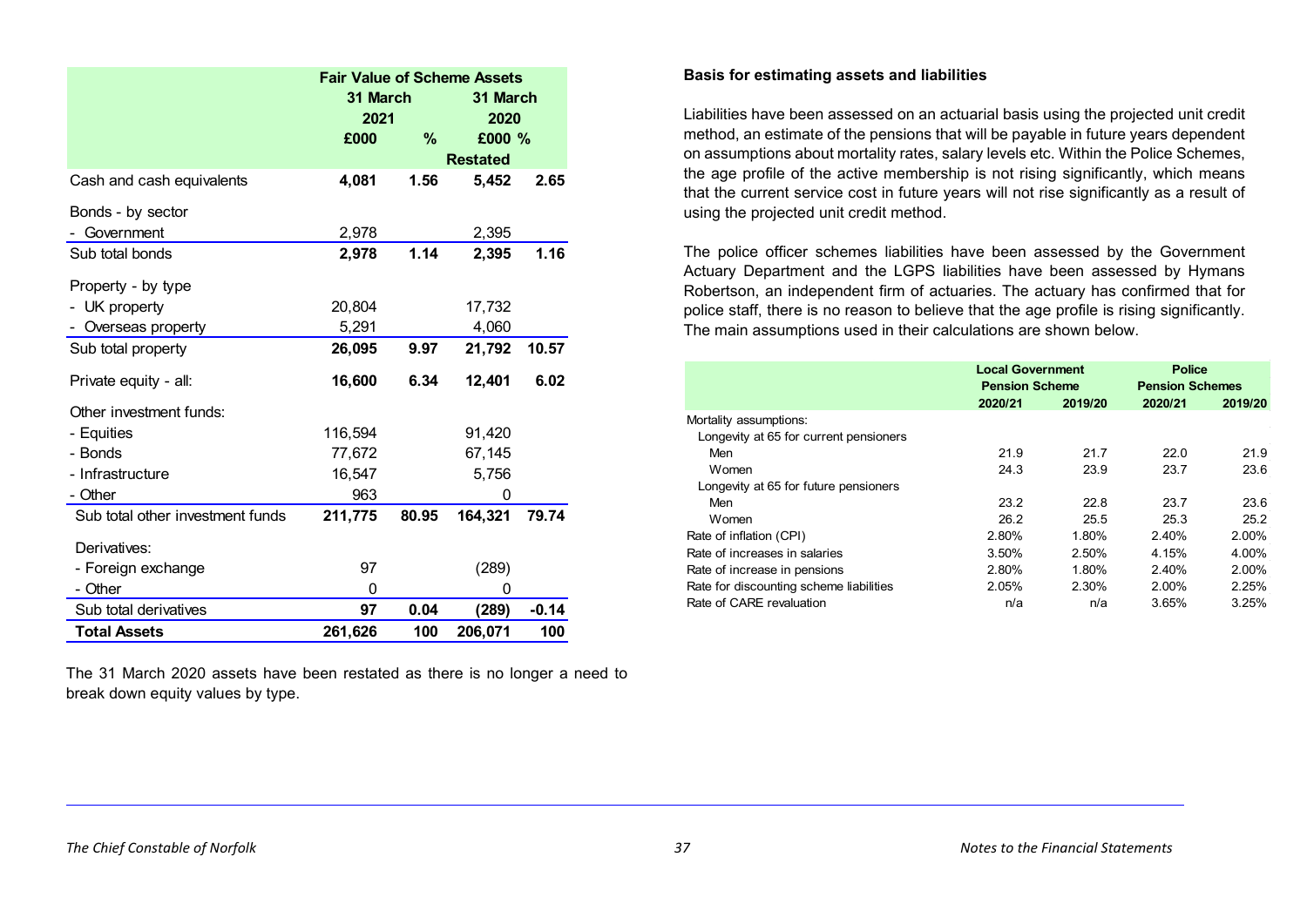The estimation of the defined benefit obligations is sensitive to the actuarial assumptions set out in the table above. The sensitivity analyses shown in the table below have been determined based on reasonably possible changes of the assumptions occurring at the end of the reporting period and assumes for each change that the assumption analysed changes while all others remain constant. The assumptions of longevity, for example, assume that the life expectancy increases or decreases for men and women. In practice, this is unlikely to occur and changes in some of the assumptions may be interrelated. The estimations in the sensitivity analysis have followed the accounting policies for the scheme, i.e. on an actuarial basis using the projected unit credit method. The methods and types of assumptions used in preparing the following sensitivity analyses did not change from those used in the previous period.

|                                            | Increase to<br><b>Employers</b><br>Liability | <b>Local Government</b><br><b>Pension Scheme</b><br>Approximate Approximate Approximate Approximate<br><b>Monetary</b><br><b>Amount</b> | <b>Police</b><br><b>Pension Schemes</b><br>Increase to<br><b>Employers</b><br>Liability | <b>Monetary</b><br><b>Amount</b> |
|--------------------------------------------|----------------------------------------------|-----------------------------------------------------------------------------------------------------------------------------------------|-----------------------------------------------------------------------------------------|----------------------------------|
|                                            | $\%$                                         | £000                                                                                                                                    | $\%$                                                                                    | £000                             |
| 0.5% decrease in real discount rate        | 12.0%                                        | 50.545                                                                                                                                  | 10.0%                                                                                   | 183,000                          |
| 1 year increase in member life expectancy  |                                              | 3-5% 12.636-21.060                                                                                                                      | 3.5%                                                                                    | 64,000                           |
| 0.5% increase in the salary increase rate  | 1.0%                                         | 6.005                                                                                                                                   | 1.0%                                                                                    | 21,000                           |
| 0.5% increase in the pension increase rate | 10.0%                                        | 43,440                                                                                                                                  | 9.0%                                                                                    | 172,000                          |

#### **Unlawful discrimination**

On 16 July 2020, HM Treasury issued a consultation regarding transitional arrangements for public sector pensions to eliminate discrimination as identified through the McCloud/Sargeant cases. This consultation introduced a requirement for members to have been members of the scheme on or before 31 March 2012 and on or after 1 April 2012 to be eligible for remedy.

On 4 February 2021, HM Treasury issued their response to the consultation which confirmed the remedy arrangements set out in the consultation, and states that members would be given a choice as to whether to retain benefits from their legacy

pension scheme, or their new scheme, during the remedy period (2015-2022). This choice will be deferred for members until retirement. As the findings of the original Employment Tribunal did not identify that the introduction of the new public sector pension schemes were discriminatory (rather it was the transitional provisions), the legacy schemes will be removed from April 2022 to be replaced by the new pension schemes originally introduced in 2015.

Paragraph 6.4.3.1 of the Code requires authorities to account for post-employment benefits for defined benefit schemes where there is either a legal obligation, under the formal terms of the defined benefit plan or a constructive obligation.

While the regulations underpinning the Local Government Pension Scheme (LGPS), and Police Pension Schemes have yet to be amended, the outcomes of the two tribunals have been deemed to provide evidence that a legal obligation has been created under age-discrimination legislation, resulting in a liability. Furthermore, the 15 July 2019 written statement by the Chief Secretary to the Treasury that the McCloud and Sargeant judgements would apply to all public service pension schemes has also been deemed to provide evidence that there is a legal obligation.

In the 2018/19 statement of accounts, an actuarial assessment of liabilities arising from the judgement was accounted as a past service cost in the CIES, subsequent changes to the liability assessment in 2019/20 and 2020/21 have been accounted as an actuarial gain/loss within the remeasurement of the defined benefit liability line within the CIFS

The impact of an increase in annual pension payments arising from the above judgment is determined through The Police Pension and LGPS Regulations. These require the PCC and Chief Constable to maintain pension funds into which members and employer contributions are paid and out of which pension payments to retired members are made. Presently remedies for settlement have not been formalised in Pension Regulations, therefore it is questionable whether until then additional liabilities can be measured with sufficient reliability. It is also unclear whether the Government or the PCC and Chief Constable will carry the full financial burden for remedy.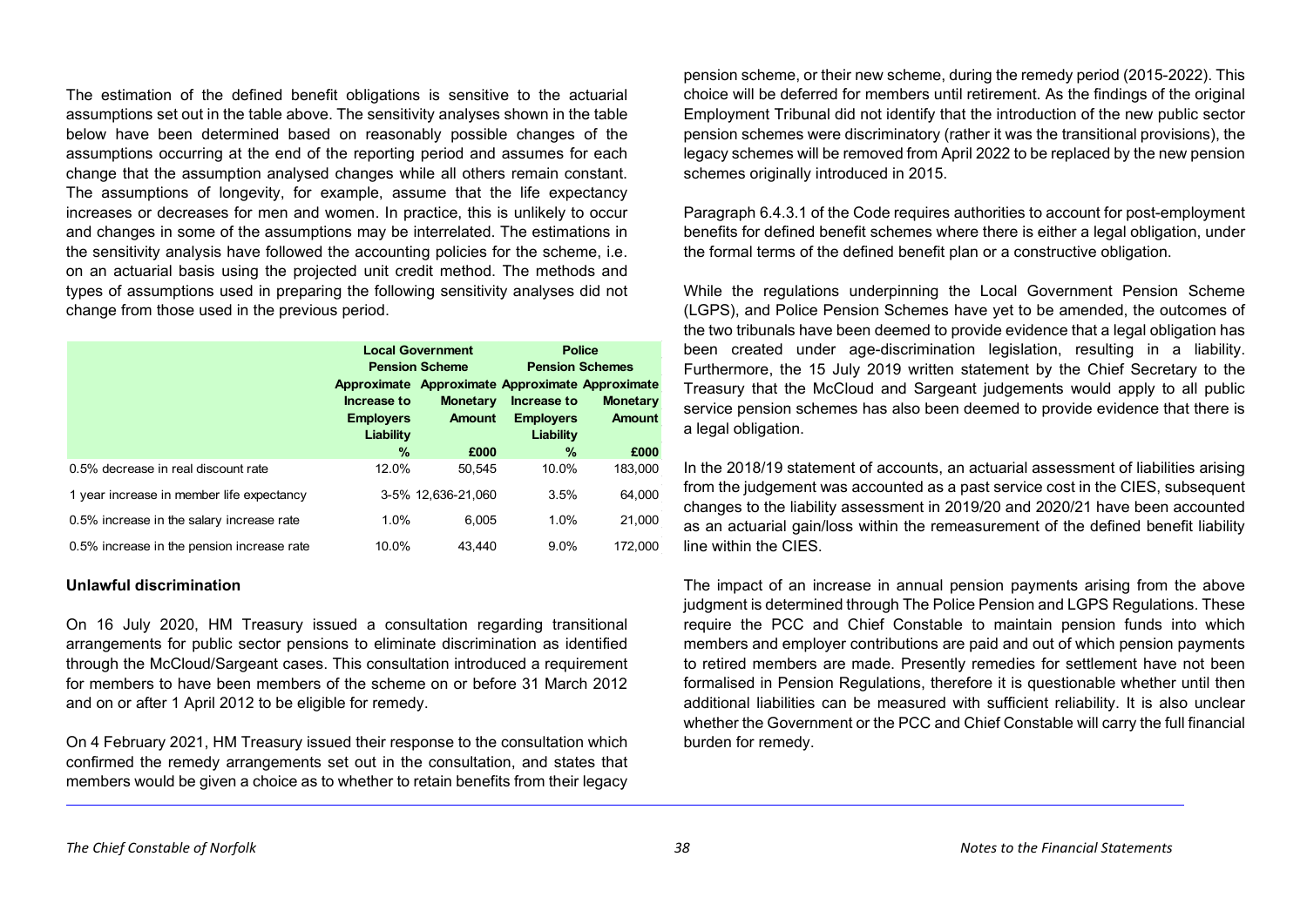#### **Valuations**

Scheme liabilities will be measured through the pension valuation process, which determines employer and employee contribution rates. The last LGPS valuation took place in 2019 and the police pension valuation took place in 2020. Implementation of the latter valuation is planned for 2023/24 and forces will need to plan for the impact of this on employer contribution rates alongside other changes identified through the valuation process.

#### **Impact on the Chief Constable's cash flow**

The objective of the LGPS scheme is to keep employers' contributions at as constant a rate as possible. In September 2010 the Local Government Pensions Fund Committee approved an employer contribution rate stabilisation mechanism which limits annual changes in the employer contribution rate payable to  $+/-0.5\%$ of pensionable pay.

Estimated employer's contributions for 2021/22 amount to £8.065m on the LGPS and £40.6m on the Police Schemes. The weighted average duration of the defined benefit obligation for the LGPS is 25 years 2020/21 (25 years, 2019/20) and for the Police Schemes is 21.0 years, 2020/21 (21.0 years, 2019/20).

# <span id="page-46-0"></span>**14.Creditors**

The balance of creditors is made up of the following:

|                              | 31 March 31 March |       |  |
|------------------------------|-------------------|-------|--|
|                              | 2021              | 2020  |  |
|                              | £000              | £000  |  |
| <b>Short term creditors:</b> |                   |       |  |
| Other payables               | 1.592             | 1,033 |  |
| <b>Balance at 31 March</b>   | 1.592             | 1,033 |  |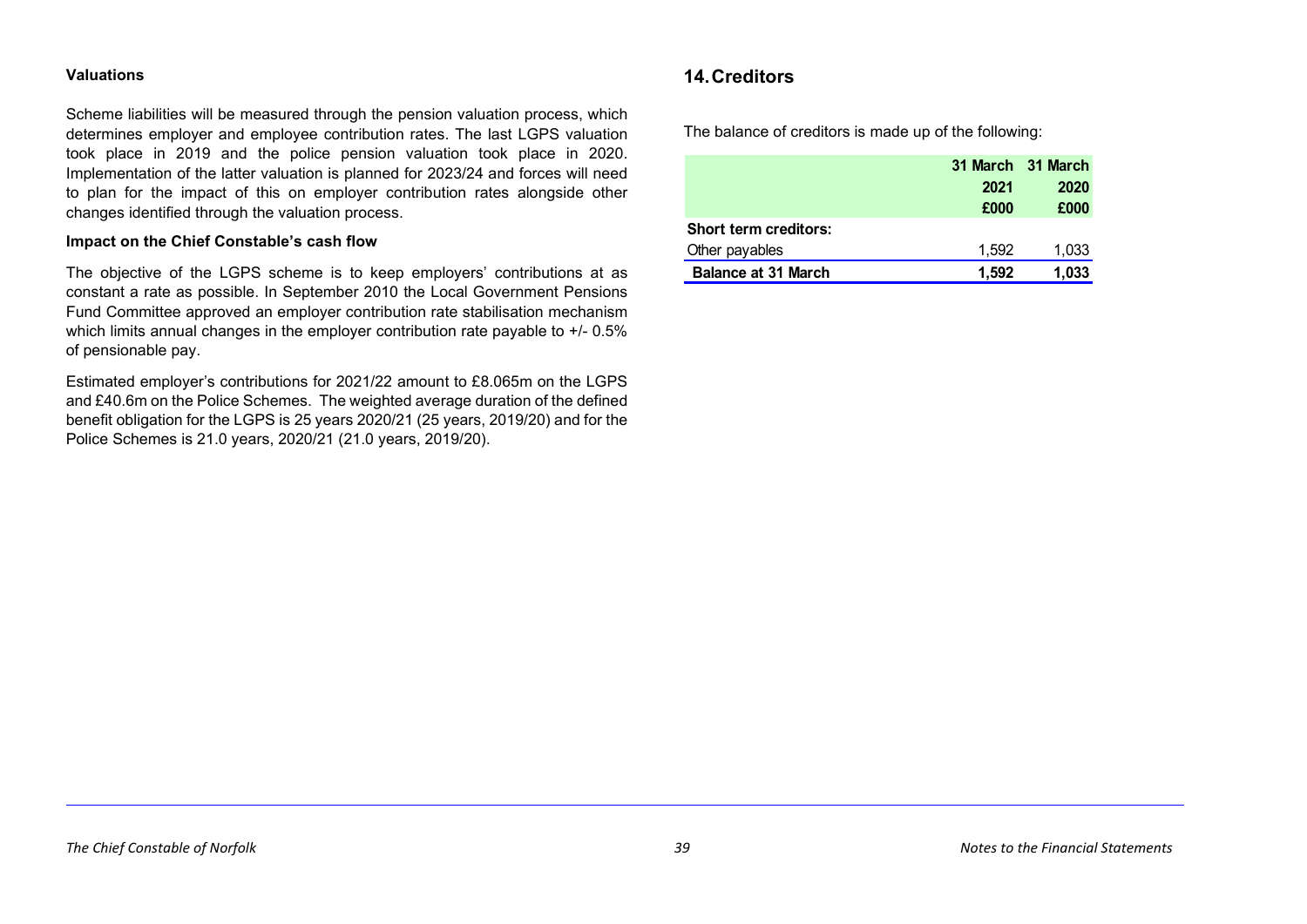# <span id="page-47-0"></span>**15.Collaborative Arrangements**

#### **Local Collaboration**

Both Norfolk and Suffolk Constabularies are collaborating extensively across a range of service areas. At the point where collaborative opportunities are identified as able to deliver efficiencies, savings or improved service then the PCC is required to give their approval to collaborate. This is recognised by Norfolk and Suffolk alike.

The PCCs consider issues of mutual interest and discharge their governance responsibilities in line with the Scheme of Governance and Consent. The agreed shared costs of fully collaborated units that arose during the year was as follows:

|                                   | <b>Business</b> | <b>Justice Protective</b> |                 | County          |              |
|-----------------------------------|-----------------|---------------------------|-----------------|-----------------|--------------|
|                                   | <b>Support</b>  | <b>Services</b>           | <b>Services</b> | <b>Policing</b> | <b>Total</b> |
|                                   | £000            | £000                      | £000            | £000            | £000         |
| 2020/21                           |                 |                           |                 |                 |              |
| Suffolk PCC                       | 17,415          | 12.025                    | 15,586          | 1,660           | 46,686       |
| Norfolk PCC                       | 22,897          | 15,810                    | 20,493          | 2,182           | 61,383       |
| <b>Total shared running costs</b> | 40,312          | 27,835                    | 36,079          | 3,842           | 108,069      |
| 2019/20                           |                 |                           |                 |                 |              |
| Suffolk PCC                       | 17,272          | 10.614                    | 15.104          | 1.523           | 44.513       |
| Norfolk PCC                       | 22,895          | 14.070                    | 20,022          | 2,018           | 59,006       |
| <b>Total shared running costs</b> | 40,167          | 24.685                    | 35,127          | 3.541           | 103,520      |

# **Regional Collaboration**

Collaboration within the Region has been pursued for a number of years. Since the introduction of PCCs, the six PCCs from the region have met quarterly as a group with their Chief Constables and Chief Executives. All collaborations that have been entered into have a collaboration agreement which specifies the formalities of the collaboration arrangements in relation to specific collaborations.

Since October 2015 the six police areas in the Region have been joined by Kent in the 7Force Strategic Collaboration Programme. This has been formalised in a collaboration agreement entered into between the PCCs and Chief Constables of the seven police areas. The agreement has been regularly extended and the current extension runs until 31 March 2023.

The net expenditure incurred by each force is as follows:

|                                          | <b>Total</b><br>2020/21<br>£000 | <b>Total</b><br>2019/20<br>£000 |
|------------------------------------------|---------------------------------|---------------------------------|
| Operating costs                          | 20,231                          | 21,834                          |
| Specific Home Office grant               | (4,796)                         | (4,336)                         |
| Other income                             |                                 |                                 |
| Total deficit/ (surplus) for the year    | 15,435                          | 17,498                          |
| Contributions from forces:               |                                 |                                 |
| Bedfordshire                             | (1,746)                         | (1,997)                         |
| Cambridgeshire                           | (2,224)                         | (2, 567)                        |
| Essex                                    | (1,735)                         | (1,953)                         |
| Hertfordshire                            | (3, 159)                        | (3,607)                         |
| Kent                                     | (2,095)                         | (2, 249)                        |
| <b>Norfolk</b>                           | (2, 542)                        | (2,918)                         |
| Suffolk                                  | (1,934)                         | (2,207)                         |
| Deficit/ (surplus) for the year          |                                 |                                 |
| Norfolk underspend held in Balance Sheet |                                 |                                 |

#### **7Forces Procurement**

The business case to collaborate 7F Procurement was agreed at the Eastern Region Summit on 10 July 2018.

During 2019/20, procurement services across the Seven Forces; Bedfordshire, Cambridgeshire, Essex, Hertfordshire, Kent, Norfolk and Suffolk have been collaborated to a single 7F Procurement function. This is the first full seven force function to go live across the Eastern region.

As a partnership of seven forces, this created the second largest contracting body in police procurement nationally. This provides greater economies of scale and better presence and 'buying power' for value for money contracts in the market place.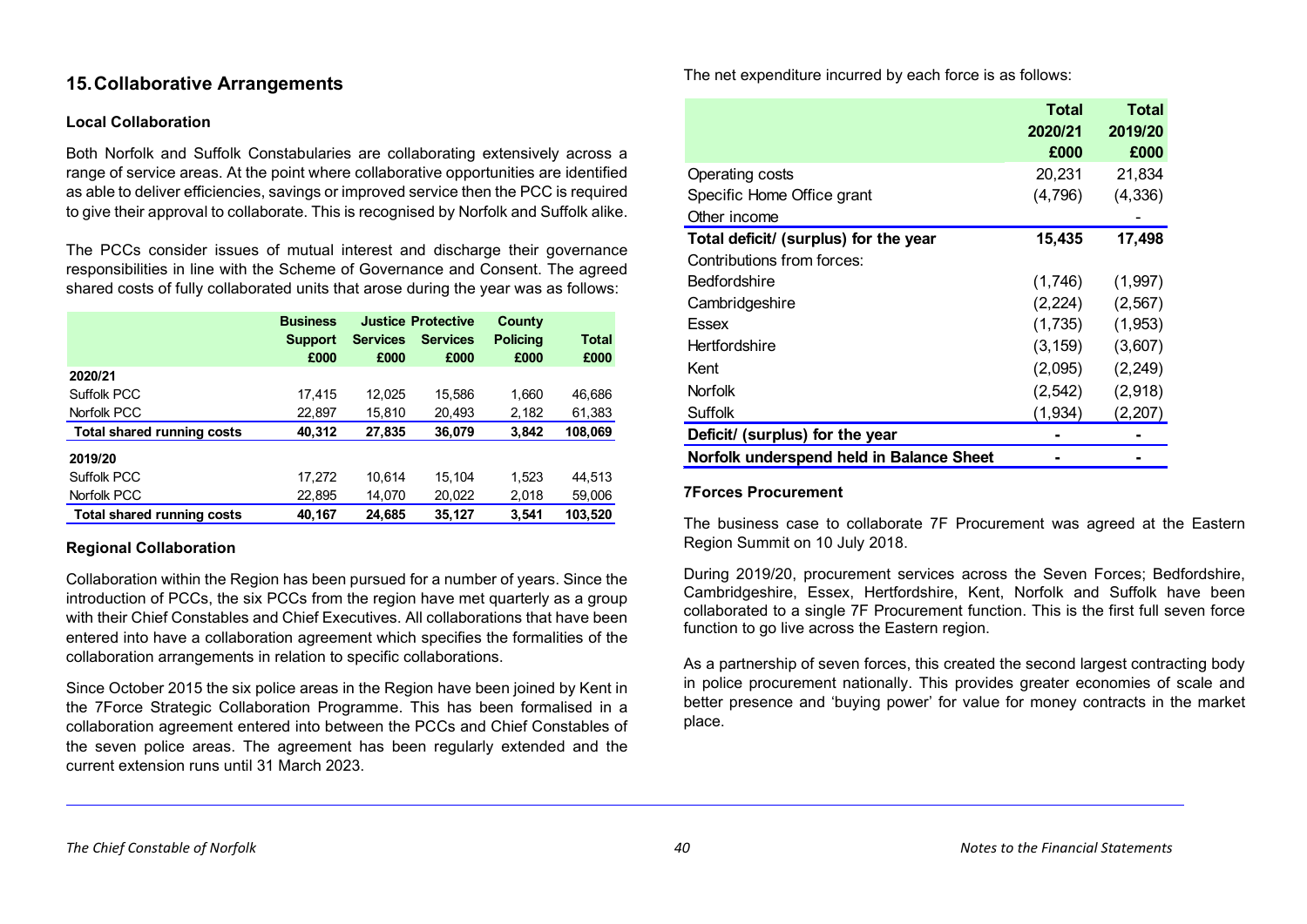The 7Forces Procurement vision is to enable the delivery of an effective police service and provide support for victims of crime in the eastern region by procuring and managing a high quality, value for money supply chain.

The 7Forces single procurement function was implemented during 2019/20 using a phased approach. The Senior Leadership Team went live on 1 September 2019, the Commercial Development and Governance team on 1 November 2019 and the Category Management team on 6 January 2020.

The net expenditure incurred by each force is as follows:

|                            | <b>Total</b> | <b>Total</b> |
|----------------------------|--------------|--------------|
|                            | 2020/21      | 2019/20      |
|                            | £000         | £000         |
| Operating costs            | 2,469        | 1,033        |
| Contributions from forces: |              |              |
| Bedfordshire               | 205          | 85           |
| Cambridgeshire             | 260          | 110          |
| Hertfordshire              | 371          | 154          |
| Essex                      | 537          | 226          |
| Kent                       | 571          | 238          |
| <b>Norfolk</b>             | 298          | 125          |
| Suffolk                    | 227          | 94           |
|                            | 2,469        | 1,033        |

## **National Collaboration**

West Yorkshire Police is the lead force for the National Police Air Service (NPAS). Police staff engaged in provision of the service were employed by the Commissioner and police officers were seconded to West Yorkshire Police. Expenditure relating to NPAS incurred by forces will be charged to West Yorkshire and they will charge forces for the service. The Home Office provides a capital grant to cover the capital investment required.

The service is governed by a section 22A collaboration agreement and is under the control of a Strategic Board made up of Commissioners and Chief Constables from each region. The Board determines the budget and the charging policy and monitors performance.

During the year £50k was payable to West Yorkshire PCC in respect of the NPAS service provided.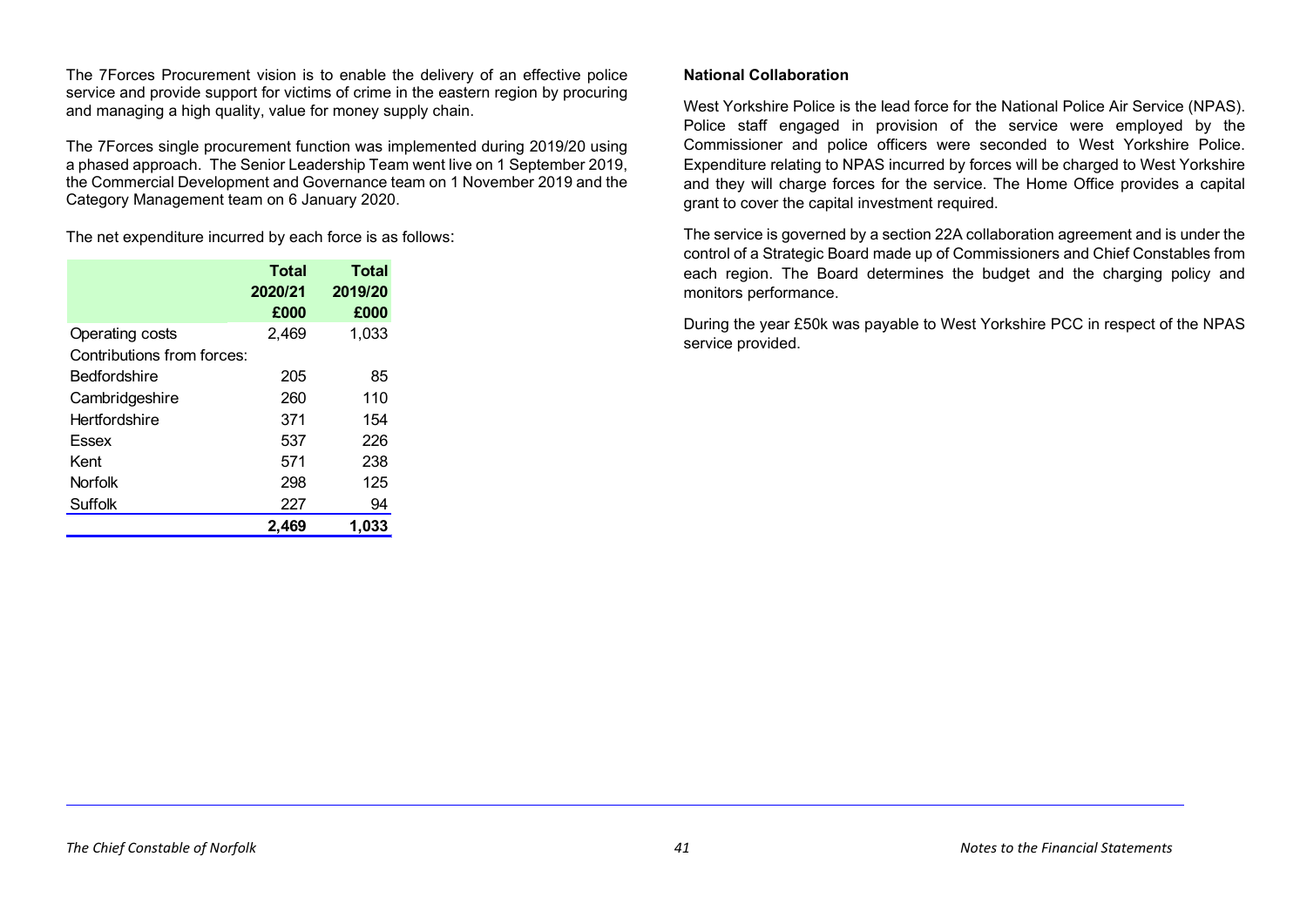# <span id="page-49-0"></span>**16.Contingent Liabilities**

#### **MMI Ltd**

The insurance company Municipal Mutual Insurance Limited (MMI) ceased trading in 1992 and ceased to write new or renew policies. Potentially claims can still be received as the company continues to settle outstanding liabilities. A scheme of arrangement is in place; however, this arrangement will not meet the full liability of all claims and a current levy of 25% will be chargeable in respect of successful claims on MMI's customers. There is currently one open claim against Norfolk Constabulary. At this point in time, it is not possible to calculate the full amount payable on MMI claims.

#### **Capped Overtime Claims**

The organisation has a liability in respect of historic overtime claims including Covert Human Intelligence Source (CHIS) handlers and other officers in analogous roles. Officers from Devon and Cornwall Police claimed successfully in the County Court (October 2013) that they were owed payments under Police Regulations 2003. Their claims were upheld at the Court of Appeal. The claims relate to a cap being placed on overtime claims by the Chief Constable. Overtime caps were generally applied across the police service for CHIS handlers and other similar roles. Provision has been made in the Statement of Accounts for known claims. However, as with other forces, Norfolk Constabulary may receive further claims from officers working in non-handler and undercover roles. The potential number of claims or an estimate of their value has yet to be made. Many claims cover the period when the units were under joint collaborative control with Suffolk Constabulary, therefore where applicable any settlements will be shared in the appropriate cost sharing ratio.

Overtime claims relating to ERSOU officers are currently being assessed, at this point in time it is unclear whether Norfolk Constabulary will be liable to a proportion of the claims associated with ERSOU officers employed by other forces, a regional agreement has yet to be confirmed.

In addition to the settlement costs, Norfolk Constabulary will also be liable to a share of the legal costs arising for national lead claims, presently these costs are unknown.

## **Forensic Service Uncertainty**

The validity of evidence provided by a forensic testing company to the police service is currently under investigation. It is reasonable to anticipate that some people may have been convicted of offences based on flawed data and that conviction will have had a significant impact on their personal circumstances. As a result, some kind of litigation is possible. At this point in time it is not possible to assess the number of claims or the financial exposure arising from them.

#### **Unlawful Discrimination – Pension Fund Regulations**

The Chief Constable of Norfolk currently has 64 Employment Tribunal claims lodged against him in respect of alleged unlawful discrimination arising from the Transitional Provisions in the Police Pension Regulations 2015. Similar claims have been lodged against all forces in the UK.

The claims against the Police Pension Scheme (the Aarons case) had previously been stayed behind the McCloud/Sargeant judgement, but a case management meeting was held in Oct 2019, with the resulting Order including an interim declaration that the claimants are entitled to be treated as if they had been given full transitional protection and had remained in their existing scheme after 1 April 2015. Whilst the interim declaration applied only to claimants, the Government made clear through a Written Ministerial Statement on 25 March 2020 that nonclaimants would be treated in the same way. Liabilities reflecting the judgement have therefore been provided for in these financial statements.

However, in addition to the remedy, claimants have lodged claims for compensation for injury to feelings. Test cases for these claims are due to be heard by the Employment Tribunal in December 2021. Claims for financial losses are currently stayed as consideration is given to the HM Treasury consultation response. As at 31 March 2021, it is not possible to reliably estimate the extent or likelihood of these claims being successful. As a result, no liability is recognised in the accounts.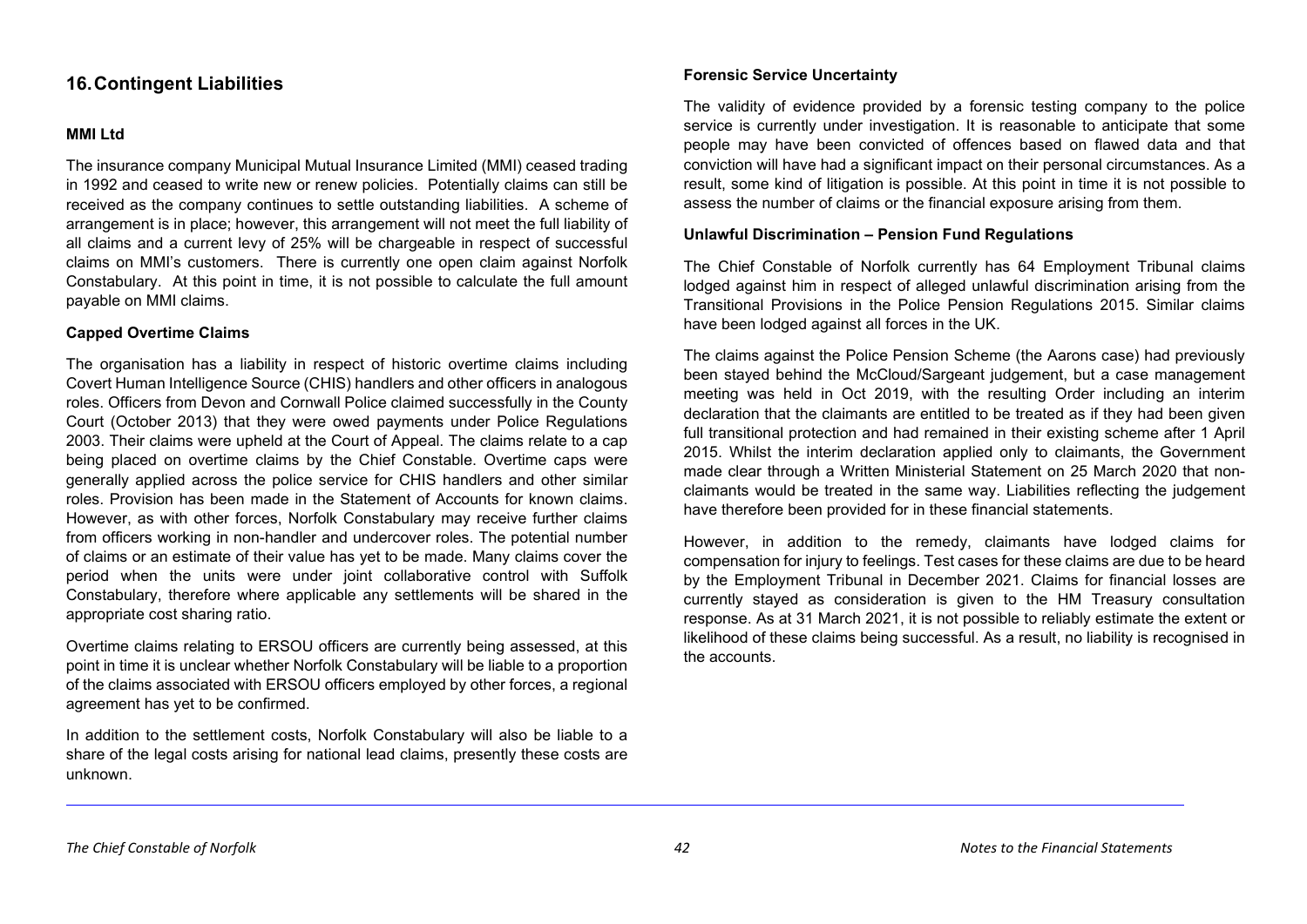# <span id="page-50-0"></span>**17.Going Concern**

The concept of a going concern assumes that the functions of the PCC and the Constabulary will continue in operational existence for the foreseeable future. The provisions in the Code in respect of going concern reporting requirements reflect the economic and statutory environment in which police forces operate. These provisions confirm that, as the Office of the Police and Crime Commissioner and the Constabulary cannot be created or dissolved without statutory prescription, they must prepare their financial statements on a going concern basis of accounting.

PCCs and Chief Constables carry out functions essential to the local community and are themselves revenue-raising bodies (with limits on their revenue-raising powers arising only at the discretion of central government). If a police force were in financial difficulty, the prospect is that alternative arrangements would be made by central government either for the continuation of the functions it provides or for assistance with the recovery of a deficit over more than one financial year. As a result of this, it would not therefore be appropriate for the financial statements to be provided on anything other than a going concern basis. Accounts drawn up under the Code therefore assume that a police force will continue to operate for the foreseeable future.

The current restrictions in place within the UK in response to Covid-19 have created issues for police forces in terms of policing the government lockdown policy in addition to continuing normal policing functions. An assessment of additional costs of policing arising from Covid-19 has been made in respect of the impact on 2020/21. Due to the impact of the pandemic, and the risks associated with the financial impact in 2020/21 and on future years funding, the constabulary took prudent actions to control spending and protect reserves. This response is providing a proportionate level of reserves to absorb any funding constraints that may arise in the expected 3-year Comprehensive Spending Review.

As a last resort, the PCC maintains a General Reserve of £4.475m, has increased the Budget Support Reserve to £3.378m and has an Invest to Save Reserve of £2.125m that in extremis would be used to manage the financial risks of major incidents. However, through the prudent action taken to control spending in-year as a response to the pandemic, and due to the additional funding made available by the Home Office the Group recorded an outturn underspend of £0.685m.

Government has now established a roadmap to ease restrictions over a period of time, and policing will adapt to what needs to be delivered through these changes. At this point, the constabulary has moved into being very close to its business as usual model and is not incurring any significant costs in respect of the pandemic.

A high-level scenario planning exercise has been completed and compared against our current MTFP assumptions. The budget gap for 2022/23 ranges between reasonable pragmatic case (£0.567) to worst case (£3.851m) given a range of assumptions on government funding, precept decisions, tax base growth and collection fund deficits. The guidelines to Heads of Department in regard of the new Strategic & Financial Planning process (using Outcome Based Budgeting principles) have taken into account the scenario plans. The constabulary has been rated as outstanding in terms of efficiency, and has a proven track record on delivering required savings in order to balance the budget.

Taking a worst-case funding scenario, and a worst-case assumption that no savings are identified (which will not happen), general fund balances including earmarked reserves at 31 March 2022 would reduce to approximately £14.169m. This still remains well above our minimum level of general fund balance as set by the PCC CFO of £4.475m.

Taking into account the availability of useable reserves, the capacity to finance the current gap between external borrowing and the capital financing requirement and the ability to borrow on a short-term basis to prudently fund any temporary shortfall of cash; the PCC is able to demonstrate that he has sufficient liquid resources until 12 months from the date of authorisation of the financial statements to meet all liabilities as they fall due.

Therefore, following our review of the financial impact of Covid-19 on current and future finances, it has been concluded that there is no material uncertainty relating to going concern.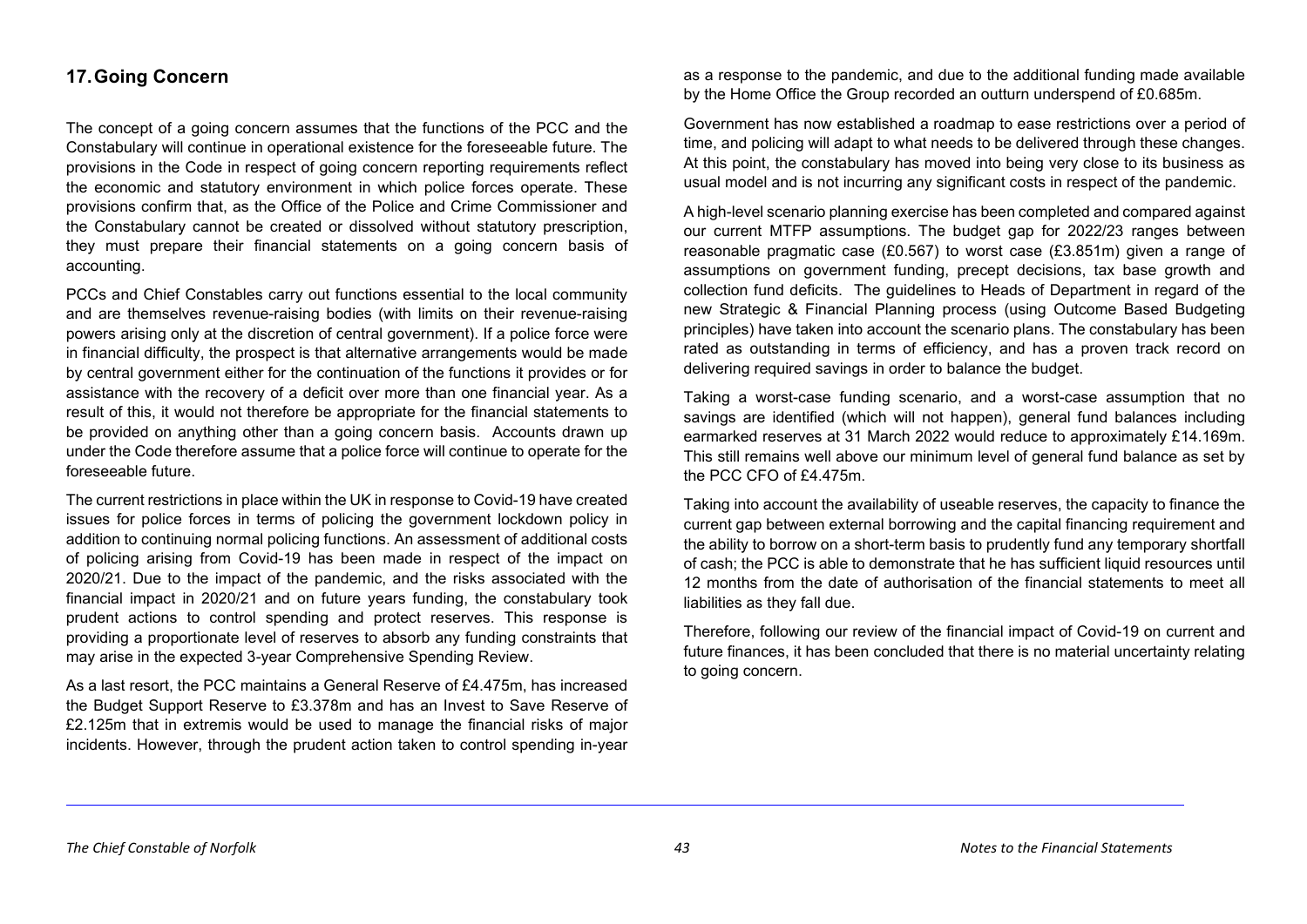# **Police Pension Fund Accounting Statements Fund Account**

| 2019/20   |                                   |                                                                                  |         | 2020/21   |           |
|-----------|-----------------------------------|----------------------------------------------------------------------------------|---------|-----------|-----------|
| £000      | £000                              |                                                                                  |         | £000      | £000      |
|           |                                   | <b>Contributions receivable</b>                                                  |         |           |           |
|           |                                   | Employer                                                                         |         |           |           |
|           | 17,764                            | Normal                                                                           |         | 18,975    |           |
|           | 399                               | Early retirements                                                                |         | 255       |           |
| 18,162    |                                   |                                                                                  |         |           | 19,229    |
|           |                                   | <b>Members</b>                                                                   |         |           |           |
|           | 7,682                             | Normal                                                                           |         | 8,267     |           |
| 7,682     |                                   |                                                                                  |         |           | 8,267     |
|           |                                   | <b>Transfers in</b>                                                              |         |           |           |
|           | 900                               | Individual transfers in from other schemes                                       |         | 160       |           |
| 900       |                                   |                                                                                  |         |           | 160       |
|           |                                   | <b>Benefits payable</b>                                                          |         |           |           |
|           | (38, 456)                         | Pensions                                                                         |         | (39, 687) |           |
|           | (8,708)                           | Commutations and lump sum retirement benefits                                    |         | (6,946)   |           |
|           | (490)                             | Other                                                                            |         | (79)      |           |
| (47, 653) |                                   |                                                                                  |         |           | (46, 712) |
|           |                                   | Payments to and on account of leavers                                            |         |           |           |
|           | (18)                              | Refunds on contributions                                                         |         | (20)      |           |
| (18)      |                                   |                                                                                  |         |           | (20)      |
| (20,927)  |                                   | Net amount payable for the year before contribution from the Police General Fund |         |           | (19,076)  |
| 20,927    |                                   | <b>Contribution from the Police General Fund</b>                                 |         |           | 19,076    |
|           |                                   | Net balance receivable for the year                                              |         |           |           |
|           |                                   |                                                                                  |         |           |           |
|           | <b>Net Assets and Liabilities</b> |                                                                                  |         |           |           |
|           | 2019/20                           |                                                                                  | 2020/21 |           |           |
|           | £000                              |                                                                                  | £000    |           |           |
|           |                                   | <b>Net current assets</b>                                                        |         |           |           |
|           |                                   | Net balance receivable from the Police General Fund                              |         |           |           |
|           | -                                 | <b>Net Current Assets at 31 March</b>                                            |         |           |           |

The actuarial valuation has set the employer contribution rate for all three police pension schemes from 1 April 2019 at 31% of pensionable pay. A pensions top-up grant from the Home Office is received which funds contributions to a level of 21.3% and in 2020/21 a specific grant of £1.6m was received to part fund the cost of this change in contribution rates. The Constabulary funds the resulting balance, which amounted to £4.4m in 2020/21 (2019/20 - £4.0m).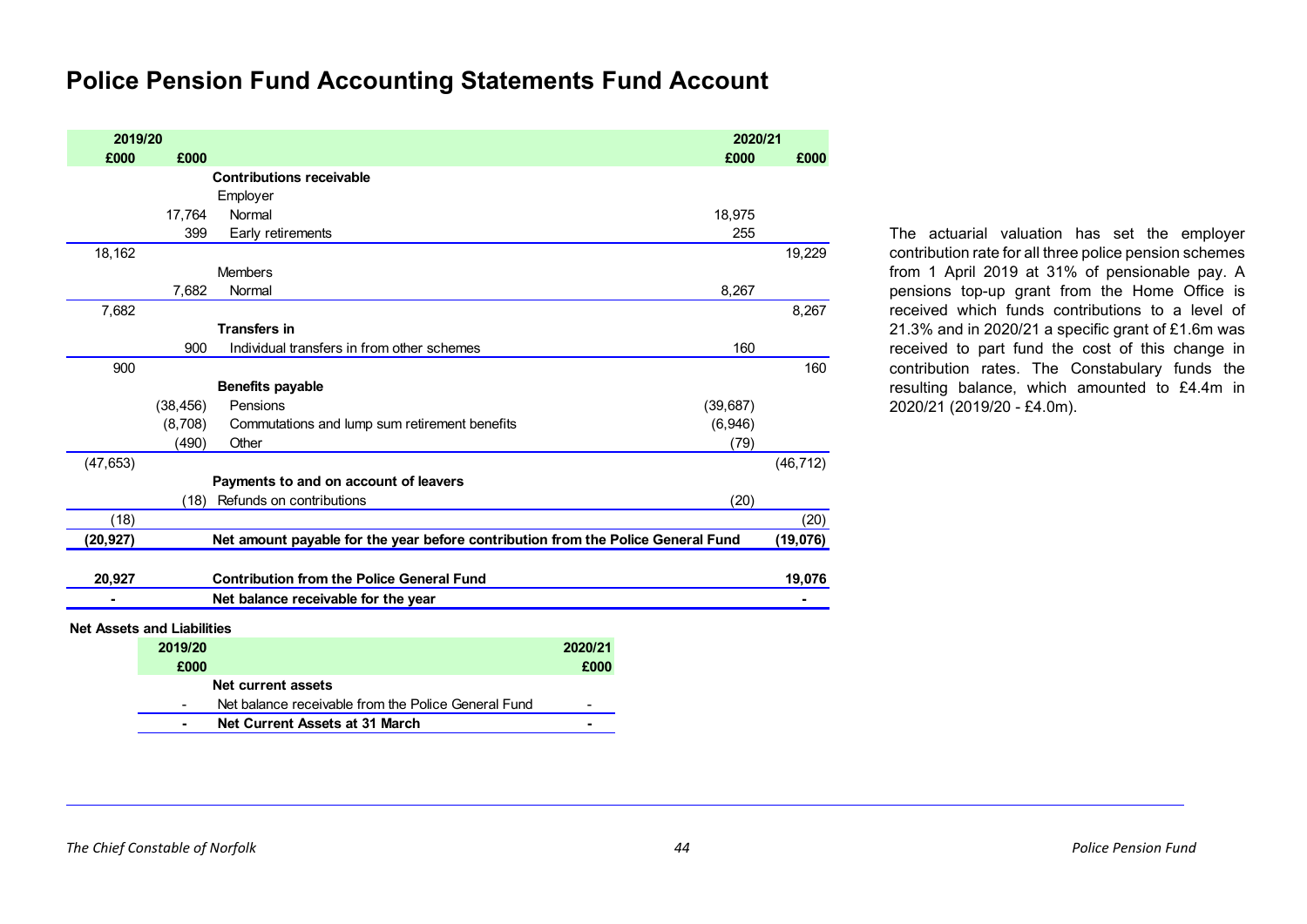# **Glossary of terms**

For the purposes of the statement of accounts the following definitions have been adopted:

# **Accruals basis**

The concept that income and expenditure are recognised as they are earned or incurred, not as money is received or paid.

# **Actual return on plan assets**

The difference between the fair value of plan assets at the end of the period and the fair value at the beginning of the period, adjusted for contributions and payments of benefits.

# **Actuarial gains and losses**

For a defined benefit pension scheme, the changes in actuarial deficits or surpluses that arise because:

- a) Events have not coincided with the actuarial assumptions made for the last valuations (experience gains and losses) or
- b) The actuarial assumptions have changed

# **CIPFA**

The Chartered Institute of Public Finance and Accountancy.

# **Contingent liability**

A contingent liability is either:

- a) A possible obligation arising from past events; it may be confirmed only if particular events happen in the future that are not wholly within the local authority's control; or
- b) A present obligation arising from past events, where economic transactions are unlikely to be involved or the amount of the obligation cannot be measured with sufficient reliability.

# **Current Service Costs**

The increase in pension liabilities as a result of years of service earned this year.

# **Defined benefit scheme**

A pension or other retirement benefit scheme other than a defined contribution scheme. Usually, the scheme rules define the benefits independently of the contributions payable and the benefits are not directly related to the investments of the scheme. The scheme may be funded or unfunded (including notionally funded).

## **Government grants**

Part of the cost of service is paid for by central government from its own tax income. Specific grants are paid by the Home Office to the Group towards both revenue and capital expenditure.

# **Group**

The term Group refers to the Police and Crime Commissioner (PCC) for Norfolk and the Chief Constable (CC) for Norfolk.

## **Outturn**

The actual amount spent in the financial year.

# **Past Service Costs**

The increase in pension liabilities as a result of a scheme amendment or curtailment whose effect relates to year of service earned in earlier years.

# **Projected Unit Credit Method**

An accrued benefits valuation method in which the scheme liabilities make allowance for projected earnings.

An accrued benefits valuation method is a valuation method in which the scheme liabilities at the valuation date relate to:

- a) The benefits for pensioners and deferred pensioners (i.e. individuals who have ceased to be active members but are entitled to benefits payable at a later date) and their dependants, allowing where appropriate for future increases, and
- b) The accrued benefits for members in service on the valuation date.

The accrued benefits are the benefits for service up to a given point in time, whether vested rights or not. Guidance on the projected unit credit method is given in the Guidance Note GN26 issued by the Faculty and Institute of Actuaries.